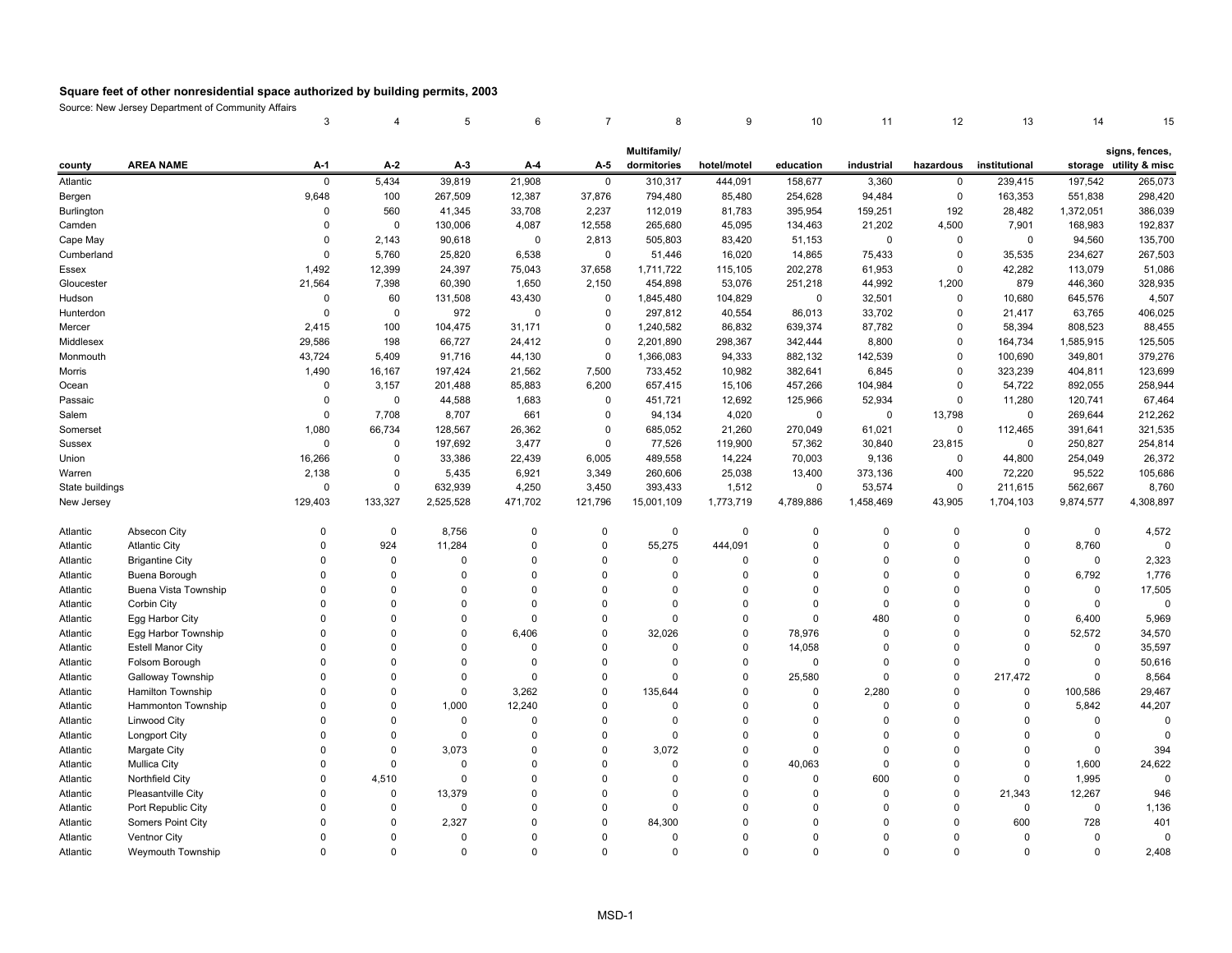|        |                           | 3            | 4           | 5           | 6           |             | 8            | 9           | 10             | 11          | 12           | 13            | 14           | 15                     |
|--------|---------------------------|--------------|-------------|-------------|-------------|-------------|--------------|-------------|----------------|-------------|--------------|---------------|--------------|------------------------|
|        |                           |              |             |             |             |             | Multifamily/ |             |                |             |              |               |              | signs, fences,         |
| county | <b>AREA NAME</b>          | A-1          | A-2         | A-3         | $A-4$       | A-5         | dormitories  | hotel/motel | education      | industrial  | hazardous    | institutional |              | storage utility & misc |
| Bergen | Allendale Borough         | $\mathsf 0$  | $\mathsf 0$ | $\mathsf 0$ | $\mathsf 0$ | $\mathsf 0$ | $\mathbf 0$  | 0           | $\mathsf 0$    | 5,368       | $\mathbf 0$  | 0             | 0            | 1,072                  |
| Bergen | Alpine Borough            | $\Omega$     | $\mathbf 0$ | 0           | $\mathbf 0$ | $\pmb{0}$   | $\mathbf 0$  | 0           | $\mathbf 0$    | $\mathbf 0$ | $\Omega$     | $\mathbf 0$   | 0            | 1,059                  |
| Bergen | Bergenfield Borough       | $\mathbf 0$  | $\mathbf 0$ | 32,312      | $\mathbf 0$ | $\mathbf 0$ | 1,606        | 0           | $\mathbf 0$    | $\mathbf 0$ | $\mathbf 0$  | $\mathbf 0$   | 585          | 7,545                  |
| Bergen | Bogota Borough            | $\Omega$     | $\mathsf 0$ | 0           | $\mathbf 0$ | $\pmb{0}$   | $\mathbf 0$  | 0           | $\mathbf 0$    | $\mathbf 0$ | $\Omega$     | $\Omega$      | 0            | $\mathbf 0$            |
| Bergen | Carlstadt Borough         | $\mathbf 0$  | $\pmb{0}$   | $\mathbf 0$ | $\mathbf 0$ | $\pmb{0}$   | $\mathbf 0$  | 0           | $\mathbf 0$    | 35,000      | $\mathbf 0$  | 0             | 49,110       | $\overline{0}$         |
| Bergen | Cliffside Park Borough    | $\mathbf 0$  | $\mathbf 0$ | $\mathbf 0$ | $\mathbf 0$ | $\pmb{0}$   | 2,371        | 0           | $\overline{0}$ | $\mathbf 0$ | $\Omega$     | $\Omega$      | 0            | $\Omega$               |
| Bergen | Closter Borough           | $\Omega$     | $\mathbf 0$ | 27,794      | 6,000       | $\mathbf 0$ | $\mathbf 0$  | 0           | $\mathbf 0$    | $\mathbf 0$ | $\Omega$     | 0             | $\Omega$     | $\Omega$               |
| Bergen | Cresskill Borough         | $\Omega$     | 100         | 0           | $\mathbf 0$ | $\mathbf 0$ | 752          | 0           | $\overline{0}$ | $\mathbf 0$ | $\Omega$     | 63,353        | $\Omega$     | $\mathbf 0$            |
| Bergen | Demarest Borough          | 9,648        | $\pmb{0}$   | $\Omega$    | $\Omega$    | $\mathbf 0$ | $\mathbf 0$  | $\mathbf 0$ | $\Omega$       | $\Omega$    | $\Omega$     | $\Omega$      | $\mathbf{0}$ | $\Omega$               |
| Bergen | Dumont Borough            | 0            | $\mathbf 0$ | $\Omega$    | $\Omega$    | $\mathbf 0$ | $\mathbf 0$  | 0           | $\mathbf 0$    | $\Omega$    | $\Omega$     | 0             | $\Omega$     | 1,431                  |
| Bergen | Elmwood Park Borough      | $\Omega$     | $\pmb{0}$   | $\mathbf 0$ | $\mathbf 0$ | $\pmb{0}$   | $\Omega$     | $\mathsf 0$ | $\overline{0}$ | $\mathbf 0$ | $\Omega$     | $\mathbf 0$   | 0            | 1,380                  |
| Bergen | East Rutherford Borough   | $\Omega$     | $\mathbf 0$ | $\mathbf 0$ | $\mathbf 0$ | $\mathbf 0$ | 162,085      | $\mathbf 0$ | $\mathbf 0$    | $\Omega$    | $\Omega$     | 0             | 44,401       | 1,275                  |
| Bergen | Edgewater Borough         | $\mathbf 0$  | $\mathbf 0$ | 660         | $\mathbf 0$ | $\mathbf 0$ | 49,500       | 85,480      | $\overline{0}$ | $\mathbf 0$ | $\Omega$     | 0             | 0            | 66,255                 |
| Bergen | Emerson Borough           | $\mathbf 0$  | $\mathbf 0$ | $\mathbf 0$ | $\mathbf 0$ | $\mathbf 0$ | $\mathbf 0$  | $\mathbf 0$ | $\Omega$       | $\Omega$    | $\Omega$     | $\mathbf 0$   | $\mathbf{0}$ | $\mathbf 0$            |
| Bergen | <b>Englewood City</b>     | $\Omega$     | 0           | $\Omega$    | $\Omega$    | $\pmb{0}$   | 85,824       | 0           | $\Omega$       | $\Omega$    | $\Omega$     | 0             | 247,858      | 1,613                  |
| Bergen | Englewood Cliffs Borough  | $\Omega$     | $\mathbf 0$ | $\Omega$    | $\Omega$    | $\mathbf 0$ | $\mathbf 0$  | $\Omega$    | $\Omega$       | $\Omega$    | $\Omega$     | $\Omega$      | 0            | $\mathbf 0$            |
| Bergen | Fair Lawn Borough         | $\Omega$     | $\Omega$    | 1,016       | $\Omega$    | $\mathbf 0$ | $\mathbf 0$  | $\mathbf 0$ | $\Omega$       | $\Omega$    | $\Omega$     | $\Omega$      | $\mathbf{0}$ | 1,294                  |
| Bergen | Fairview Borough          | $\Omega$     | $\mathbf 0$ | $\mathbf 0$ | 0           | $\pmb{0}$   | 13,964       | 0           | $\mathbf 0$    | $\mathbf 0$ | $\Omega$     | $\Omega$      | $\Omega$     | $\mathbf 0$            |
| Bergen | Fort Lee Borough          | $\Omega$     | $\pmb{0}$   | $\Omega$    | $\Omega$    | 35,437      | $\mathbf 0$  | $\mathsf 0$ | 5,976          | $\Omega$    | $\Omega$     | $\Omega$      | 0            | $\mathbf 0$            |
| Bergen | Franklin Lakes Borough    | $\Omega$     | $\pmb{0}$   | $\mathbf 0$ | $\Omega$    | $\Omega$    | $\Omega$     | 0           | 106,551        | $\Omega$    | $\Omega$     | $\Omega$      | 0            | 3,689                  |
| Bergen | Garfield City             | $\Omega$     | $\mathbf 0$ | 45,134      | $\mathbf 0$ | $\mathbf 0$ | $\mathbf 0$  | 0           | $\overline{0}$ | $\mathbf 0$ | $\mathbf 0$  | $\mathbf 0$   | 717          | 2,089                  |
| Bergen | Glen Rock Borough         | $\mathbf 0$  | $\mathbf 0$ | 4,482       | $\mathbf 0$ | $\mathbf 0$ | $\mathbf 0$  | 0           | $\overline{0}$ | $\Omega$    | $\Omega$     | $\Omega$      | 0            | 1,927                  |
| Bergen | Hackensack City           | $\Omega$     | $\mathbf 0$ | 0           | 0           | $\mathbf 0$ | 5,760        | 0           | $\mathbf 0$    | $\mathbf 0$ | $\mathbf 0$  | $\Omega$      | 0            | 46,000                 |
| Bergen | Harrington Park Borough   | $\Omega$     | $\mathbf 0$ | $\Omega$    | $\mathbf 0$ | $\mathbf 0$ | $\mathbf 0$  | 0           | $\mathbf 0$    | $\Omega$    | $\Omega$     | $\Omega$      | $\Omega$     | $\overline{0}$         |
| Bergen | Hasbrouck Heights Borough | 0            | $\Omega$    | $\Omega$    | $\mathbf 0$ | $\mathbf 0$ | $\Omega$     | $\mathbf 0$ | $\mathbf 0$    | $\Omega$    | $\Omega$     | $\Omega$      | 0            | 718                    |
| Bergen | Haworth Borough           | $\Omega$     | $\mathbf 0$ | $\mathbf 0$ | $\Omega$    | $\pmb{0}$   | $\Omega$     | $\mathsf 0$ | $\mathbf 0$    | $\Omega$    | $\Omega$     | $\Omega$      | $\Omega$     | 168                    |
| Bergen | Hillsdale Borough         | $\Omega$     | $\mathbf 0$ | 4,310       | $\Omega$    | $\Omega$    | $\Omega$     | $\mathbf 0$ | 23,370         | $\Omega$    | $\Omega$     | $\Omega$      | 0            | 1,378                  |
| Bergen | Ho-Ho-Kus Borough         | $\Omega$     | $\mathbf 0$ | $\mathbf 0$ | $\mathbf 0$ | $\pmb{0}$   | $\Omega$     | $\mathsf 0$ | $\mathbf 0$    | $\mathbf 0$ | $\Omega$     | $\Omega$      | 0            | 400                    |
| Bergen | Leonia Borough            | $\Omega$     | $\mathbf 0$ | $\Omega$    | $\mathbf 0$ | $\mathbf 0$ | $\Omega$     | $\mathsf 0$ | $\mathbf 0$    | $\Omega$    | $\Omega$     | $\Omega$      | 0            | 1,820                  |
| Bergen | Little Ferry Borough      | $\Omega$     | $\mathbf 0$ | 0           | $\mathbf 0$ | $\mathbf 0$ | $\Omega$     | $\mathbf 0$ | 10,252         | $\Omega$    | $\Omega$     | $\Omega$      | 0            | $\mathbf 0$            |
| Bergen | Lodi Borough              | $\mathbf 0$  | $\mathbf 0$ | 0           | $\mathbf 0$ | $\mathbf 0$ | 15,340       | 0           | $\overline{0}$ | $\mathbf 0$ | $\Omega$     | $\Omega$      | $\Omega$     | 1,856                  |
| Bergen | Lyndhurst Township        | $\Omega$     | $\Omega$    | $\Omega$    | 387         | $\mathbf 0$ | $\mathbf 0$  | $\mathsf 0$ | $\overline{0}$ | $\Omega$    | $\Omega$     | $\mathbf 0$   | 2,331        | $\mathbf 0$            |
| Bergen | Mahwah Township           | 0            | $\mathbf 0$ | 0           | $\mathbf 0$ | $\mathbf 0$ | $\mathbf 0$  | 0           | 46,944         | $\Omega$    | $\Omega$     | 0             | 0            | 28,220                 |
| Bergen | Maywood Borough           | $\Omega$     | $\mathbf 0$ | 2,367       | $\mathbf 0$ | $\mathbf 0$ | $\mathbf 0$  | 0           | $\mathbf 0$    | $\Omega$    | $\Omega$     | $\Omega$      | $\Omega$     | 814                    |
| Bergen | Midland Park Borough      | $\Omega$     | $\mathbf 0$ | $\Omega$    | $\Omega$    | $\mathbf 0$ | 177,781      | $\mathbf 0$ | $\Omega$       | $\Omega$    | $\Omega$     | $\Omega$      | $\Omega$     | 576                    |
| Bergen | Montvale Borough          | $\Omega$     | $\mathbf 0$ | $\Omega$    | $\Omega$    | $\mathbf 0$ | $\mathbf 0$  | $\mathbf 0$ | $\mathbf 0$    | $\Omega$    | $\Omega$     | $\Omega$      | $\Omega$     | $\overline{0}$         |
| Bergen | Moonachie Borough         | $\Omega$     | $\mathbf 0$ | $\Omega$    | $\Omega$    | $\mathbf 0$ | $\mathbf 0$  | $\mathbf 0$ | $\Omega$       | $\Omega$    | $\Omega$     | $\Omega$      | $\mathbf{0}$ | $\Omega$               |
| Bergen | New Milford Borough       | $\Omega$     | $\mathbf 0$ | 0           | 0           | $\pmb{0}$   | 2,720        | 0           | $\mathbf 0$    | $\mathbf 0$ | $\Omega$     | $\mathbf 0$   | 0            | $\mathbf 0$            |
| Bergen | North Arlington Borough   | $\Omega$     | $\mathbf 0$ | $\Omega$    | $\Omega$    | $\pmb{0}$   | $\mathbf 0$  | $\mathsf 0$ | $\mathbf 0$    | $\Omega$    | $\Omega$     | $\Omega$      | 0            | 142                    |
| Bergen | Northvale Borough         | $\Omega$     | $\mathbf 0$ | $\mathbf 0$ | $\Omega$    | $\Omega$    | $\Omega$     | $\mathbf 0$ | 16,416         | $\Omega$    | $\Omega$     | $\mathbf 0$   | 14,500       | $\Omega$               |
| Bergen | Norwood Borough           | $\mathbf 0$  | $\mathbf 0$ | 39,940      | 0           | $\mathbf 0$ | 0            | 0           | $\mathbf 0$    | $\mathbf 0$ | $\mathbf 0$  | $\mathbf 0$   | 0            | 4,628                  |
| Bergen | Oakland Borough           | $\Omega$     | $\mathbf 0$ | $\mathbf 0$ | $\mathbf 0$ | $\pmb{0}$   | 1,146        | 0           | 288            | 54,116      | $\Omega$     | $\Omega$      | $\Omega$     | $\Omega$               |
| Bergen | Old Tappan Borough        | $\Omega$     | $\mathbf 0$ | $\Omega$    | $\Omega$    | $\mathbf 0$ | $\mathbf 0$  | 0           | 0              | 0           | $\Omega$     | $\Omega$      | $\Omega$     | $\Omega$               |
| Bergen | Oradell Borough           | $\Omega$     | $\Omega$    | $\Omega$    | $\mathbf 0$ | $\mathbf 0$ | $\mathbf 0$  | $\mathbf 0$ | $\Omega$       | $\Omega$    | $\Omega$     | $\Omega$      | 0            | 81,498                 |
| Bergen | Palisades Park Borough    | $\Omega$     | $\Omega$    | $\Omega$    | $\Omega$    | $\pmb{0}$   | 57,958       | $\mathbf 0$ | $\Omega$       | $\Omega$    | $\Omega$     | $\Omega$      | $\Omega$     | $\mathbf 0$            |
| Bergen | Paramus Borough           | $\Omega$     | $\mathbf 0$ | $\Omega$    | 0           | 495         | $\mathbf 0$  | 0           | $\mathbf 0$    | $\mathbf 0$ | $\Omega$     | $\mathbf 0$   | 0            | $\pmb{0}$              |
| Bergen | Park Ridge Borough        | $\mathbf{0}$ | $\mathbf 0$ | $\mathbf 0$ | $\Omega$    | 1,944       | 46,430       | $\mathbf 0$ | $\Omega$       | $\mathbf 0$ | $\mathbf{0}$ | $\Omega$      | $\Omega$     | $\mathbf 0$            |
|        |                           |              |             |             |             |             |              |             |                |             |              |               |              |                        |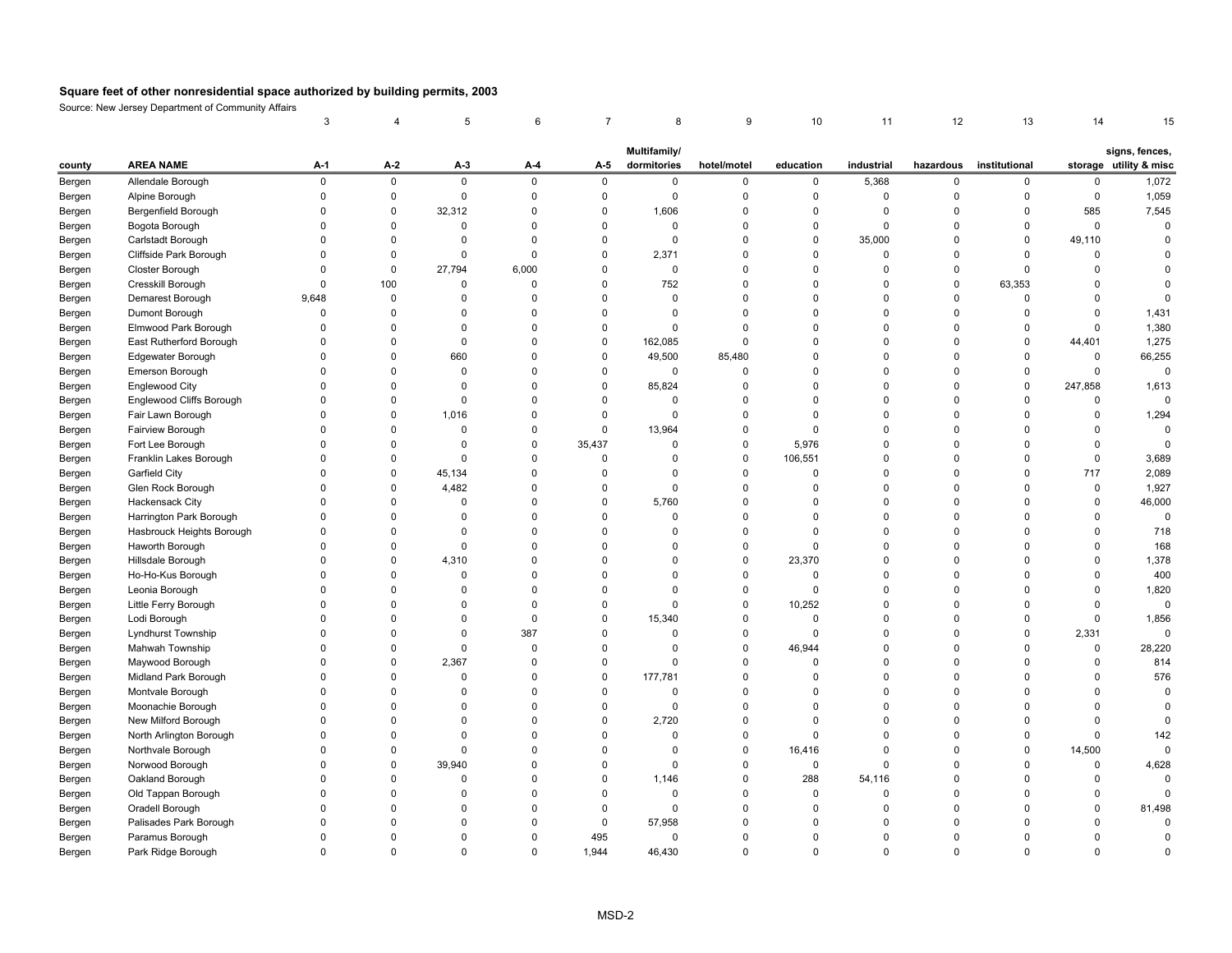|            |                                | 3           |             | 5           | 6            | 7           | 8            | 9           | 10          | 11             | 12          | 13            | 14           |                        |
|------------|--------------------------------|-------------|-------------|-------------|--------------|-------------|--------------|-------------|-------------|----------------|-------------|---------------|--------------|------------------------|
|            |                                |             |             |             |              |             | Multifamily/ |             |             |                |             |               |              | signs, fences,         |
| county     | <b>AREA NAME</b>               | A-1         | A-2         | A-3         | $A-4$        | A-5         | dormitories  | hotel/motel | education   | industrial     | hazardous   | institutional |              | storage utility & misc |
| Bergen     | Ramsey Borough                 | $\pmb{0}$   | $\mathsf 0$ | $\mathsf 0$ | 0            | $\mathsf 0$ | 3,840        | $\mathbf 0$ | 0           | $\mathsf{O}$   | $\pmb{0}$   | 0             | 0            | 6,091                  |
| Bergen     | Ridgefield Borough             | $\Omega$    | $\mathsf 0$ | $\mathbf 0$ | $\mathbf{0}$ | $\mathsf 0$ | $\Omega$     | $\mathbf 0$ | $\mathsf 0$ | $\mathsf 0$    | $\pmb{0}$   | $\mathbf 0$   | $\mathbf 0$  | 10,097                 |
| Bergen     | Ridgefield Park Village        | $\Omega$    | $\mathbf 0$ | 0           | $\Omega$     | $\mathbf 0$ | $\Omega$     | $\Omega$    | 0           | $\Omega$       | $\mathbf 0$ | $\Omega$      | $\Omega$     | 650                    |
| Bergen     | Ridgewood Village              | $\mathbf 0$ | $\mathbf 0$ | 427         | $\mathbf 0$  | $\mathsf 0$ | $\Omega$     | $\mathbf 0$ | 362         | $\mathbf 0$    | $\pmb{0}$   | $\Omega$      | $\mathbf 0$  | 8,873                  |
| Bergen     | River Edge Borough             | $\Omega$    | $\mathsf 0$ | 2,000       | $\Omega$     | $\mathbf 0$ | $\Omega$     | $\Omega$    | $\mathbf 0$ | $\Omega$       | $\mathbf 0$ | $\Omega$      | $\mathbf{0}$ | $\mathbf 0$            |
| Bergen     | River Vale Township            | $\Omega$    | $\mathbf 0$ | 0           | 0            | $\mathbf 0$ | $\Omega$     | $\mathbf 0$ | 0           | $\mathbf 0$    | $\mathbf 0$ | $\Omega$      | 0            | $\mathbf 0$            |
| Bergen     | Rochelle Park Township         | $\Omega$    | $\mathbf 0$ | $\Omega$    | 0            | $\mathsf 0$ | 151,568      | $\mathbf 0$ | $\Omega$    | $\mathbf 0$    | $\pmb{0}$   | $\Omega$      | $\mathbf{0}$ | $\Omega$               |
| Bergen     | Rockleigh Borough              | $\Omega$    | $\Omega$    | $\Omega$    | $\Omega$     | $\mathbf 0$ | $\Omega$     | $\Omega$    | $\Omega$    | $\Omega$       | $\mathbf 0$ | $\Omega$      | $\Omega$     | $\Omega$               |
| Bergen     | <b>Rutherford Borough</b>      | $\Omega$    | $\mathbf 0$ | $\Omega$    | $\Omega$     | $\mathsf 0$ | 15,835       | $\mathbf 0$ | $\Omega$    | $\mathbf 0$    | $\pmb{0}$   | $\Omega$      | 0            | 2,376                  |
| Bergen     | Saddle Brook Township          | $\Omega$    | $\Omega$    | $\Omega$    | $\Omega$     | $\mathbf 0$ | $\Omega$     | $\Omega$    | $\Omega$    | $\Omega$       | $\mathbf 0$ | $\Omega$      | $\mathbf 0$  | 312                    |
| Bergen     | Saddle River Borough           | $\Omega$    | $\Omega$    | $\mathbf 0$ | $\Omega$     | $\mathbf 0$ | $\Omega$     | $\Omega$    | $\Omega$    | 0              | $\mathbf 0$ | $\Omega$      | $\mathbf 0$  | 2,968                  |
| Bergen     | South Hackensack Twp           | $\Omega$    | $\pmb{0}$   | 1,200       | $\mathbf 0$  | $\mathsf 0$ | $\Omega$     | $\Omega$    | $\Omega$    | 0              | $\pmb{0}$   | $\mathbf 0$   | 50,552       | $\mathsf 0$            |
| Bergen     | <b>Teaneck Township</b>        | $\Omega$    | $\pmb{0}$   | $\mathbf 0$ | 6,000        | $\mathsf 0$ | $\Omega$     | $\Omega$    | $\Omega$    | $\mathbf 0$    | $\mathbf 0$ | $\Omega$      | $\mathsf 0$  | $\mathbf 0$            |
| Bergen     | <b>Tenafly Borough</b>         | $\Omega$    | $\mathbf 0$ | 0           | $\Omega$     | $\mathbf 0$ | $\Omega$     | $\Omega$    | $\Omega$    | $\Omega$       | $\mathbf 0$ | $\Omega$      | 6,310        | 1,229                  |
| Bergen     | Teterboro Borough              | $\Omega$    | $\mathbf 0$ | $\mathbf 0$ | $\Omega$     | $\mathbf 0$ | $\Omega$     | $\Omega$    | $\Omega$    | $\Omega$       | $\mathbf 0$ | $\Omega$      | $\mathbf 0$  | $\mathbf 0$            |
| Bergen     | Upper Saddle River Borough     | $\Omega$    | $\mathbf 0$ | $\mathbf 0$ | $\Omega$     | $\mathbf 0$ | $\Omega$     | $\Omega$    | $\Omega$    | $\Omega$       | $\mathbf 0$ | $\mathbf 0$   | 123,474      | $\mathbf 0$            |
| Bergen     | <b>Waldwick Borough</b>        | $\Omega$    | $\Omega$    | 1,996       | $\Omega$     | $\mathbf 0$ | $\Omega$     | $\Omega$    | 31,001      | $\Omega$       | $\Omega$    | $\Omega$      | $\Omega$     | 1,345                  |
| Bergen     | Wallington Borough             | $\Omega$    | $\mathbf 0$ | 0           | $\Omega$     | $\mathbf 0$ | $\Omega$     | $\Omega$    | $\Omega$    | $\Omega$       | $\mathbf 0$ | $\Omega$      | $\Omega$     | $\mathbf 0$            |
| Bergen     | Washington Township            | $\Omega$    | $\Omega$    | 6,500       | $\Omega$     | $\Omega$    | $\Omega$     | $\mathbf 0$ | $\Omega$    | $\Omega$       | $\mathbf 0$ | $\Omega$      | $\Omega$     | 1,035                  |
| Bergen     | Westwood Borough               | $\Omega$    | $\mathbf 0$ | 17,295      | 0            | $\mathbf 0$ | $\Omega$     | $\pmb{0}$   | 0           | 0              | $\pmb{0}$   | 100,000       | $\mathsf 0$  | 1,577                  |
| Bergen     | Woodcliff Lake Borough         | $\Omega$    | $\pmb{0}$   | 0           | $\Omega$     | $\mathsf 0$ | $\Omega$     | $\pmb{0}$   | 0           | $\Omega$       | $\pmb{0}$   | $\Omega$      | $\mathsf 0$  | $\mathsf 0$            |
| Bergen     | Wood-Ridge Borough             | $\Omega$    | $\pmb{0}$   | $\Omega$    | $\Omega$     | $\mathbf 0$ | $\Omega$     | $\Omega$    | 13,468      | $\Omega$       | $\mathbf 0$ | $\Omega$      | 12,000       | 960                    |
| Bergen     | <b>Wyckoff Township</b>        | $\Omega$    | $\mathbf 0$ | 80,076      | $\mathbf 0$  | $\mathbf 0$ | $\Omega$     | $\mathbf 0$ | 0           | $\mathbf 0$    | $\mathbf 0$ | $\mathbf 0$   | 0            | 2,060                  |
| Burlington | <b>Bass River Township</b>     | $\Omega$    | $\mathbf 0$ | $\mathbf 0$ | 0            | $\mathbf 0$ | $\mathbf 0$  | $\mathbf 0$ | $\Omega$    | $\mathbf 0$    | $\pmb{0}$   | $\Omega$      | $\mathsf 0$  | 12,602                 |
| Burlington | <b>Beverly City</b>            | $\Omega$    | $\mathbf 0$ | $\Omega$    | $\Omega$     | $\mathbf 0$ | 740          | $\Omega$    | $\Omega$    | $\Omega$       | $\mathbf 0$ | $\Omega$      | 3,300        | 2,174                  |
| Burlington | <b>Bordentown City</b>         | $\Omega$    | $\mathbf 0$ | 7,016       | $\mathbf 0$  | $\mathbf 0$ | $\Omega$     | $\mathbf 0$ | 0           | $\mathbf 0$    | $\mathbf 0$ | $\Omega$      | 1,500        | 9,429                  |
| Burlington | Bordentown Township            | $\Omega$    | $\pmb{0}$   | 4,800       | $\mathbf 0$  | $\mathbf 0$ | $\Omega$     | $\mathbf 0$ | 196,085     | $\mathbf 0$    | $\mathbf 0$ | $\Omega$      | $\mathsf 0$  | 2,290                  |
| Burlington | <b>Burlington City</b>         | $\Omega$    | $\mathbf 0$ | $\Omega$    | 5,584        | $\mathbf 0$ | $\Omega$     | $\Omega$    | $\Omega$    | $\mathbf 0$    | $\mathbf 0$ | $\mathbf 0$   | 1,200        | 988                    |
| Burlington | <b>Burlington Township</b>     | $\Omega$    | $\Omega$    | $\Omega$    | 0            | $\mathbf 0$ | $\Omega$     | $\pmb{0}$   | $\mathbf 0$ | 3,400          | $\mathbf 0$ | $\mathbf 0$   | 313,216      | 14,528                 |
| Burlington | <b>Chesterfield Township</b>   | $\Omega$    | $\Omega$    | $\Omega$    | $\Omega$     | $\mathbf 0$ | $\Omega$     | $\mathbf 0$ | $\Omega$    | $\mathbf 0$    | $\mathbf 0$ | $\mathbf 0$   | 11,414       | 12,001                 |
| Burlington | Cinnaminson Township           | $\Omega$    | $\Omega$    | $\Omega$    | $\Omega$     | $\mathbf 0$ | $\Omega$     | 192         | $\mathbf 0$ | $\mathbf 0$    | $\mathbf 0$ | 0             | 0            | 10,232                 |
| Burlington | Delanco Township               | $\Omega$    | $\mathbf 0$ | $\mathbf 0$ | $\mathbf{0}$ | $\mathsf 0$ | $\Omega$     | $\mathbf 0$ | 0           | 133,500        | $\pmb{0}$   | $\mathbf 0$   | 136,829      | 11,790                 |
| Burlington | Delran Township                | $\Omega$    | $\mathbf 0$ | 5,778       | $\mathbf 0$  | $\mathsf 0$ | 95,445       | $\Omega$    | $\mathbf 0$ | 1,941          | $\mathbf 0$ | $\Omega$      | $\mathbf 0$  | 3,840                  |
| Burlington | Eastampton Township            | $\Omega$    | $\mathbf 0$ | $\mathbf 0$ | 0            | $\mathbf 0$ | $\Omega$     | $\mathbf 0$ | 0           | $\mathbf 0$    | $\mathbf 0$ | $\Omega$      | 0            | 1,000                  |
| Burlington | <b>Edgewater Park Township</b> | $\Omega$    | $\mathbf 0$ | 0           | $\Omega$     | $\mathbf 0$ | $\Omega$     | $\Omega$    | $\Omega$    | $\Omega$       | $\mathbf 0$ | $\mathbf 0$   | $\mathbf 0$  | $\mathbf 0$            |
| Burlington | Evesham Township               | $\Omega$    | $\Omega$    | 266         | $\Omega$     | $\mathbf 0$ | 11,946       | $\Omega$    | $\Omega$    | $\Omega$       | 192         | 0             | 162,725      | 119,580                |
| Burlington | Fieldsboro Borough             | $\Omega$    | $\mathbf 0$ | 0           | $\Omega$     | $\mathbf 0$ | $\Omega$     | $\Omega$    | $\Omega$    | $\mathbf 0$    | $\mathbf 0$ | $\Omega$      | 0            | $\Omega$               |
| Burlington | Florence Township              | $\Omega$    | $\Omega$    | $\Omega$    | $\Omega$     | $\mathbf 0$ | $\Omega$     | $\Omega$    | $\Omega$    | 15,310         | $\mathbf 0$ | $\Omega$      | 2,312        | 21,144                 |
| Burlington | Hainesport Township            | $\Omega$    | $\Omega$    | $\Omega$    | $\Omega$     | $\Omega$    | $\Omega$     | $\Omega$    | 0           | 2,088          | $\mathbf 0$ | $\Omega$      | 21,300       | 8,694                  |
| Burlington | Lumberton Township             | $\Omega$    | $\Omega$    | $\Omega$    | $\Omega$     | $\mathbf 0$ | $\Omega$     | $\Omega$    | 4,634       | $\overline{0}$ | $\mathbf 0$ | 14,575        | 254,946      | 9,898                  |
| Burlington | Mansfield Township             | $\Omega$    | $\mathbf 0$ | $\Omega$    | $\Omega$     | $\mathsf 0$ | $\mathbf 0$  | $\mathbf 0$ | $\mathsf 0$ | 1,488          | $\pmb{0}$   | $\mathbf 0$   | 12,120       | 3,070                  |
| Burlington | Maple Shade Borough            | $\Omega$    | $\mathbf 0$ | $\Omega$    | $\Omega$     | $\mathbf 0$ | 276          | $\mathbf 0$ | $\mathbf 0$ | $\Omega$       | $\mathbf 0$ | $\Omega$      | 0            | $\mathbf 0$            |
| Burlington | Medford Township               | $\Omega$    | $\mathbf 0$ | 600         | 0            | 577         | 612          | $\mathbf 0$ | 68,808      | $\mathbf 0$    | $\pmb{0}$   | $\mathbf 0$   | 5,600        | 10,800                 |
| Burlington | Medford Lakes Borough          | $\Omega$    | 560         | 20,000      | $\Omega$     | $\mathsf 0$ | $\Omega$     | $\mathbf 0$ | 510         | $\mathbf 0$    | $\mathbf 0$ | $\Omega$      | 0            | $\mathbf 0$            |
| Burlington | Moorestown Township            | $\Omega$    | $\pmb{0}$   | 2,000       | $\Omega$     | $\Omega$    | $\Omega$     | $\Omega$    | 0           | 1,524          | $\mathbf 0$ | $\Omega$      | 2,160        | 9,052                  |
| Burlington | Mount Holly Township           | $\Omega$    | $\mathbf 0$ | $\Omega$    | $\Omega$     | $\mathbf 0$ | $\Omega$     | $\Omega$    | $\mathbf 0$ | $\mathbf 0$    | $\mathbf 0$ | $\Omega$      | 0            | 392                    |
| Burlington | Mount Laurel Township          | $\Omega$    | $\Omega$    | $\Omega$    | $\Omega$     | $\Omega$    | 3,000        | 81,591      | $\Omega$    | $\Omega$       | $\Omega$    | 5,850         | $\Omega$     | 309                    |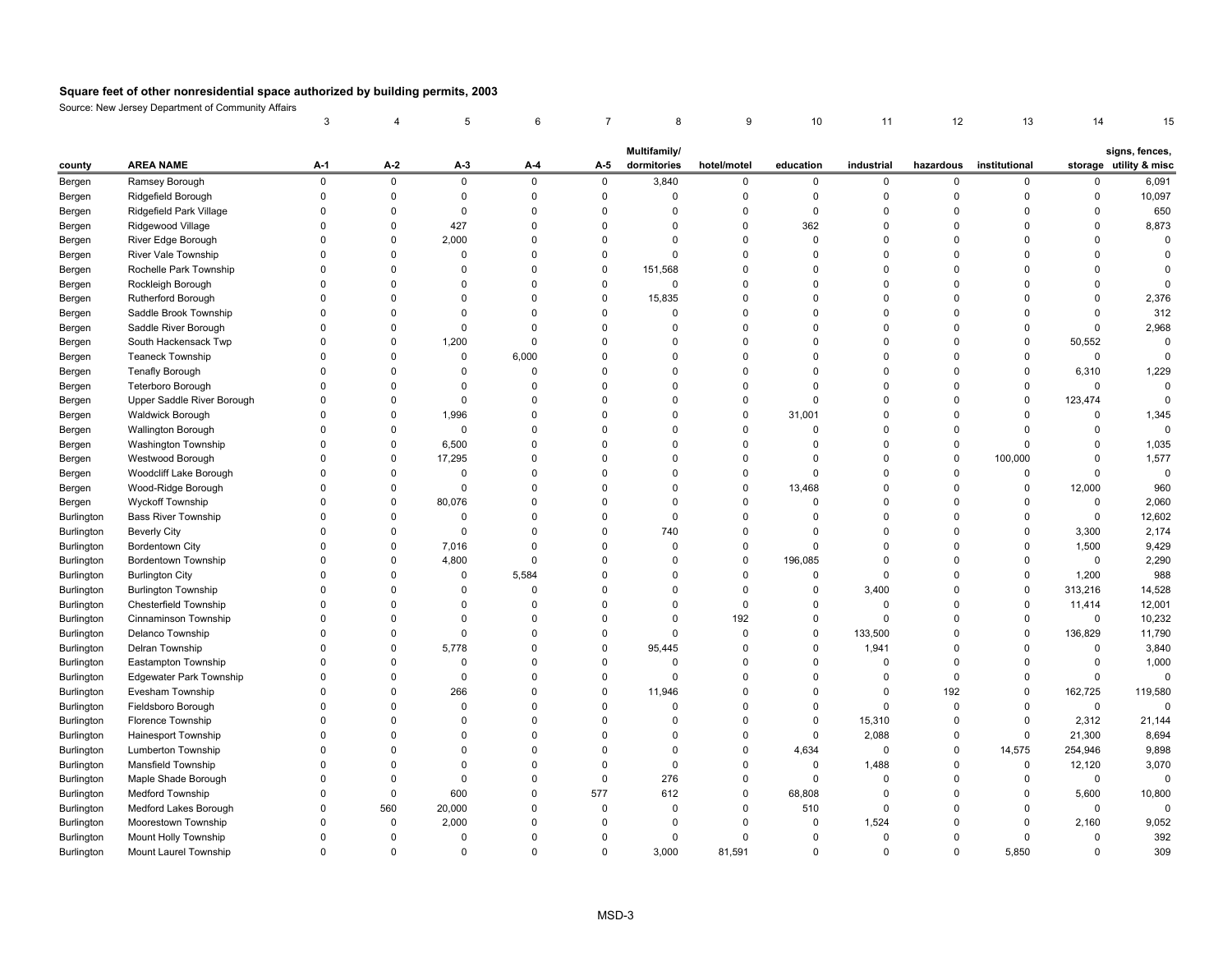| Multifamily/<br>signs, fences,<br><b>AREA NAME</b><br>A-1<br>A-2<br>A-3<br>A-4<br>dormitories<br>hotel/motel<br>education<br>industrial<br>hazardous<br>institutional<br>storage utility & misc<br>county<br>A-5<br>$\mathsf 0$<br>$\pmb{0}$<br>$\pmb{0}$<br>Burlington<br>New Hanover Township<br>0<br>$\mathbf 0$<br>$\mathbf 0$<br>0<br>$\mathbf 0$<br>$\mathbf 0$<br>$\mathbf 0$<br>0<br>11,400<br>1,460<br>$\Omega$<br>$\pmb{0}$<br>$\Omega$<br>$\mathbf 0$<br>$\mathbf 0$<br>$\mathbf 0$<br>$\mathsf 0$<br>$\Omega$<br>$\mathsf 0$<br>12,228<br>4,480<br>North Hanover Township<br>$\Omega$<br>$\Omega$<br>Burlington<br>3,675<br>$\mathbf 0$<br>$\mathbf 0$<br>$\Omega$<br>0<br>$\mathbf 0$<br>$\mathbf 0$<br>$\mathbf 0$<br>0<br>14,350<br>Burlington<br>Palmyra Borough<br>$\Omega$<br>0<br>0<br>300<br>Burlington<br>Pemberton Borough<br>$\Omega$<br>$\mathbf 0$<br>$\Omega$<br>$\mathbf 0$<br>$\Omega$<br>$\Omega$<br>0<br>$\mathbf 0$<br>$\mathbf 0$<br>$\mathbf 0$<br>$\mathbf 0$<br>0<br>$\mathbf 0$<br>$\Omega$<br>0<br>$\mathbf 0$<br>0<br>17,726<br>Burlington<br>Pemberton Township<br>$\Omega$<br>$\Omega$<br>$\Omega$<br>$\Omega$<br>0<br>$\Omega$<br>$\mathbf 0$<br>$\overline{0}$<br>Riverside Township<br>$\Omega$<br>$\mathbf 0$<br>$\Omega$<br>0<br>48,632<br>$\mathbf 0$<br>$\mathbf 0$<br>57<br>0<br>Burlington<br>$\Omega$<br>$\Omega$<br>$\Omega$<br>$\mathbf 0$<br>$\mathbf 0$<br>$\mathbf 0$<br>640<br>Riverton Borough<br>$\Omega$<br>$\Omega$<br>$\Omega$<br>$\Omega$<br>$\Omega$<br>$\mathbf 0$<br>$\mathbf 0$<br>$\Omega$<br>$\mathbf 0$<br>Burlington<br>$\Omega$<br>0<br>2,239<br>4,659<br>Burlington<br>Shamong Township<br>$\Omega$<br>$\Omega$<br>0<br>8,400<br>$\Omega$<br>$\Omega$<br>$\Omega$<br>0<br>30,330<br>885<br>22,020<br>$\Omega$<br>$\Omega$<br>$\Omega$<br>$\Omega$<br>$\Omega$<br>$\Omega$<br>$\mathbf 0$<br>$\Omega$<br>$\Omega$<br>$\Omega$<br>13,600<br>Burlington<br>Southampton Township<br>$\Omega$<br>$\Omega$<br>$\mathbf 0$<br>$\mathbf 0$<br>10,997<br>Springfield Township<br>$\Omega$<br>0<br>$\Omega$<br>$\Omega$<br>$\mathbf 0$<br>$\Omega$<br>$\Omega$<br>8,060<br>Burlington<br>12,724<br>$\Omega$<br>$\mathbf 0$<br>0<br>$\Omega$<br>$\Omega$<br>0<br>$\mathbf 0$<br>$\mathbf 0$<br>$\mathbf 0$<br>0<br>10,896<br>46,949<br><b>Tabernacle Township</b><br>Burlington<br>$\Omega$<br>$\mathbf 0$<br>0<br>$\mathbf 0$<br>1,200<br>Washington Township<br>$\Omega$<br>$\Omega$<br>$\Omega$<br>$\Omega$<br>$\Omega$<br>$\Omega$<br>$\mathbf 0$<br>0<br>Burlington<br>1,660<br><b>Westampton Township</b><br>$\Omega$<br>7,000<br>0<br>72,246<br>$\Omega$<br>$\Omega$<br>$\mathbf 0$<br>342,437<br>5,212<br>$\Omega$<br>$\Omega$<br>$\Omega$<br>Burlington<br>2,800<br>Willingboro Township<br>$\Omega$<br>$\Omega$<br>$\mathbf 0$<br>$\mathbf 0$<br>$\mathbf 0$<br>$\mathbf 0$<br>$\mathbf 0$<br>8,000<br>0<br>$\mathbf 0$<br>Burlington<br>$\Omega$<br>$\Omega$<br>$\mathsf 0$<br>2,908<br>Burlington<br><b>Woodland Township</b><br>$\Omega$<br>$\Omega$<br>$\Omega$<br>$\Omega$<br>$\Omega$<br>$\Omega$<br>$\Omega$<br>$\mathbf 0$<br>$\mathbf 0$<br>$\Omega$<br>0<br>128<br>$\Omega$<br>Burlington<br>Wrightstown Borough<br>$\Omega$<br>$\Omega$<br>$\Omega$<br>$\Omega$<br>$\Omega$<br>$\Omega$<br>$\Omega$<br>0<br>$\Omega$<br>$\Omega$<br>$\Omega$<br>$\mathbf 0$<br>2,048<br>$\Omega$<br>$\Omega$<br>$\Omega$<br>$\Omega$<br>$\Omega$<br>$\Omega$<br>$\Omega$<br>$\Omega$<br>Camden<br>Audubon Borough<br>$\Omega$<br>$\Omega$<br>$\Omega$<br>$\Omega$<br>$\Omega$<br>$\mathbf{0}$<br>$\Omega$<br>Camden<br>Audubon Park Borough<br>$\Omega$<br>$\Omega$<br>$\Omega$<br>$\Omega$<br>$\Omega$<br>$\Omega$<br>$\mathbf 0$<br>$\Omega$<br>$\Omega$<br>0<br>$\mathbf 0$<br>$\mathbf 0$<br>0<br>$\Omega$<br>$\mathbf 0$<br>$\mathbf 0$<br>$\mathbf 0$<br>$\mathbf 0$<br>2,400<br>Camden<br>Barrington Borough<br>$\Omega$<br>$\Omega$<br>0<br>$\pmb{0}$<br>480<br>28,235<br>240<br>Bellmawr Borough<br>$\Omega$<br>$\Omega$<br>$\Omega$<br>$\Omega$<br>$\mathbf 0$<br>$\Omega$<br>$\Omega$<br>$\Omega$<br>0<br>Camden<br>$\Omega$<br>8,800<br>$\Omega$<br>$\Omega$<br>$\mathbf 0$<br>0<br>44,144<br>$\Omega$<br>$\Omega$<br>$\Omega$<br>728<br>Camden<br>Berlin Borough<br>$\Omega$<br>$\Omega$<br>$\Omega$<br>$\mathbf 0$<br>0<br>$\Omega$<br>0<br>$\overline{0}$<br>$\mathbf 0$<br>$\mathbf 0$<br>0<br>$\overline{0}$<br>Camden<br><b>Berlin Township</b><br>0<br>0<br>$\mathbf 0$<br>$\mathbf 0$<br>$\mathbf 0$<br>Camden<br>Brooklawn Borough<br>$\Omega$<br>$\Omega$<br>$\Omega$<br>$\Omega$<br>$\Omega$<br>0<br>$\mathbf 0$<br>$\Omega$<br>$\mathbf 0$<br>$\mathbf 0$<br>0<br>$\pmb{0}$<br>$\Omega$<br>0<br>$\Omega$<br>7,650<br>$\Omega$<br>$\Omega$<br>Camden City<br>$\Omega$<br>0<br>$\Omega$<br>$\Omega$<br>0<br>0<br>Camden<br>$\mathbf 0$<br>251<br>Cherry Hill Township<br>$\Omega$<br>90,195<br>$\mathbf 0$<br>$\Omega$<br>15,600<br>16,860<br>$\overline{0}$<br>$\Omega$<br>$\mathbf 0$<br>131,000<br>6,998<br>Camden<br>$\Omega$<br>$\mathsf 0$<br>$\Omega$<br>Chesilhurst Borough<br>$\Omega$<br>$\Omega$<br>$\Omega$<br>$\Omega$<br>$\Omega$<br>0<br>0<br>0<br>$\Omega$<br>0<br>Camden<br>$\mathbf 0$<br>$\mathbf 0$<br>654<br>$\overline{0}$<br>$\mathbf 0$<br>0<br>2,836<br>Camden<br>Clementon Borough<br>$\Omega$<br>$\mathbf 0$<br>$\Omega$<br>0<br>$\Omega$<br>0<br>$\mathbf 0$<br>1,576<br>4,087<br>$\mathbf 0$<br>$\Omega$<br>3,505<br>Collingswood Borough<br>$\Omega$<br>$\mathbf 0$<br>$\Omega$<br>$\Omega$<br>$\mathbf 0$<br>$\Omega$<br>$\Omega$<br>Camden<br>$\mathbf 0$<br>3,043<br>$\Omega$<br>$\Omega$<br>0<br>22,700<br>$\Omega$<br>$\Omega$<br>360<br>Camden<br>Gibbsboro Borough<br>$\Omega$<br>0<br>$\Omega$<br>$\Omega$<br>$\pmb{0}$<br>92,755<br>0<br>$\mathbf 0$<br>$\mathbf 0$<br>1,090<br>$\Omega$<br>0<br>$\mathbf 0$<br>$\mathbf 0$<br>$\mathbf 0$<br>$\Omega$<br>$\Omega$<br>Camden<br>Gloucester City<br>$\pmb{0}$<br>6,400<br>$\mathbf 0$<br>0<br>57,939<br>4,500<br>84,394<br>Camden<br>Gloucester Township<br>$\Omega$<br>$\mathbf 0$<br>$\Omega$<br>$\mathbf 0$<br>$\Omega$<br>$\Omega$<br>$\Omega$<br>$\mathbf 0$<br>$\mathbf 0$<br>$\Omega$<br>0<br>420<br>$\mathbf 0$<br>$\mathbf 0$<br>$\mathbf 0$<br>$\Omega$<br>$\mathbf 0$<br>Camden<br>Haddon Township<br>0<br>$\Omega$<br>Camden<br>Haddonfield Borough<br>$\mathbf 0$<br>$\Omega$<br>$\Omega$<br>0<br>$\mathbf 0$<br>$\mathbf 0$<br>$\Omega$<br>$\Omega$<br>$\Omega$<br>$\mathbf 0$<br>$\Omega$<br>$\Omega$<br>$\Omega$<br>Haddon Heights Borough<br>$\Omega$<br>$\mathbf 0$<br>400<br>Camden<br>$\Omega$<br>$\Omega$<br>$\Omega$<br>$\Omega$<br>$\Omega$<br>$\mathbf 0$<br>0<br>$\Omega$<br>$\Omega$<br>$\Omega$<br>Hi-nella Borough<br>$\Omega$<br>$\Omega$<br>0<br>$\mathbf 0$<br>$\Omega$<br>$\mathbf 0$<br>Camden<br>$\Omega$<br>$\Omega$<br>$\Omega$<br>$\Omega$<br>0<br>$\mathbf 0$<br>$\Omega$<br>4,128<br>Camden<br>Laurel Springs Borough<br>$\Omega$<br>$\Omega$<br>$\Omega$<br>$\Omega$<br>$\Omega$<br>$\Omega$<br>$\Omega$<br>$\Omega$<br>$\Omega$<br>$\Omega$<br>$\Omega$<br>$\Omega$<br>$\Omega$<br>$\Omega$<br>Camden<br>Lawnside Borough<br>$\Omega$<br>$\Omega$<br>$\Omega$<br>$\Omega$<br>$\Omega$<br>$\Omega$<br>$\Omega$<br>$\mathbf 0$<br>$\Omega$<br>$\Omega$<br>$\Omega$<br>$\mathbf 0$<br>3,152<br>Lindenwold Borough<br>$\Omega$<br>$\Omega$<br>$\Omega$<br>$\overline{0}$<br>$\Omega$<br>$\Omega$<br>Camden<br>$\Omega$<br>$\Omega$<br>$\Omega$<br>$\Omega$<br>$\Omega$<br>1,872<br>$\Omega$<br>$\Omega$<br>$\Omega$<br>Magnolia Borough<br>$\Omega$<br>$\Omega$<br>$\Omega$<br>$\Omega$<br>$\Omega$<br>$\mathbf 0$<br>$\Omega$<br>$\Omega$<br>$\Omega$<br>Camden<br>Merchantville Borough<br>$\mathbf 0$<br>0<br>$\Omega$<br>$\Omega$<br>$\mathbf 0$<br>$\mathbf 0$<br>$\mathbf 0$<br>$\mathbf 0$<br>$\Omega$<br>$\Omega$<br>0<br>$\Omega$<br>Camden<br>$\Omega$<br>Mount Ephraim Borough<br>$\mathbf 0$<br>6,978<br>$\mathbf 0$<br>$\mathbf 0$<br>38,684<br>0<br>$\mathbf 0$<br>$\mathbf 0$<br>$\mathbf 0$<br>$\Omega$<br>0<br>1,028<br>Camden<br>$\Omega$<br>$\mathbf 0$<br>$\mathbf 0$<br>Camden<br>Oaklyn Borough<br>$\Omega$<br>$\Omega$<br>$\Omega$<br>0<br>$\Omega$<br>$\Omega$<br>0<br>0<br>$\Omega$<br>$\Omega$<br>$\Omega$<br>$\mathbf 0$<br>$\Omega$<br>0<br>9,260<br>7,600<br>$\mathbf 0$<br>11,748<br>Camden<br>Pennsauken Township<br>$\Omega$<br>$\Omega$<br>0<br>$\Omega$<br>$\Omega$<br>0<br>Pine Hill Borough<br>$\Omega$<br>$\Omega$<br>$\Omega$<br>$\Omega$<br>$\mathbf 0$<br>$\mathbf 0$<br>$\mathbf 0$<br>$\Omega$<br>$\Omega$<br>$\Omega$<br>1,355<br>Camden<br>$\Omega$<br>$\Omega$<br>268<br>Pine Valley Borough<br>$\Omega$<br>$\Omega$<br>$\Omega$<br>0<br>$\Omega$<br>$\Omega$<br>$\Omega$<br>$\mathbf 0$<br>$\Omega$<br>$\Omega$<br>$\Omega$<br>$\Omega$<br>Camden<br>$\overline{0}$<br>$\Omega$<br>$\Omega$<br>$\Omega$<br>$\Omega$<br>$\Omega$<br>$\Omega$<br>$\Omega$<br>$\Omega$<br>Camden<br>Runnemede Borough<br>$\Omega$<br>$\Omega$<br>$\Omega$<br>$\Omega$<br>$\mathbf 0$<br>$\Omega$<br>$\Omega$<br>$\Omega$<br>$\Omega$<br>$\Omega$<br>$\Omega$<br>$\Omega$<br>$\Omega$<br>$\Omega$<br>$\Omega$<br>Camden<br>Somerdale Borough<br>$\Omega$<br>$\Omega$ |  | 3 | 5 | 6 | 8 | 9 | 10 | 11 | 12 | 13 | 14 |  |
|-------------------------------------------------------------------------------------------------------------------------------------------------------------------------------------------------------------------------------------------------------------------------------------------------------------------------------------------------------------------------------------------------------------------------------------------------------------------------------------------------------------------------------------------------------------------------------------------------------------------------------------------------------------------------------------------------------------------------------------------------------------------------------------------------------------------------------------------------------------------------------------------------------------------------------------------------------------------------------------------------------------------------------------------------------------------------------------------------------------------------------------------------------------------------------------------------------------------------------------------------------------------------------------------------------------------------------------------------------------------------------------------------------------------------------------------------------------------------------------------------------------------------------------------------------------------------------------------------------------------------------------------------------------------------------------------------------------------------------------------------------------------------------------------------------------------------------------------------------------------------------------------------------------------------------------------------------------------------------------------------------------------------------------------------------------------------------------------------------------------------------------------------------------------------------------------------------------------------------------------------------------------------------------------------------------------------------------------------------------------------------------------------------------------------------------------------------------------------------------------------------------------------------------------------------------------------------------------------------------------------------------------------------------------------------------------------------------------------------------------------------------------------------------------------------------------------------------------------------------------------------------------------------------------------------------------------------------------------------------------------------------------------------------------------------------------------------------------------------------------------------------------------------------------------------------------------------------------------------------------------------------------------------------------------------------------------------------------------------------------------------------------------------------------------------------------------------------------------------------------------------------------------------------------------------------------------------------------------------------------------------------------------------------------------------------------------------------------------------------------------------------------------------------------------------------------------------------------------------------------------------------------------------------------------------------------------------------------------------------------------------------------------------------------------------------------------------------------------------------------------------------------------------------------------------------------------------------------------------------------------------------------------------------------------------------------------------------------------------------------------------------------------------------------------------------------------------------------------------------------------------------------------------------------------------------------------------------------------------------------------------------------------------------------------------------------------------------------------------------------------------------------------------------------------------------------------------------------------------------------------------------------------------------------------------------------------------------------------------------------------------------------------------------------------------------------------------------------------------------------------------------------------------------------------------------------------------------------------------------------------------------------------------------------------------------------------------------------------------------------------------------------------------------------------------------------------------------------------------------------------------------------------------------------------------------------------------------------------------------------------------------------------------------------------------------------------------------------------------------------------------------------------------------------------------------------------------------------------------------------------------------------------------------------------------------------------------------------------------------------------------------------------------------------------------------------------------------------------------------------------------------------------------------------------------------------------------------------------------------------------------------------------------------------------------------------------------------------------------------------------------------------------------------------------------------------------------------------------------------------------------------------------------------------------------------------------------------------------------------------------------------------------------------------------------------------------------------------------------------------------------------------------------------------------------------------------------------------------------------------------------------------------------------------------------------------------------------------------------------------------------------------------------------------------------------------------------------------------------------------------------------------------------------------------------------------------------------------------------------------------------------------------------------------------------------------------------------------------------------------------------------------------------------------------------------------------------------------------------------------------------------------------------------------------------------------------------------------------------------------------------------------------------------------------------------------------------------------------------------------------------------------------------------------------------------------------------------------------------------------------------------------------------------------------------------------------------------------------------------------------------------------------------------------------------------------------------------------------------------------------------------------------------------------------------------------------------------------------------------------------------------------------------------------------------------------------------------------------------------------------------------------------------------------------------------------------------------------------------------------------------------------------------------------------------------------------------------------------------------------------------------------------------------------------------------------------------------------------------------------------------------------------------------------------------------------------------------------------------------------------------------------------------------------------------------------------------------------------------------------------------------------------------------------------------------------------------------------------------------------------------------------------------------------------------------------------------------------|--|---|---|---|---|---|----|----|----|----|----|--|
|                                                                                                                                                                                                                                                                                                                                                                                                                                                                                                                                                                                                                                                                                                                                                                                                                                                                                                                                                                                                                                                                                                                                                                                                                                                                                                                                                                                                                                                                                                                                                                                                                                                                                                                                                                                                                                                                                                                                                                                                                                                                                                                                                                                                                                                                                                                                                                                                                                                                                                                                                                                                                                                                                                                                                                                                                                                                                                                                                                                                                                                                                                                                                                                                                                                                                                                                                                                                                                                                                                                                                                                                                                                                                                                                                                                                                                                                                                                                                                                                                                                                                                                                                                                                                                                                                                                                                                                                                                                                                                                                                                                                                                                                                                                                                                                                                                                                                                                                                                                                                                                                                                                                                                                                                                                                                                                                                                                                                                                                                                                                                                                                                                                                                                                                                                                                                                                                                                                                                                                                                                                                                                                                                                                                                                                                                                                                                                                                                                                                                                                                                                                                                                                                                                                                                                                                                                                                                                                                                                                                                                                                                                                                                                                                                                                                                                                                                                                                                                                                                                                                                                                                                                                                                                                                                                                                                                                                                                                                                                                                                                                                                                                                                                                                                                                                                                                                                                                                                                                                                                                                                                                                                                                                                                                                                                                                                                                                                                                                                                                                                                                                                                                                                                                                                   |  |   |   |   |   |   |    |    |    |    |    |  |
|                                                                                                                                                                                                                                                                                                                                                                                                                                                                                                                                                                                                                                                                                                                                                                                                                                                                                                                                                                                                                                                                                                                                                                                                                                                                                                                                                                                                                                                                                                                                                                                                                                                                                                                                                                                                                                                                                                                                                                                                                                                                                                                                                                                                                                                                                                                                                                                                                                                                                                                                                                                                                                                                                                                                                                                                                                                                                                                                                                                                                                                                                                                                                                                                                                                                                                                                                                                                                                                                                                                                                                                                                                                                                                                                                                                                                                                                                                                                                                                                                                                                                                                                                                                                                                                                                                                                                                                                                                                                                                                                                                                                                                                                                                                                                                                                                                                                                                                                                                                                                                                                                                                                                                                                                                                                                                                                                                                                                                                                                                                                                                                                                                                                                                                                                                                                                                                                                                                                                                                                                                                                                                                                                                                                                                                                                                                                                                                                                                                                                                                                                                                                                                                                                                                                                                                                                                                                                                                                                                                                                                                                                                                                                                                                                                                                                                                                                                                                                                                                                                                                                                                                                                                                                                                                                                                                                                                                                                                                                                                                                                                                                                                                                                                                                                                                                                                                                                                                                                                                                                                                                                                                                                                                                                                                                                                                                                                                                                                                                                                                                                                                                                                                                                                                                   |  |   |   |   |   |   |    |    |    |    |    |  |
|                                                                                                                                                                                                                                                                                                                                                                                                                                                                                                                                                                                                                                                                                                                                                                                                                                                                                                                                                                                                                                                                                                                                                                                                                                                                                                                                                                                                                                                                                                                                                                                                                                                                                                                                                                                                                                                                                                                                                                                                                                                                                                                                                                                                                                                                                                                                                                                                                                                                                                                                                                                                                                                                                                                                                                                                                                                                                                                                                                                                                                                                                                                                                                                                                                                                                                                                                                                                                                                                                                                                                                                                                                                                                                                                                                                                                                                                                                                                                                                                                                                                                                                                                                                                                                                                                                                                                                                                                                                                                                                                                                                                                                                                                                                                                                                                                                                                                                                                                                                                                                                                                                                                                                                                                                                                                                                                                                                                                                                                                                                                                                                                                                                                                                                                                                                                                                                                                                                                                                                                                                                                                                                                                                                                                                                                                                                                                                                                                                                                                                                                                                                                                                                                                                                                                                                                                                                                                                                                                                                                                                                                                                                                                                                                                                                                                                                                                                                                                                                                                                                                                                                                                                                                                                                                                                                                                                                                                                                                                                                                                                                                                                                                                                                                                                                                                                                                                                                                                                                                                                                                                                                                                                                                                                                                                                                                                                                                                                                                                                                                                                                                                                                                                                                                                   |  |   |   |   |   |   |    |    |    |    |    |  |
|                                                                                                                                                                                                                                                                                                                                                                                                                                                                                                                                                                                                                                                                                                                                                                                                                                                                                                                                                                                                                                                                                                                                                                                                                                                                                                                                                                                                                                                                                                                                                                                                                                                                                                                                                                                                                                                                                                                                                                                                                                                                                                                                                                                                                                                                                                                                                                                                                                                                                                                                                                                                                                                                                                                                                                                                                                                                                                                                                                                                                                                                                                                                                                                                                                                                                                                                                                                                                                                                                                                                                                                                                                                                                                                                                                                                                                                                                                                                                                                                                                                                                                                                                                                                                                                                                                                                                                                                                                                                                                                                                                                                                                                                                                                                                                                                                                                                                                                                                                                                                                                                                                                                                                                                                                                                                                                                                                                                                                                                                                                                                                                                                                                                                                                                                                                                                                                                                                                                                                                                                                                                                                                                                                                                                                                                                                                                                                                                                                                                                                                                                                                                                                                                                                                                                                                                                                                                                                                                                                                                                                                                                                                                                                                                                                                                                                                                                                                                                                                                                                                                                                                                                                                                                                                                                                                                                                                                                                                                                                                                                                                                                                                                                                                                                                                                                                                                                                                                                                                                                                                                                                                                                                                                                                                                                                                                                                                                                                                                                                                                                                                                                                                                                                                                                   |  |   |   |   |   |   |    |    |    |    |    |  |
|                                                                                                                                                                                                                                                                                                                                                                                                                                                                                                                                                                                                                                                                                                                                                                                                                                                                                                                                                                                                                                                                                                                                                                                                                                                                                                                                                                                                                                                                                                                                                                                                                                                                                                                                                                                                                                                                                                                                                                                                                                                                                                                                                                                                                                                                                                                                                                                                                                                                                                                                                                                                                                                                                                                                                                                                                                                                                                                                                                                                                                                                                                                                                                                                                                                                                                                                                                                                                                                                                                                                                                                                                                                                                                                                                                                                                                                                                                                                                                                                                                                                                                                                                                                                                                                                                                                                                                                                                                                                                                                                                                                                                                                                                                                                                                                                                                                                                                                                                                                                                                                                                                                                                                                                                                                                                                                                                                                                                                                                                                                                                                                                                                                                                                                                                                                                                                                                                                                                                                                                                                                                                                                                                                                                                                                                                                                                                                                                                                                                                                                                                                                                                                                                                                                                                                                                                                                                                                                                                                                                                                                                                                                                                                                                                                                                                                                                                                                                                                                                                                                                                                                                                                                                                                                                                                                                                                                                                                                                                                                                                                                                                                                                                                                                                                                                                                                                                                                                                                                                                                                                                                                                                                                                                                                                                                                                                                                                                                                                                                                                                                                                                                                                                                                                                   |  |   |   |   |   |   |    |    |    |    |    |  |
|                                                                                                                                                                                                                                                                                                                                                                                                                                                                                                                                                                                                                                                                                                                                                                                                                                                                                                                                                                                                                                                                                                                                                                                                                                                                                                                                                                                                                                                                                                                                                                                                                                                                                                                                                                                                                                                                                                                                                                                                                                                                                                                                                                                                                                                                                                                                                                                                                                                                                                                                                                                                                                                                                                                                                                                                                                                                                                                                                                                                                                                                                                                                                                                                                                                                                                                                                                                                                                                                                                                                                                                                                                                                                                                                                                                                                                                                                                                                                                                                                                                                                                                                                                                                                                                                                                                                                                                                                                                                                                                                                                                                                                                                                                                                                                                                                                                                                                                                                                                                                                                                                                                                                                                                                                                                                                                                                                                                                                                                                                                                                                                                                                                                                                                                                                                                                                                                                                                                                                                                                                                                                                                                                                                                                                                                                                                                                                                                                                                                                                                                                                                                                                                                                                                                                                                                                                                                                                                                                                                                                                                                                                                                                                                                                                                                                                                                                                                                                                                                                                                                                                                                                                                                                                                                                                                                                                                                                                                                                                                                                                                                                                                                                                                                                                                                                                                                                                                                                                                                                                                                                                                                                                                                                                                                                                                                                                                                                                                                                                                                                                                                                                                                                                                                                   |  |   |   |   |   |   |    |    |    |    |    |  |
|                                                                                                                                                                                                                                                                                                                                                                                                                                                                                                                                                                                                                                                                                                                                                                                                                                                                                                                                                                                                                                                                                                                                                                                                                                                                                                                                                                                                                                                                                                                                                                                                                                                                                                                                                                                                                                                                                                                                                                                                                                                                                                                                                                                                                                                                                                                                                                                                                                                                                                                                                                                                                                                                                                                                                                                                                                                                                                                                                                                                                                                                                                                                                                                                                                                                                                                                                                                                                                                                                                                                                                                                                                                                                                                                                                                                                                                                                                                                                                                                                                                                                                                                                                                                                                                                                                                                                                                                                                                                                                                                                                                                                                                                                                                                                                                                                                                                                                                                                                                                                                                                                                                                                                                                                                                                                                                                                                                                                                                                                                                                                                                                                                                                                                                                                                                                                                                                                                                                                                                                                                                                                                                                                                                                                                                                                                                                                                                                                                                                                                                                                                                                                                                                                                                                                                                                                                                                                                                                                                                                                                                                                                                                                                                                                                                                                                                                                                                                                                                                                                                                                                                                                                                                                                                                                                                                                                                                                                                                                                                                                                                                                                                                                                                                                                                                                                                                                                                                                                                                                                                                                                                                                                                                                                                                                                                                                                                                                                                                                                                                                                                                                                                                                                                                                   |  |   |   |   |   |   |    |    |    |    |    |  |
|                                                                                                                                                                                                                                                                                                                                                                                                                                                                                                                                                                                                                                                                                                                                                                                                                                                                                                                                                                                                                                                                                                                                                                                                                                                                                                                                                                                                                                                                                                                                                                                                                                                                                                                                                                                                                                                                                                                                                                                                                                                                                                                                                                                                                                                                                                                                                                                                                                                                                                                                                                                                                                                                                                                                                                                                                                                                                                                                                                                                                                                                                                                                                                                                                                                                                                                                                                                                                                                                                                                                                                                                                                                                                                                                                                                                                                                                                                                                                                                                                                                                                                                                                                                                                                                                                                                                                                                                                                                                                                                                                                                                                                                                                                                                                                                                                                                                                                                                                                                                                                                                                                                                                                                                                                                                                                                                                                                                                                                                                                                                                                                                                                                                                                                                                                                                                                                                                                                                                                                                                                                                                                                                                                                                                                                                                                                                                                                                                                                                                                                                                                                                                                                                                                                                                                                                                                                                                                                                                                                                                                                                                                                                                                                                                                                                                                                                                                                                                                                                                                                                                                                                                                                                                                                                                                                                                                                                                                                                                                                                                                                                                                                                                                                                                                                                                                                                                                                                                                                                                                                                                                                                                                                                                                                                                                                                                                                                                                                                                                                                                                                                                                                                                                                                                   |  |   |   |   |   |   |    |    |    |    |    |  |
|                                                                                                                                                                                                                                                                                                                                                                                                                                                                                                                                                                                                                                                                                                                                                                                                                                                                                                                                                                                                                                                                                                                                                                                                                                                                                                                                                                                                                                                                                                                                                                                                                                                                                                                                                                                                                                                                                                                                                                                                                                                                                                                                                                                                                                                                                                                                                                                                                                                                                                                                                                                                                                                                                                                                                                                                                                                                                                                                                                                                                                                                                                                                                                                                                                                                                                                                                                                                                                                                                                                                                                                                                                                                                                                                                                                                                                                                                                                                                                                                                                                                                                                                                                                                                                                                                                                                                                                                                                                                                                                                                                                                                                                                                                                                                                                                                                                                                                                                                                                                                                                                                                                                                                                                                                                                                                                                                                                                                                                                                                                                                                                                                                                                                                                                                                                                                                                                                                                                                                                                                                                                                                                                                                                                                                                                                                                                                                                                                                                                                                                                                                                                                                                                                                                                                                                                                                                                                                                                                                                                                                                                                                                                                                                                                                                                                                                                                                                                                                                                                                                                                                                                                                                                                                                                                                                                                                                                                                                                                                                                                                                                                                                                                                                                                                                                                                                                                                                                                                                                                                                                                                                                                                                                                                                                                                                                                                                                                                                                                                                                                                                                                                                                                                                                                   |  |   |   |   |   |   |    |    |    |    |    |  |
|                                                                                                                                                                                                                                                                                                                                                                                                                                                                                                                                                                                                                                                                                                                                                                                                                                                                                                                                                                                                                                                                                                                                                                                                                                                                                                                                                                                                                                                                                                                                                                                                                                                                                                                                                                                                                                                                                                                                                                                                                                                                                                                                                                                                                                                                                                                                                                                                                                                                                                                                                                                                                                                                                                                                                                                                                                                                                                                                                                                                                                                                                                                                                                                                                                                                                                                                                                                                                                                                                                                                                                                                                                                                                                                                                                                                                                                                                                                                                                                                                                                                                                                                                                                                                                                                                                                                                                                                                                                                                                                                                                                                                                                                                                                                                                                                                                                                                                                                                                                                                                                                                                                                                                                                                                                                                                                                                                                                                                                                                                                                                                                                                                                                                                                                                                                                                                                                                                                                                                                                                                                                                                                                                                                                                                                                                                                                                                                                                                                                                                                                                                                                                                                                                                                                                                                                                                                                                                                                                                                                                                                                                                                                                                                                                                                                                                                                                                                                                                                                                                                                                                                                                                                                                                                                                                                                                                                                                                                                                                                                                                                                                                                                                                                                                                                                                                                                                                                                                                                                                                                                                                                                                                                                                                                                                                                                                                                                                                                                                                                                                                                                                                                                                                                                                   |  |   |   |   |   |   |    |    |    |    |    |  |
|                                                                                                                                                                                                                                                                                                                                                                                                                                                                                                                                                                                                                                                                                                                                                                                                                                                                                                                                                                                                                                                                                                                                                                                                                                                                                                                                                                                                                                                                                                                                                                                                                                                                                                                                                                                                                                                                                                                                                                                                                                                                                                                                                                                                                                                                                                                                                                                                                                                                                                                                                                                                                                                                                                                                                                                                                                                                                                                                                                                                                                                                                                                                                                                                                                                                                                                                                                                                                                                                                                                                                                                                                                                                                                                                                                                                                                                                                                                                                                                                                                                                                                                                                                                                                                                                                                                                                                                                                                                                                                                                                                                                                                                                                                                                                                                                                                                                                                                                                                                                                                                                                                                                                                                                                                                                                                                                                                                                                                                                                                                                                                                                                                                                                                                                                                                                                                                                                                                                                                                                                                                                                                                                                                                                                                                                                                                                                                                                                                                                                                                                                                                                                                                                                                                                                                                                                                                                                                                                                                                                                                                                                                                                                                                                                                                                                                                                                                                                                                                                                                                                                                                                                                                                                                                                                                                                                                                                                                                                                                                                                                                                                                                                                                                                                                                                                                                                                                                                                                                                                                                                                                                                                                                                                                                                                                                                                                                                                                                                                                                                                                                                                                                                                                                                                   |  |   |   |   |   |   |    |    |    |    |    |  |
|                                                                                                                                                                                                                                                                                                                                                                                                                                                                                                                                                                                                                                                                                                                                                                                                                                                                                                                                                                                                                                                                                                                                                                                                                                                                                                                                                                                                                                                                                                                                                                                                                                                                                                                                                                                                                                                                                                                                                                                                                                                                                                                                                                                                                                                                                                                                                                                                                                                                                                                                                                                                                                                                                                                                                                                                                                                                                                                                                                                                                                                                                                                                                                                                                                                                                                                                                                                                                                                                                                                                                                                                                                                                                                                                                                                                                                                                                                                                                                                                                                                                                                                                                                                                                                                                                                                                                                                                                                                                                                                                                                                                                                                                                                                                                                                                                                                                                                                                                                                                                                                                                                                                                                                                                                                                                                                                                                                                                                                                                                                                                                                                                                                                                                                                                                                                                                                                                                                                                                                                                                                                                                                                                                                                                                                                                                                                                                                                                                                                                                                                                                                                                                                                                                                                                                                                                                                                                                                                                                                                                                                                                                                                                                                                                                                                                                                                                                                                                                                                                                                                                                                                                                                                                                                                                                                                                                                                                                                                                                                                                                                                                                                                                                                                                                                                                                                                                                                                                                                                                                                                                                                                                                                                                                                                                                                                                                                                                                                                                                                                                                                                                                                                                                                                                   |  |   |   |   |   |   |    |    |    |    |    |  |
|                                                                                                                                                                                                                                                                                                                                                                                                                                                                                                                                                                                                                                                                                                                                                                                                                                                                                                                                                                                                                                                                                                                                                                                                                                                                                                                                                                                                                                                                                                                                                                                                                                                                                                                                                                                                                                                                                                                                                                                                                                                                                                                                                                                                                                                                                                                                                                                                                                                                                                                                                                                                                                                                                                                                                                                                                                                                                                                                                                                                                                                                                                                                                                                                                                                                                                                                                                                                                                                                                                                                                                                                                                                                                                                                                                                                                                                                                                                                                                                                                                                                                                                                                                                                                                                                                                                                                                                                                                                                                                                                                                                                                                                                                                                                                                                                                                                                                                                                                                                                                                                                                                                                                                                                                                                                                                                                                                                                                                                                                                                                                                                                                                                                                                                                                                                                                                                                                                                                                                                                                                                                                                                                                                                                                                                                                                                                                                                                                                                                                                                                                                                                                                                                                                                                                                                                                                                                                                                                                                                                                                                                                                                                                                                                                                                                                                                                                                                                                                                                                                                                                                                                                                                                                                                                                                                                                                                                                                                                                                                                                                                                                                                                                                                                                                                                                                                                                                                                                                                                                                                                                                                                                                                                                                                                                                                                                                                                                                                                                                                                                                                                                                                                                                                                                   |  |   |   |   |   |   |    |    |    |    |    |  |
|                                                                                                                                                                                                                                                                                                                                                                                                                                                                                                                                                                                                                                                                                                                                                                                                                                                                                                                                                                                                                                                                                                                                                                                                                                                                                                                                                                                                                                                                                                                                                                                                                                                                                                                                                                                                                                                                                                                                                                                                                                                                                                                                                                                                                                                                                                                                                                                                                                                                                                                                                                                                                                                                                                                                                                                                                                                                                                                                                                                                                                                                                                                                                                                                                                                                                                                                                                                                                                                                                                                                                                                                                                                                                                                                                                                                                                                                                                                                                                                                                                                                                                                                                                                                                                                                                                                                                                                                                                                                                                                                                                                                                                                                                                                                                                                                                                                                                                                                                                                                                                                                                                                                                                                                                                                                                                                                                                                                                                                                                                                                                                                                                                                                                                                                                                                                                                                                                                                                                                                                                                                                                                                                                                                                                                                                                                                                                                                                                                                                                                                                                                                                                                                                                                                                                                                                                                                                                                                                                                                                                                                                                                                                                                                                                                                                                                                                                                                                                                                                                                                                                                                                                                                                                                                                                                                                                                                                                                                                                                                                                                                                                                                                                                                                                                                                                                                                                                                                                                                                                                                                                                                                                                                                                                                                                                                                                                                                                                                                                                                                                                                                                                                                                                                                                   |  |   |   |   |   |   |    |    |    |    |    |  |
|                                                                                                                                                                                                                                                                                                                                                                                                                                                                                                                                                                                                                                                                                                                                                                                                                                                                                                                                                                                                                                                                                                                                                                                                                                                                                                                                                                                                                                                                                                                                                                                                                                                                                                                                                                                                                                                                                                                                                                                                                                                                                                                                                                                                                                                                                                                                                                                                                                                                                                                                                                                                                                                                                                                                                                                                                                                                                                                                                                                                                                                                                                                                                                                                                                                                                                                                                                                                                                                                                                                                                                                                                                                                                                                                                                                                                                                                                                                                                                                                                                                                                                                                                                                                                                                                                                                                                                                                                                                                                                                                                                                                                                                                                                                                                                                                                                                                                                                                                                                                                                                                                                                                                                                                                                                                                                                                                                                                                                                                                                                                                                                                                                                                                                                                                                                                                                                                                                                                                                                                                                                                                                                                                                                                                                                                                                                                                                                                                                                                                                                                                                                                                                                                                                                                                                                                                                                                                                                                                                                                                                                                                                                                                                                                                                                                                                                                                                                                                                                                                                                                                                                                                                                                                                                                                                                                                                                                                                                                                                                                                                                                                                                                                                                                                                                                                                                                                                                                                                                                                                                                                                                                                                                                                                                                                                                                                                                                                                                                                                                                                                                                                                                                                                                                                   |  |   |   |   |   |   |    |    |    |    |    |  |
|                                                                                                                                                                                                                                                                                                                                                                                                                                                                                                                                                                                                                                                                                                                                                                                                                                                                                                                                                                                                                                                                                                                                                                                                                                                                                                                                                                                                                                                                                                                                                                                                                                                                                                                                                                                                                                                                                                                                                                                                                                                                                                                                                                                                                                                                                                                                                                                                                                                                                                                                                                                                                                                                                                                                                                                                                                                                                                                                                                                                                                                                                                                                                                                                                                                                                                                                                                                                                                                                                                                                                                                                                                                                                                                                                                                                                                                                                                                                                                                                                                                                                                                                                                                                                                                                                                                                                                                                                                                                                                                                                                                                                                                                                                                                                                                                                                                                                                                                                                                                                                                                                                                                                                                                                                                                                                                                                                                                                                                                                                                                                                                                                                                                                                                                                                                                                                                                                                                                                                                                                                                                                                                                                                                                                                                                                                                                                                                                                                                                                                                                                                                                                                                                                                                                                                                                                                                                                                                                                                                                                                                                                                                                                                                                                                                                                                                                                                                                                                                                                                                                                                                                                                                                                                                                                                                                                                                                                                                                                                                                                                                                                                                                                                                                                                                                                                                                                                                                                                                                                                                                                                                                                                                                                                                                                                                                                                                                                                                                                                                                                                                                                                                                                                                                                   |  |   |   |   |   |   |    |    |    |    |    |  |
|                                                                                                                                                                                                                                                                                                                                                                                                                                                                                                                                                                                                                                                                                                                                                                                                                                                                                                                                                                                                                                                                                                                                                                                                                                                                                                                                                                                                                                                                                                                                                                                                                                                                                                                                                                                                                                                                                                                                                                                                                                                                                                                                                                                                                                                                                                                                                                                                                                                                                                                                                                                                                                                                                                                                                                                                                                                                                                                                                                                                                                                                                                                                                                                                                                                                                                                                                                                                                                                                                                                                                                                                                                                                                                                                                                                                                                                                                                                                                                                                                                                                                                                                                                                                                                                                                                                                                                                                                                                                                                                                                                                                                                                                                                                                                                                                                                                                                                                                                                                                                                                                                                                                                                                                                                                                                                                                                                                                                                                                                                                                                                                                                                                                                                                                                                                                                                                                                                                                                                                                                                                                                                                                                                                                                                                                                                                                                                                                                                                                                                                                                                                                                                                                                                                                                                                                                                                                                                                                                                                                                                                                                                                                                                                                                                                                                                                                                                                                                                                                                                                                                                                                                                                                                                                                                                                                                                                                                                                                                                                                                                                                                                                                                                                                                                                                                                                                                                                                                                                                                                                                                                                                                                                                                                                                                                                                                                                                                                                                                                                                                                                                                                                                                                                                                   |  |   |   |   |   |   |    |    |    |    |    |  |
|                                                                                                                                                                                                                                                                                                                                                                                                                                                                                                                                                                                                                                                                                                                                                                                                                                                                                                                                                                                                                                                                                                                                                                                                                                                                                                                                                                                                                                                                                                                                                                                                                                                                                                                                                                                                                                                                                                                                                                                                                                                                                                                                                                                                                                                                                                                                                                                                                                                                                                                                                                                                                                                                                                                                                                                                                                                                                                                                                                                                                                                                                                                                                                                                                                                                                                                                                                                                                                                                                                                                                                                                                                                                                                                                                                                                                                                                                                                                                                                                                                                                                                                                                                                                                                                                                                                                                                                                                                                                                                                                                                                                                                                                                                                                                                                                                                                                                                                                                                                                                                                                                                                                                                                                                                                                                                                                                                                                                                                                                                                                                                                                                                                                                                                                                                                                                                                                                                                                                                                                                                                                                                                                                                                                                                                                                                                                                                                                                                                                                                                                                                                                                                                                                                                                                                                                                                                                                                                                                                                                                                                                                                                                                                                                                                                                                                                                                                                                                                                                                                                                                                                                                                                                                                                                                                                                                                                                                                                                                                                                                                                                                                                                                                                                                                                                                                                                                                                                                                                                                                                                                                                                                                                                                                                                                                                                                                                                                                                                                                                                                                                                                                                                                                                                                   |  |   |   |   |   |   |    |    |    |    |    |  |
|                                                                                                                                                                                                                                                                                                                                                                                                                                                                                                                                                                                                                                                                                                                                                                                                                                                                                                                                                                                                                                                                                                                                                                                                                                                                                                                                                                                                                                                                                                                                                                                                                                                                                                                                                                                                                                                                                                                                                                                                                                                                                                                                                                                                                                                                                                                                                                                                                                                                                                                                                                                                                                                                                                                                                                                                                                                                                                                                                                                                                                                                                                                                                                                                                                                                                                                                                                                                                                                                                                                                                                                                                                                                                                                                                                                                                                                                                                                                                                                                                                                                                                                                                                                                                                                                                                                                                                                                                                                                                                                                                                                                                                                                                                                                                                                                                                                                                                                                                                                                                                                                                                                                                                                                                                                                                                                                                                                                                                                                                                                                                                                                                                                                                                                                                                                                                                                                                                                                                                                                                                                                                                                                                                                                                                                                                                                                                                                                                                                                                                                                                                                                                                                                                                                                                                                                                                                                                                                                                                                                                                                                                                                                                                                                                                                                                                                                                                                                                                                                                                                                                                                                                                                                                                                                                                                                                                                                                                                                                                                                                                                                                                                                                                                                                                                                                                                                                                                                                                                                                                                                                                                                                                                                                                                                                                                                                                                                                                                                                                                                                                                                                                                                                                                                                   |  |   |   |   |   |   |    |    |    |    |    |  |
|                                                                                                                                                                                                                                                                                                                                                                                                                                                                                                                                                                                                                                                                                                                                                                                                                                                                                                                                                                                                                                                                                                                                                                                                                                                                                                                                                                                                                                                                                                                                                                                                                                                                                                                                                                                                                                                                                                                                                                                                                                                                                                                                                                                                                                                                                                                                                                                                                                                                                                                                                                                                                                                                                                                                                                                                                                                                                                                                                                                                                                                                                                                                                                                                                                                                                                                                                                                                                                                                                                                                                                                                                                                                                                                                                                                                                                                                                                                                                                                                                                                                                                                                                                                                                                                                                                                                                                                                                                                                                                                                                                                                                                                                                                                                                                                                                                                                                                                                                                                                                                                                                                                                                                                                                                                                                                                                                                                                                                                                                                                                                                                                                                                                                                                                                                                                                                                                                                                                                                                                                                                                                                                                                                                                                                                                                                                                                                                                                                                                                                                                                                                                                                                                                                                                                                                                                                                                                                                                                                                                                                                                                                                                                                                                                                                                                                                                                                                                                                                                                                                                                                                                                                                                                                                                                                                                                                                                                                                                                                                                                                                                                                                                                                                                                                                                                                                                                                                                                                                                                                                                                                                                                                                                                                                                                                                                                                                                                                                                                                                                                                                                                                                                                                                                                   |  |   |   |   |   |   |    |    |    |    |    |  |
|                                                                                                                                                                                                                                                                                                                                                                                                                                                                                                                                                                                                                                                                                                                                                                                                                                                                                                                                                                                                                                                                                                                                                                                                                                                                                                                                                                                                                                                                                                                                                                                                                                                                                                                                                                                                                                                                                                                                                                                                                                                                                                                                                                                                                                                                                                                                                                                                                                                                                                                                                                                                                                                                                                                                                                                                                                                                                                                                                                                                                                                                                                                                                                                                                                                                                                                                                                                                                                                                                                                                                                                                                                                                                                                                                                                                                                                                                                                                                                                                                                                                                                                                                                                                                                                                                                                                                                                                                                                                                                                                                                                                                                                                                                                                                                                                                                                                                                                                                                                                                                                                                                                                                                                                                                                                                                                                                                                                                                                                                                                                                                                                                                                                                                                                                                                                                                                                                                                                                                                                                                                                                                                                                                                                                                                                                                                                                                                                                                                                                                                                                                                                                                                                                                                                                                                                                                                                                                                                                                                                                                                                                                                                                                                                                                                                                                                                                                                                                                                                                                                                                                                                                                                                                                                                                                                                                                                                                                                                                                                                                                                                                                                                                                                                                                                                                                                                                                                                                                                                                                                                                                                                                                                                                                                                                                                                                                                                                                                                                                                                                                                                                                                                                                                                                   |  |   |   |   |   |   |    |    |    |    |    |  |
|                                                                                                                                                                                                                                                                                                                                                                                                                                                                                                                                                                                                                                                                                                                                                                                                                                                                                                                                                                                                                                                                                                                                                                                                                                                                                                                                                                                                                                                                                                                                                                                                                                                                                                                                                                                                                                                                                                                                                                                                                                                                                                                                                                                                                                                                                                                                                                                                                                                                                                                                                                                                                                                                                                                                                                                                                                                                                                                                                                                                                                                                                                                                                                                                                                                                                                                                                                                                                                                                                                                                                                                                                                                                                                                                                                                                                                                                                                                                                                                                                                                                                                                                                                                                                                                                                                                                                                                                                                                                                                                                                                                                                                                                                                                                                                                                                                                                                                                                                                                                                                                                                                                                                                                                                                                                                                                                                                                                                                                                                                                                                                                                                                                                                                                                                                                                                                                                                                                                                                                                                                                                                                                                                                                                                                                                                                                                                                                                                                                                                                                                                                                                                                                                                                                                                                                                                                                                                                                                                                                                                                                                                                                                                                                                                                                                                                                                                                                                                                                                                                                                                                                                                                                                                                                                                                                                                                                                                                                                                                                                                                                                                                                                                                                                                                                                                                                                                                                                                                                                                                                                                                                                                                                                                                                                                                                                                                                                                                                                                                                                                                                                                                                                                                                                                   |  |   |   |   |   |   |    |    |    |    |    |  |
|                                                                                                                                                                                                                                                                                                                                                                                                                                                                                                                                                                                                                                                                                                                                                                                                                                                                                                                                                                                                                                                                                                                                                                                                                                                                                                                                                                                                                                                                                                                                                                                                                                                                                                                                                                                                                                                                                                                                                                                                                                                                                                                                                                                                                                                                                                                                                                                                                                                                                                                                                                                                                                                                                                                                                                                                                                                                                                                                                                                                                                                                                                                                                                                                                                                                                                                                                                                                                                                                                                                                                                                                                                                                                                                                                                                                                                                                                                                                                                                                                                                                                                                                                                                                                                                                                                                                                                                                                                                                                                                                                                                                                                                                                                                                                                                                                                                                                                                                                                                                                                                                                                                                                                                                                                                                                                                                                                                                                                                                                                                                                                                                                                                                                                                                                                                                                                                                                                                                                                                                                                                                                                                                                                                                                                                                                                                                                                                                                                                                                                                                                                                                                                                                                                                                                                                                                                                                                                                                                                                                                                                                                                                                                                                                                                                                                                                                                                                                                                                                                                                                                                                                                                                                                                                                                                                                                                                                                                                                                                                                                                                                                                                                                                                                                                                                                                                                                                                                                                                                                                                                                                                                                                                                                                                                                                                                                                                                                                                                                                                                                                                                                                                                                                                                                   |  |   |   |   |   |   |    |    |    |    |    |  |
|                                                                                                                                                                                                                                                                                                                                                                                                                                                                                                                                                                                                                                                                                                                                                                                                                                                                                                                                                                                                                                                                                                                                                                                                                                                                                                                                                                                                                                                                                                                                                                                                                                                                                                                                                                                                                                                                                                                                                                                                                                                                                                                                                                                                                                                                                                                                                                                                                                                                                                                                                                                                                                                                                                                                                                                                                                                                                                                                                                                                                                                                                                                                                                                                                                                                                                                                                                                                                                                                                                                                                                                                                                                                                                                                                                                                                                                                                                                                                                                                                                                                                                                                                                                                                                                                                                                                                                                                                                                                                                                                                                                                                                                                                                                                                                                                                                                                                                                                                                                                                                                                                                                                                                                                                                                                                                                                                                                                                                                                                                                                                                                                                                                                                                                                                                                                                                                                                                                                                                                                                                                                                                                                                                                                                                                                                                                                                                                                                                                                                                                                                                                                                                                                                                                                                                                                                                                                                                                                                                                                                                                                                                                                                                                                                                                                                                                                                                                                                                                                                                                                                                                                                                                                                                                                                                                                                                                                                                                                                                                                                                                                                                                                                                                                                                                                                                                                                                                                                                                                                                                                                                                                                                                                                                                                                                                                                                                                                                                                                                                                                                                                                                                                                                                                                   |  |   |   |   |   |   |    |    |    |    |    |  |
|                                                                                                                                                                                                                                                                                                                                                                                                                                                                                                                                                                                                                                                                                                                                                                                                                                                                                                                                                                                                                                                                                                                                                                                                                                                                                                                                                                                                                                                                                                                                                                                                                                                                                                                                                                                                                                                                                                                                                                                                                                                                                                                                                                                                                                                                                                                                                                                                                                                                                                                                                                                                                                                                                                                                                                                                                                                                                                                                                                                                                                                                                                                                                                                                                                                                                                                                                                                                                                                                                                                                                                                                                                                                                                                                                                                                                                                                                                                                                                                                                                                                                                                                                                                                                                                                                                                                                                                                                                                                                                                                                                                                                                                                                                                                                                                                                                                                                                                                                                                                                                                                                                                                                                                                                                                                                                                                                                                                                                                                                                                                                                                                                                                                                                                                                                                                                                                                                                                                                                                                                                                                                                                                                                                                                                                                                                                                                                                                                                                                                                                                                                                                                                                                                                                                                                                                                                                                                                                                                                                                                                                                                                                                                                                                                                                                                                                                                                                                                                                                                                                                                                                                                                                                                                                                                                                                                                                                                                                                                                                                                                                                                                                                                                                                                                                                                                                                                                                                                                                                                                                                                                                                                                                                                                                                                                                                                                                                                                                                                                                                                                                                                                                                                                                                                   |  |   |   |   |   |   |    |    |    |    |    |  |
|                                                                                                                                                                                                                                                                                                                                                                                                                                                                                                                                                                                                                                                                                                                                                                                                                                                                                                                                                                                                                                                                                                                                                                                                                                                                                                                                                                                                                                                                                                                                                                                                                                                                                                                                                                                                                                                                                                                                                                                                                                                                                                                                                                                                                                                                                                                                                                                                                                                                                                                                                                                                                                                                                                                                                                                                                                                                                                                                                                                                                                                                                                                                                                                                                                                                                                                                                                                                                                                                                                                                                                                                                                                                                                                                                                                                                                                                                                                                                                                                                                                                                                                                                                                                                                                                                                                                                                                                                                                                                                                                                                                                                                                                                                                                                                                                                                                                                                                                                                                                                                                                                                                                                                                                                                                                                                                                                                                                                                                                                                                                                                                                                                                                                                                                                                                                                                                                                                                                                                                                                                                                                                                                                                                                                                                                                                                                                                                                                                                                                                                                                                                                                                                                                                                                                                                                                                                                                                                                                                                                                                                                                                                                                                                                                                                                                                                                                                                                                                                                                                                                                                                                                                                                                                                                                                                                                                                                                                                                                                                                                                                                                                                                                                                                                                                                                                                                                                                                                                                                                                                                                                                                                                                                                                                                                                                                                                                                                                                                                                                                                                                                                                                                                                                                                   |  |   |   |   |   |   |    |    |    |    |    |  |
|                                                                                                                                                                                                                                                                                                                                                                                                                                                                                                                                                                                                                                                                                                                                                                                                                                                                                                                                                                                                                                                                                                                                                                                                                                                                                                                                                                                                                                                                                                                                                                                                                                                                                                                                                                                                                                                                                                                                                                                                                                                                                                                                                                                                                                                                                                                                                                                                                                                                                                                                                                                                                                                                                                                                                                                                                                                                                                                                                                                                                                                                                                                                                                                                                                                                                                                                                                                                                                                                                                                                                                                                                                                                                                                                                                                                                                                                                                                                                                                                                                                                                                                                                                                                                                                                                                                                                                                                                                                                                                                                                                                                                                                                                                                                                                                                                                                                                                                                                                                                                                                                                                                                                                                                                                                                                                                                                                                                                                                                                                                                                                                                                                                                                                                                                                                                                                                                                                                                                                                                                                                                                                                                                                                                                                                                                                                                                                                                                                                                                                                                                                                                                                                                                                                                                                                                                                                                                                                                                                                                                                                                                                                                                                                                                                                                                                                                                                                                                                                                                                                                                                                                                                                                                                                                                                                                                                                                                                                                                                                                                                                                                                                                                                                                                                                                                                                                                                                                                                                                                                                                                                                                                                                                                                                                                                                                                                                                                                                                                                                                                                                                                                                                                                                                                   |  |   |   |   |   |   |    |    |    |    |    |  |
|                                                                                                                                                                                                                                                                                                                                                                                                                                                                                                                                                                                                                                                                                                                                                                                                                                                                                                                                                                                                                                                                                                                                                                                                                                                                                                                                                                                                                                                                                                                                                                                                                                                                                                                                                                                                                                                                                                                                                                                                                                                                                                                                                                                                                                                                                                                                                                                                                                                                                                                                                                                                                                                                                                                                                                                                                                                                                                                                                                                                                                                                                                                                                                                                                                                                                                                                                                                                                                                                                                                                                                                                                                                                                                                                                                                                                                                                                                                                                                                                                                                                                                                                                                                                                                                                                                                                                                                                                                                                                                                                                                                                                                                                                                                                                                                                                                                                                                                                                                                                                                                                                                                                                                                                                                                                                                                                                                                                                                                                                                                                                                                                                                                                                                                                                                                                                                                                                                                                                                                                                                                                                                                                                                                                                                                                                                                                                                                                                                                                                                                                                                                                                                                                                                                                                                                                                                                                                                                                                                                                                                                                                                                                                                                                                                                                                                                                                                                                                                                                                                                                                                                                                                                                                                                                                                                                                                                                                                                                                                                                                                                                                                                                                                                                                                                                                                                                                                                                                                                                                                                                                                                                                                                                                                                                                                                                                                                                                                                                                                                                                                                                                                                                                                                                                   |  |   |   |   |   |   |    |    |    |    |    |  |
|                                                                                                                                                                                                                                                                                                                                                                                                                                                                                                                                                                                                                                                                                                                                                                                                                                                                                                                                                                                                                                                                                                                                                                                                                                                                                                                                                                                                                                                                                                                                                                                                                                                                                                                                                                                                                                                                                                                                                                                                                                                                                                                                                                                                                                                                                                                                                                                                                                                                                                                                                                                                                                                                                                                                                                                                                                                                                                                                                                                                                                                                                                                                                                                                                                                                                                                                                                                                                                                                                                                                                                                                                                                                                                                                                                                                                                                                                                                                                                                                                                                                                                                                                                                                                                                                                                                                                                                                                                                                                                                                                                                                                                                                                                                                                                                                                                                                                                                                                                                                                                                                                                                                                                                                                                                                                                                                                                                                                                                                                                                                                                                                                                                                                                                                                                                                                                                                                                                                                                                                                                                                                                                                                                                                                                                                                                                                                                                                                                                                                                                                                                                                                                                                                                                                                                                                                                                                                                                                                                                                                                                                                                                                                                                                                                                                                                                                                                                                                                                                                                                                                                                                                                                                                                                                                                                                                                                                                                                                                                                                                                                                                                                                                                                                                                                                                                                                                                                                                                                                                                                                                                                                                                                                                                                                                                                                                                                                                                                                                                                                                                                                                                                                                                                                                   |  |   |   |   |   |   |    |    |    |    |    |  |
|                                                                                                                                                                                                                                                                                                                                                                                                                                                                                                                                                                                                                                                                                                                                                                                                                                                                                                                                                                                                                                                                                                                                                                                                                                                                                                                                                                                                                                                                                                                                                                                                                                                                                                                                                                                                                                                                                                                                                                                                                                                                                                                                                                                                                                                                                                                                                                                                                                                                                                                                                                                                                                                                                                                                                                                                                                                                                                                                                                                                                                                                                                                                                                                                                                                                                                                                                                                                                                                                                                                                                                                                                                                                                                                                                                                                                                                                                                                                                                                                                                                                                                                                                                                                                                                                                                                                                                                                                                                                                                                                                                                                                                                                                                                                                                                                                                                                                                                                                                                                                                                                                                                                                                                                                                                                                                                                                                                                                                                                                                                                                                                                                                                                                                                                                                                                                                                                                                                                                                                                                                                                                                                                                                                                                                                                                                                                                                                                                                                                                                                                                                                                                                                                                                                                                                                                                                                                                                                                                                                                                                                                                                                                                                                                                                                                                                                                                                                                                                                                                                                                                                                                                                                                                                                                                                                                                                                                                                                                                                                                                                                                                                                                                                                                                                                                                                                                                                                                                                                                                                                                                                                                                                                                                                                                                                                                                                                                                                                                                                                                                                                                                                                                                                                                                   |  |   |   |   |   |   |    |    |    |    |    |  |
|                                                                                                                                                                                                                                                                                                                                                                                                                                                                                                                                                                                                                                                                                                                                                                                                                                                                                                                                                                                                                                                                                                                                                                                                                                                                                                                                                                                                                                                                                                                                                                                                                                                                                                                                                                                                                                                                                                                                                                                                                                                                                                                                                                                                                                                                                                                                                                                                                                                                                                                                                                                                                                                                                                                                                                                                                                                                                                                                                                                                                                                                                                                                                                                                                                                                                                                                                                                                                                                                                                                                                                                                                                                                                                                                                                                                                                                                                                                                                                                                                                                                                                                                                                                                                                                                                                                                                                                                                                                                                                                                                                                                                                                                                                                                                                                                                                                                                                                                                                                                                                                                                                                                                                                                                                                                                                                                                                                                                                                                                                                                                                                                                                                                                                                                                                                                                                                                                                                                                                                                                                                                                                                                                                                                                                                                                                                                                                                                                                                                                                                                                                                                                                                                                                                                                                                                                                                                                                                                                                                                                                                                                                                                                                                                                                                                                                                                                                                                                                                                                                                                                                                                                                                                                                                                                                                                                                                                                                                                                                                                                                                                                                                                                                                                                                                                                                                                                                                                                                                                                                                                                                                                                                                                                                                                                                                                                                                                                                                                                                                                                                                                                                                                                                                                                   |  |   |   |   |   |   |    |    |    |    |    |  |
|                                                                                                                                                                                                                                                                                                                                                                                                                                                                                                                                                                                                                                                                                                                                                                                                                                                                                                                                                                                                                                                                                                                                                                                                                                                                                                                                                                                                                                                                                                                                                                                                                                                                                                                                                                                                                                                                                                                                                                                                                                                                                                                                                                                                                                                                                                                                                                                                                                                                                                                                                                                                                                                                                                                                                                                                                                                                                                                                                                                                                                                                                                                                                                                                                                                                                                                                                                                                                                                                                                                                                                                                                                                                                                                                                                                                                                                                                                                                                                                                                                                                                                                                                                                                                                                                                                                                                                                                                                                                                                                                                                                                                                                                                                                                                                                                                                                                                                                                                                                                                                                                                                                                                                                                                                                                                                                                                                                                                                                                                                                                                                                                                                                                                                                                                                                                                                                                                                                                                                                                                                                                                                                                                                                                                                                                                                                                                                                                                                                                                                                                                                                                                                                                                                                                                                                                                                                                                                                                                                                                                                                                                                                                                                                                                                                                                                                                                                                                                                                                                                                                                                                                                                                                                                                                                                                                                                                                                                                                                                                                                                                                                                                                                                                                                                                                                                                                                                                                                                                                                                                                                                                                                                                                                                                                                                                                                                                                                                                                                                                                                                                                                                                                                                                                                   |  |   |   |   |   |   |    |    |    |    |    |  |
|                                                                                                                                                                                                                                                                                                                                                                                                                                                                                                                                                                                                                                                                                                                                                                                                                                                                                                                                                                                                                                                                                                                                                                                                                                                                                                                                                                                                                                                                                                                                                                                                                                                                                                                                                                                                                                                                                                                                                                                                                                                                                                                                                                                                                                                                                                                                                                                                                                                                                                                                                                                                                                                                                                                                                                                                                                                                                                                                                                                                                                                                                                                                                                                                                                                                                                                                                                                                                                                                                                                                                                                                                                                                                                                                                                                                                                                                                                                                                                                                                                                                                                                                                                                                                                                                                                                                                                                                                                                                                                                                                                                                                                                                                                                                                                                                                                                                                                                                                                                                                                                                                                                                                                                                                                                                                                                                                                                                                                                                                                                                                                                                                                                                                                                                                                                                                                                                                                                                                                                                                                                                                                                                                                                                                                                                                                                                                                                                                                                                                                                                                                                                                                                                                                                                                                                                                                                                                                                                                                                                                                                                                                                                                                                                                                                                                                                                                                                                                                                                                                                                                                                                                                                                                                                                                                                                                                                                                                                                                                                                                                                                                                                                                                                                                                                                                                                                                                                                                                                                                                                                                                                                                                                                                                                                                                                                                                                                                                                                                                                                                                                                                                                                                                                                                   |  |   |   |   |   |   |    |    |    |    |    |  |
|                                                                                                                                                                                                                                                                                                                                                                                                                                                                                                                                                                                                                                                                                                                                                                                                                                                                                                                                                                                                                                                                                                                                                                                                                                                                                                                                                                                                                                                                                                                                                                                                                                                                                                                                                                                                                                                                                                                                                                                                                                                                                                                                                                                                                                                                                                                                                                                                                                                                                                                                                                                                                                                                                                                                                                                                                                                                                                                                                                                                                                                                                                                                                                                                                                                                                                                                                                                                                                                                                                                                                                                                                                                                                                                                                                                                                                                                                                                                                                                                                                                                                                                                                                                                                                                                                                                                                                                                                                                                                                                                                                                                                                                                                                                                                                                                                                                                                                                                                                                                                                                                                                                                                                                                                                                                                                                                                                                                                                                                                                                                                                                                                                                                                                                                                                                                                                                                                                                                                                                                                                                                                                                                                                                                                                                                                                                                                                                                                                                                                                                                                                                                                                                                                                                                                                                                                                                                                                                                                                                                                                                                                                                                                                                                                                                                                                                                                                                                                                                                                                                                                                                                                                                                                                                                                                                                                                                                                                                                                                                                                                                                                                                                                                                                                                                                                                                                                                                                                                                                                                                                                                                                                                                                                                                                                                                                                                                                                                                                                                                                                                                                                                                                                                                                                   |  |   |   |   |   |   |    |    |    |    |    |  |
|                                                                                                                                                                                                                                                                                                                                                                                                                                                                                                                                                                                                                                                                                                                                                                                                                                                                                                                                                                                                                                                                                                                                                                                                                                                                                                                                                                                                                                                                                                                                                                                                                                                                                                                                                                                                                                                                                                                                                                                                                                                                                                                                                                                                                                                                                                                                                                                                                                                                                                                                                                                                                                                                                                                                                                                                                                                                                                                                                                                                                                                                                                                                                                                                                                                                                                                                                                                                                                                                                                                                                                                                                                                                                                                                                                                                                                                                                                                                                                                                                                                                                                                                                                                                                                                                                                                                                                                                                                                                                                                                                                                                                                                                                                                                                                                                                                                                                                                                                                                                                                                                                                                                                                                                                                                                                                                                                                                                                                                                                                                                                                                                                                                                                                                                                                                                                                                                                                                                                                                                                                                                                                                                                                                                                                                                                                                                                                                                                                                                                                                                                                                                                                                                                                                                                                                                                                                                                                                                                                                                                                                                                                                                                                                                                                                                                                                                                                                                                                                                                                                                                                                                                                                                                                                                                                                                                                                                                                                                                                                                                                                                                                                                                                                                                                                                                                                                                                                                                                                                                                                                                                                                                                                                                                                                                                                                                                                                                                                                                                                                                                                                                                                                                                                                                   |  |   |   |   |   |   |    |    |    |    |    |  |
|                                                                                                                                                                                                                                                                                                                                                                                                                                                                                                                                                                                                                                                                                                                                                                                                                                                                                                                                                                                                                                                                                                                                                                                                                                                                                                                                                                                                                                                                                                                                                                                                                                                                                                                                                                                                                                                                                                                                                                                                                                                                                                                                                                                                                                                                                                                                                                                                                                                                                                                                                                                                                                                                                                                                                                                                                                                                                                                                                                                                                                                                                                                                                                                                                                                                                                                                                                                                                                                                                                                                                                                                                                                                                                                                                                                                                                                                                                                                                                                                                                                                                                                                                                                                                                                                                                                                                                                                                                                                                                                                                                                                                                                                                                                                                                                                                                                                                                                                                                                                                                                                                                                                                                                                                                                                                                                                                                                                                                                                                                                                                                                                                                                                                                                                                                                                                                                                                                                                                                                                                                                                                                                                                                                                                                                                                                                                                                                                                                                                                                                                                                                                                                                                                                                                                                                                                                                                                                                                                                                                                                                                                                                                                                                                                                                                                                                                                                                                                                                                                                                                                                                                                                                                                                                                                                                                                                                                                                                                                                                                                                                                                                                                                                                                                                                                                                                                                                                                                                                                                                                                                                                                                                                                                                                                                                                                                                                                                                                                                                                                                                                                                                                                                                                                                   |  |   |   |   |   |   |    |    |    |    |    |  |
|                                                                                                                                                                                                                                                                                                                                                                                                                                                                                                                                                                                                                                                                                                                                                                                                                                                                                                                                                                                                                                                                                                                                                                                                                                                                                                                                                                                                                                                                                                                                                                                                                                                                                                                                                                                                                                                                                                                                                                                                                                                                                                                                                                                                                                                                                                                                                                                                                                                                                                                                                                                                                                                                                                                                                                                                                                                                                                                                                                                                                                                                                                                                                                                                                                                                                                                                                                                                                                                                                                                                                                                                                                                                                                                                                                                                                                                                                                                                                                                                                                                                                                                                                                                                                                                                                                                                                                                                                                                                                                                                                                                                                                                                                                                                                                                                                                                                                                                                                                                                                                                                                                                                                                                                                                                                                                                                                                                                                                                                                                                                                                                                                                                                                                                                                                                                                                                                                                                                                                                                                                                                                                                                                                                                                                                                                                                                                                                                                                                                                                                                                                                                                                                                                                                                                                                                                                                                                                                                                                                                                                                                                                                                                                                                                                                                                                                                                                                                                                                                                                                                                                                                                                                                                                                                                                                                                                                                                                                                                                                                                                                                                                                                                                                                                                                                                                                                                                                                                                                                                                                                                                                                                                                                                                                                                                                                                                                                                                                                                                                                                                                                                                                                                                                                                   |  |   |   |   |   |   |    |    |    |    |    |  |
|                                                                                                                                                                                                                                                                                                                                                                                                                                                                                                                                                                                                                                                                                                                                                                                                                                                                                                                                                                                                                                                                                                                                                                                                                                                                                                                                                                                                                                                                                                                                                                                                                                                                                                                                                                                                                                                                                                                                                                                                                                                                                                                                                                                                                                                                                                                                                                                                                                                                                                                                                                                                                                                                                                                                                                                                                                                                                                                                                                                                                                                                                                                                                                                                                                                                                                                                                                                                                                                                                                                                                                                                                                                                                                                                                                                                                                                                                                                                                                                                                                                                                                                                                                                                                                                                                                                                                                                                                                                                                                                                                                                                                                                                                                                                                                                                                                                                                                                                                                                                                                                                                                                                                                                                                                                                                                                                                                                                                                                                                                                                                                                                                                                                                                                                                                                                                                                                                                                                                                                                                                                                                                                                                                                                                                                                                                                                                                                                                                                                                                                                                                                                                                                                                                                                                                                                                                                                                                                                                                                                                                                                                                                                                                                                                                                                                                                                                                                                                                                                                                                                                                                                                                                                                                                                                                                                                                                                                                                                                                                                                                                                                                                                                                                                                                                                                                                                                                                                                                                                                                                                                                                                                                                                                                                                                                                                                                                                                                                                                                                                                                                                                                                                                                                                                   |  |   |   |   |   |   |    |    |    |    |    |  |
|                                                                                                                                                                                                                                                                                                                                                                                                                                                                                                                                                                                                                                                                                                                                                                                                                                                                                                                                                                                                                                                                                                                                                                                                                                                                                                                                                                                                                                                                                                                                                                                                                                                                                                                                                                                                                                                                                                                                                                                                                                                                                                                                                                                                                                                                                                                                                                                                                                                                                                                                                                                                                                                                                                                                                                                                                                                                                                                                                                                                                                                                                                                                                                                                                                                                                                                                                                                                                                                                                                                                                                                                                                                                                                                                                                                                                                                                                                                                                                                                                                                                                                                                                                                                                                                                                                                                                                                                                                                                                                                                                                                                                                                                                                                                                                                                                                                                                                                                                                                                                                                                                                                                                                                                                                                                                                                                                                                                                                                                                                                                                                                                                                                                                                                                                                                                                                                                                                                                                                                                                                                                                                                                                                                                                                                                                                                                                                                                                                                                                                                                                                                                                                                                                                                                                                                                                                                                                                                                                                                                                                                                                                                                                                                                                                                                                                                                                                                                                                                                                                                                                                                                                                                                                                                                                                                                                                                                                                                                                                                                                                                                                                                                                                                                                                                                                                                                                                                                                                                                                                                                                                                                                                                                                                                                                                                                                                                                                                                                                                                                                                                                                                                                                                                                                   |  |   |   |   |   |   |    |    |    |    |    |  |
|                                                                                                                                                                                                                                                                                                                                                                                                                                                                                                                                                                                                                                                                                                                                                                                                                                                                                                                                                                                                                                                                                                                                                                                                                                                                                                                                                                                                                                                                                                                                                                                                                                                                                                                                                                                                                                                                                                                                                                                                                                                                                                                                                                                                                                                                                                                                                                                                                                                                                                                                                                                                                                                                                                                                                                                                                                                                                                                                                                                                                                                                                                                                                                                                                                                                                                                                                                                                                                                                                                                                                                                                                                                                                                                                                                                                                                                                                                                                                                                                                                                                                                                                                                                                                                                                                                                                                                                                                                                                                                                                                                                                                                                                                                                                                                                                                                                                                                                                                                                                                                                                                                                                                                                                                                                                                                                                                                                                                                                                                                                                                                                                                                                                                                                                                                                                                                                                                                                                                                                                                                                                                                                                                                                                                                                                                                                                                                                                                                                                                                                                                                                                                                                                                                                                                                                                                                                                                                                                                                                                                                                                                                                                                                                                                                                                                                                                                                                                                                                                                                                                                                                                                                                                                                                                                                                                                                                                                                                                                                                                                                                                                                                                                                                                                                                                                                                                                                                                                                                                                                                                                                                                                                                                                                                                                                                                                                                                                                                                                                                                                                                                                                                                                                                                                   |  |   |   |   |   |   |    |    |    |    |    |  |
|                                                                                                                                                                                                                                                                                                                                                                                                                                                                                                                                                                                                                                                                                                                                                                                                                                                                                                                                                                                                                                                                                                                                                                                                                                                                                                                                                                                                                                                                                                                                                                                                                                                                                                                                                                                                                                                                                                                                                                                                                                                                                                                                                                                                                                                                                                                                                                                                                                                                                                                                                                                                                                                                                                                                                                                                                                                                                                                                                                                                                                                                                                                                                                                                                                                                                                                                                                                                                                                                                                                                                                                                                                                                                                                                                                                                                                                                                                                                                                                                                                                                                                                                                                                                                                                                                                                                                                                                                                                                                                                                                                                                                                                                                                                                                                                                                                                                                                                                                                                                                                                                                                                                                                                                                                                                                                                                                                                                                                                                                                                                                                                                                                                                                                                                                                                                                                                                                                                                                                                                                                                                                                                                                                                                                                                                                                                                                                                                                                                                                                                                                                                                                                                                                                                                                                                                                                                                                                                                                                                                                                                                                                                                                                                                                                                                                                                                                                                                                                                                                                                                                                                                                                                                                                                                                                                                                                                                                                                                                                                                                                                                                                                                                                                                                                                                                                                                                                                                                                                                                                                                                                                                                                                                                                                                                                                                                                                                                                                                                                                                                                                                                                                                                                                                                   |  |   |   |   |   |   |    |    |    |    |    |  |
|                                                                                                                                                                                                                                                                                                                                                                                                                                                                                                                                                                                                                                                                                                                                                                                                                                                                                                                                                                                                                                                                                                                                                                                                                                                                                                                                                                                                                                                                                                                                                                                                                                                                                                                                                                                                                                                                                                                                                                                                                                                                                                                                                                                                                                                                                                                                                                                                                                                                                                                                                                                                                                                                                                                                                                                                                                                                                                                                                                                                                                                                                                                                                                                                                                                                                                                                                                                                                                                                                                                                                                                                                                                                                                                                                                                                                                                                                                                                                                                                                                                                                                                                                                                                                                                                                                                                                                                                                                                                                                                                                                                                                                                                                                                                                                                                                                                                                                                                                                                                                                                                                                                                                                                                                                                                                                                                                                                                                                                                                                                                                                                                                                                                                                                                                                                                                                                                                                                                                                                                                                                                                                                                                                                                                                                                                                                                                                                                                                                                                                                                                                                                                                                                                                                                                                                                                                                                                                                                                                                                                                                                                                                                                                                                                                                                                                                                                                                                                                                                                                                                                                                                                                                                                                                                                                                                                                                                                                                                                                                                                                                                                                                                                                                                                                                                                                                                                                                                                                                                                                                                                                                                                                                                                                                                                                                                                                                                                                                                                                                                                                                                                                                                                                                                                   |  |   |   |   |   |   |    |    |    |    |    |  |
|                                                                                                                                                                                                                                                                                                                                                                                                                                                                                                                                                                                                                                                                                                                                                                                                                                                                                                                                                                                                                                                                                                                                                                                                                                                                                                                                                                                                                                                                                                                                                                                                                                                                                                                                                                                                                                                                                                                                                                                                                                                                                                                                                                                                                                                                                                                                                                                                                                                                                                                                                                                                                                                                                                                                                                                                                                                                                                                                                                                                                                                                                                                                                                                                                                                                                                                                                                                                                                                                                                                                                                                                                                                                                                                                                                                                                                                                                                                                                                                                                                                                                                                                                                                                                                                                                                                                                                                                                                                                                                                                                                                                                                                                                                                                                                                                                                                                                                                                                                                                                                                                                                                                                                                                                                                                                                                                                                                                                                                                                                                                                                                                                                                                                                                                                                                                                                                                                                                                                                                                                                                                                                                                                                                                                                                                                                                                                                                                                                                                                                                                                                                                                                                                                                                                                                                                                                                                                                                                                                                                                                                                                                                                                                                                                                                                                                                                                                                                                                                                                                                                                                                                                                                                                                                                                                                                                                                                                                                                                                                                                                                                                                                                                                                                                                                                                                                                                                                                                                                                                                                                                                                                                                                                                                                                                                                                                                                                                                                                                                                                                                                                                                                                                                                                                   |  |   |   |   |   |   |    |    |    |    |    |  |
|                                                                                                                                                                                                                                                                                                                                                                                                                                                                                                                                                                                                                                                                                                                                                                                                                                                                                                                                                                                                                                                                                                                                                                                                                                                                                                                                                                                                                                                                                                                                                                                                                                                                                                                                                                                                                                                                                                                                                                                                                                                                                                                                                                                                                                                                                                                                                                                                                                                                                                                                                                                                                                                                                                                                                                                                                                                                                                                                                                                                                                                                                                                                                                                                                                                                                                                                                                                                                                                                                                                                                                                                                                                                                                                                                                                                                                                                                                                                                                                                                                                                                                                                                                                                                                                                                                                                                                                                                                                                                                                                                                                                                                                                                                                                                                                                                                                                                                                                                                                                                                                                                                                                                                                                                                                                                                                                                                                                                                                                                                                                                                                                                                                                                                                                                                                                                                                                                                                                                                                                                                                                                                                                                                                                                                                                                                                                                                                                                                                                                                                                                                                                                                                                                                                                                                                                                                                                                                                                                                                                                                                                                                                                                                                                                                                                                                                                                                                                                                                                                                                                                                                                                                                                                                                                                                                                                                                                                                                                                                                                                                                                                                                                                                                                                                                                                                                                                                                                                                                                                                                                                                                                                                                                                                                                                                                                                                                                                                                                                                                                                                                                                                                                                                                                                   |  |   |   |   |   |   |    |    |    |    |    |  |
|                                                                                                                                                                                                                                                                                                                                                                                                                                                                                                                                                                                                                                                                                                                                                                                                                                                                                                                                                                                                                                                                                                                                                                                                                                                                                                                                                                                                                                                                                                                                                                                                                                                                                                                                                                                                                                                                                                                                                                                                                                                                                                                                                                                                                                                                                                                                                                                                                                                                                                                                                                                                                                                                                                                                                                                                                                                                                                                                                                                                                                                                                                                                                                                                                                                                                                                                                                                                                                                                                                                                                                                                                                                                                                                                                                                                                                                                                                                                                                                                                                                                                                                                                                                                                                                                                                                                                                                                                                                                                                                                                                                                                                                                                                                                                                                                                                                                                                                                                                                                                                                                                                                                                                                                                                                                                                                                                                                                                                                                                                                                                                                                                                                                                                                                                                                                                                                                                                                                                                                                                                                                                                                                                                                                                                                                                                                                                                                                                                                                                                                                                                                                                                                                                                                                                                                                                                                                                                                                                                                                                                                                                                                                                                                                                                                                                                                                                                                                                                                                                                                                                                                                                                                                                                                                                                                                                                                                                                                                                                                                                                                                                                                                                                                                                                                                                                                                                                                                                                                                                                                                                                                                                                                                                                                                                                                                                                                                                                                                                                                                                                                                                                                                                                                                                   |  |   |   |   |   |   |    |    |    |    |    |  |
|                                                                                                                                                                                                                                                                                                                                                                                                                                                                                                                                                                                                                                                                                                                                                                                                                                                                                                                                                                                                                                                                                                                                                                                                                                                                                                                                                                                                                                                                                                                                                                                                                                                                                                                                                                                                                                                                                                                                                                                                                                                                                                                                                                                                                                                                                                                                                                                                                                                                                                                                                                                                                                                                                                                                                                                                                                                                                                                                                                                                                                                                                                                                                                                                                                                                                                                                                                                                                                                                                                                                                                                                                                                                                                                                                                                                                                                                                                                                                                                                                                                                                                                                                                                                                                                                                                                                                                                                                                                                                                                                                                                                                                                                                                                                                                                                                                                                                                                                                                                                                                                                                                                                                                                                                                                                                                                                                                                                                                                                                                                                                                                                                                                                                                                                                                                                                                                                                                                                                                                                                                                                                                                                                                                                                                                                                                                                                                                                                                                                                                                                                                                                                                                                                                                                                                                                                                                                                                                                                                                                                                                                                                                                                                                                                                                                                                                                                                                                                                                                                                                                                                                                                                                                                                                                                                                                                                                                                                                                                                                                                                                                                                                                                                                                                                                                                                                                                                                                                                                                                                                                                                                                                                                                                                                                                                                                                                                                                                                                                                                                                                                                                                                                                                                                                   |  |   |   |   |   |   |    |    |    |    |    |  |
|                                                                                                                                                                                                                                                                                                                                                                                                                                                                                                                                                                                                                                                                                                                                                                                                                                                                                                                                                                                                                                                                                                                                                                                                                                                                                                                                                                                                                                                                                                                                                                                                                                                                                                                                                                                                                                                                                                                                                                                                                                                                                                                                                                                                                                                                                                                                                                                                                                                                                                                                                                                                                                                                                                                                                                                                                                                                                                                                                                                                                                                                                                                                                                                                                                                                                                                                                                                                                                                                                                                                                                                                                                                                                                                                                                                                                                                                                                                                                                                                                                                                                                                                                                                                                                                                                                                                                                                                                                                                                                                                                                                                                                                                                                                                                                                                                                                                                                                                                                                                                                                                                                                                                                                                                                                                                                                                                                                                                                                                                                                                                                                                                                                                                                                                                                                                                                                                                                                                                                                                                                                                                                                                                                                                                                                                                                                                                                                                                                                                                                                                                                                                                                                                                                                                                                                                                                                                                                                                                                                                                                                                                                                                                                                                                                                                                                                                                                                                                                                                                                                                                                                                                                                                                                                                                                                                                                                                                                                                                                                                                                                                                                                                                                                                                                                                                                                                                                                                                                                                                                                                                                                                                                                                                                                                                                                                                                                                                                                                                                                                                                                                                                                                                                                                                   |  |   |   |   |   |   |    |    |    |    |    |  |
|                                                                                                                                                                                                                                                                                                                                                                                                                                                                                                                                                                                                                                                                                                                                                                                                                                                                                                                                                                                                                                                                                                                                                                                                                                                                                                                                                                                                                                                                                                                                                                                                                                                                                                                                                                                                                                                                                                                                                                                                                                                                                                                                                                                                                                                                                                                                                                                                                                                                                                                                                                                                                                                                                                                                                                                                                                                                                                                                                                                                                                                                                                                                                                                                                                                                                                                                                                                                                                                                                                                                                                                                                                                                                                                                                                                                                                                                                                                                                                                                                                                                                                                                                                                                                                                                                                                                                                                                                                                                                                                                                                                                                                                                                                                                                                                                                                                                                                                                                                                                                                                                                                                                                                                                                                                                                                                                                                                                                                                                                                                                                                                                                                                                                                                                                                                                                                                                                                                                                                                                                                                                                                                                                                                                                                                                                                                                                                                                                                                                                                                                                                                                                                                                                                                                                                                                                                                                                                                                                                                                                                                                                                                                                                                                                                                                                                                                                                                                                                                                                                                                                                                                                                                                                                                                                                                                                                                                                                                                                                                                                                                                                                                                                                                                                                                                                                                                                                                                                                                                                                                                                                                                                                                                                                                                                                                                                                                                                                                                                                                                                                                                                                                                                                                                                   |  |   |   |   |   |   |    |    |    |    |    |  |
|                                                                                                                                                                                                                                                                                                                                                                                                                                                                                                                                                                                                                                                                                                                                                                                                                                                                                                                                                                                                                                                                                                                                                                                                                                                                                                                                                                                                                                                                                                                                                                                                                                                                                                                                                                                                                                                                                                                                                                                                                                                                                                                                                                                                                                                                                                                                                                                                                                                                                                                                                                                                                                                                                                                                                                                                                                                                                                                                                                                                                                                                                                                                                                                                                                                                                                                                                                                                                                                                                                                                                                                                                                                                                                                                                                                                                                                                                                                                                                                                                                                                                                                                                                                                                                                                                                                                                                                                                                                                                                                                                                                                                                                                                                                                                                                                                                                                                                                                                                                                                                                                                                                                                                                                                                                                                                                                                                                                                                                                                                                                                                                                                                                                                                                                                                                                                                                                                                                                                                                                                                                                                                                                                                                                                                                                                                                                                                                                                                                                                                                                                                                                                                                                                                                                                                                                                                                                                                                                                                                                                                                                                                                                                                                                                                                                                                                                                                                                                                                                                                                                                                                                                                                                                                                                                                                                                                                                                                                                                                                                                                                                                                                                                                                                                                                                                                                                                                                                                                                                                                                                                                                                                                                                                                                                                                                                                                                                                                                                                                                                                                                                                                                                                                                                                   |  |   |   |   |   |   |    |    |    |    |    |  |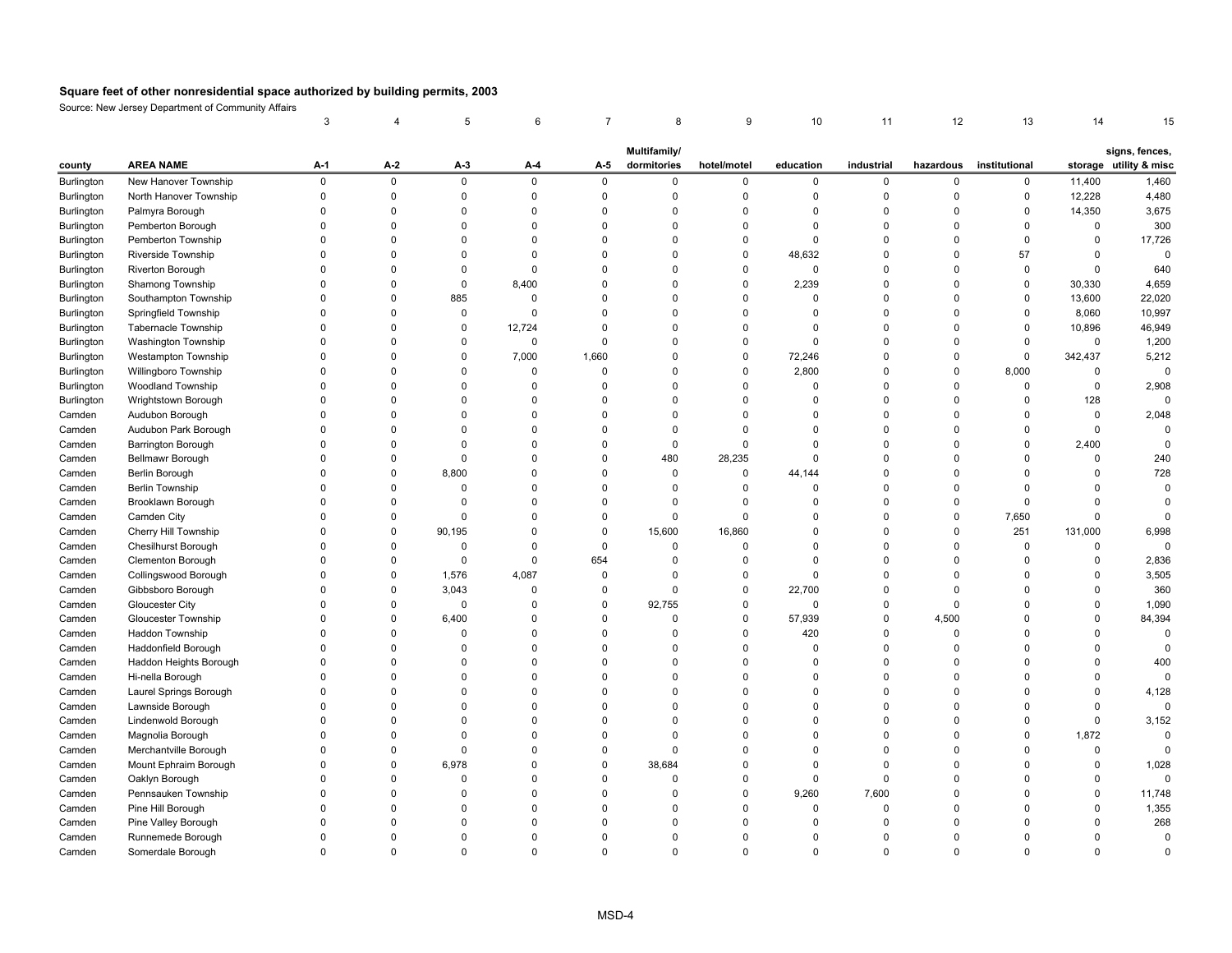|              |                                 | 3           |             | 5           | 6           |             | 8            | 9           | 10             | 11          | 12          | 13            | 14           | 15                     |
|--------------|---------------------------------|-------------|-------------|-------------|-------------|-------------|--------------|-------------|----------------|-------------|-------------|---------------|--------------|------------------------|
|              |                                 |             |             |             |             |             | Multifamily/ |             |                |             |             |               |              | signs, fences,         |
| county       | <b>AREA NAME</b>                | $A-1$       | A-2         | A-3         | A-4         | A-5         | dormitories  | hotel/motel | education      | industrial  | hazardous   | institutional |              | storage utility & misc |
| Camden       | <b>Stratford Borough</b>        | $\mathsf 0$ | $\pmb{0}$   | 256         | $\mathbf 0$ | $\mathbf 0$ | $\mathbf 0$  | 0           | $\mathsf 0$    | $\mathbf 0$ | $\mathbf 0$ | 0             | 0            | $\mathbf 0$            |
| Camden       | <b>Tavistock Borough</b>        | $\mathbf 0$ | $\pmb{0}$   | $\mathsf 0$ | $\Omega$    | $\mathbf 0$ | $\mathbf 0$  | $\mathbf 0$ | $\mathbf 0$    | $\mathbf 0$ | $\Omega$    | $\mathbf 0$   | $\mathbf 0$  | $\mathbf 0$            |
| Camden       | Voorhees Township               | $\Omega$    | $\pmb{0}$   | 4,758       | $\mathbf 0$ | $\mathbf 0$ | 3,235        | 0           | $\mathbf 0$    | $\mathbf 0$ | $\mathbf 0$ | $\mathbf 0$   | 17,500       | 11,123                 |
| Camden       | Waterford Township              | $\Omega$    | $\pmb{0}$   | 8,000       | $\mathbf 0$ | $\mathbf 0$ | $\mathbf 0$  | 0           | $\mathbf 0$    | $\mathbf 0$ | $\mathbf 0$ | $\mathbf 0$   | $\mathbf 0$  | 18,168                 |
| Camden       | <b>Winslow Township</b>         | $\Omega$    | $\mathbf 0$ | $\Omega$    | $\Omega$    | 11,904      | 114,926      | 0           | $\mathbf 0$    | 13,602      | $\Omega$    | $\Omega$      | 16,211       | 39,268                 |
| Camden       | Woodlynne Borough               | $\Omega$    | $\Omega$    | $\Omega$    | $\mathbf 0$ | $\mathbf 0$ | $\mathbf 0$  | $\mathbf 0$ | $\mathbf 0$    | $\mathbf 0$ | $\mathbf 0$ | $\Omega$      | 0            | $\overline{0}$         |
| Cape May     | Avalon Borough                  | $\Omega$    | $\Omega$    | $\Omega$    | $\Omega$    | $\mathsf 0$ | $\mathbf 0$  | $\Omega$    | $\mathbf 0$    | $\Omega$    | $\Omega$    | $\Omega$      | 0            | 1,784                  |
| Cape May     | Cape May City                   | $\Omega$    | $\Omega$    | $\Omega$    | $\Omega$    | $\mathbf 0$ | 12,069       | $\Omega$    | $\Omega$       | $\Omega$    | $\Omega$    | $\Omega$      | $\Omega$     | 1,260                  |
| Cape May     | Cape May Point Borough          | $\Omega$    | $\Omega$    | $\Omega$    | $\Omega$    | $\Omega$    | $\Omega$     | $\Omega$    | $\mathbf 0$    | $\Omega$    | $\Omega$    | $\Omega$      | $\mathbf{0}$ | 791                    |
| Cape May     | Dennis Township                 | $\Omega$    | $\mathbf 0$ | 2,240       | $\Omega$    | $\Omega$    | $\Omega$     | $\Omega$    | $\mathbf 0$    | $\Omega$    | $\Omega$    | $\mathbf 0$   | 28,300       | 26,756                 |
| Cape May     | Lower Township                  | $\Omega$    | $\pmb{0}$   | 5,680       | $\mathbf 0$ | $\mathbf 0$ | 60,036       | $\mathbf 0$ | 51,153         | $\mathbf 0$ | $\Omega$    | 0             | 24,820       | 25,924                 |
| Cape May     | Middle Township                 | $\Omega$    | $\pmb{0}$   | 79,468      | $\Omega$    | $\Omega$    | $\Omega$     | 0           | $\mathbf 0$    | $\Omega$    | $\Omega$    | $\mathsf 0$   | 10,730       | 47,178                 |
| Cape May     | North Wildwood City             | $\Omega$    | 672         | $\mathbf 0$ | $\Omega$    | $\mathbf 0$ | 153,442      | 0           | $\mathbf 0$    | $\Omega$    | $\Omega$    | $\mathbf 0$   | 0            | 2,306                  |
| Cape May     | Ocean City                      | $\Omega$    | 1,471       | 2,800       | $\Omega$    | 2,813       | 98,390       | 0           | $\mathbf 0$    | $\Omega$    | $\Omega$    | $\Omega$      | 0            | 3,466                  |
| Cape May     | Sea Isle City                   | $\Omega$    | $\mathbf 0$ | $\Omega$    | $\Omega$    | $\mathbf 0$ | $\Omega$     | $\Omega$    | $\mathbf 0$    | $\Omega$    | $\Omega$    | $\Omega$      | $\Omega$     | $\mathbf 0$            |
| Cape May     | Stone Harbor Borough            | $\Omega$    | $\mathbf 0$ | $\Omega$    | $\Omega$    | $\Omega$    | $\Omega$     | $\Omega$    | $\Omega$       | $\Omega$    | $\Omega$    | $\Omega$      | $\Omega$     | 222                    |
| Cape May     | <b>Upper Township</b>           | $\Omega$    | $\Omega$    | $\Omega$    | $\Omega$    | $\Omega$    | $\Omega$     | $\Omega$    | $\Omega$       | $\Omega$    | $\Omega$    | $\Omega$      | 30,710       | 23,931                 |
| Cape May     | West Cape May Borough           | $\Omega$    | $\Omega$    | $\Omega$    | $\Omega$    | $\Omega$    | 330          | $\Omega$    | $\mathbf 0$    | $\Omega$    | $\Omega$    | $\Omega$      | $\Omega$     | $\mathbf 0$            |
| Cape May     | West Wildwood Borough           | $\Omega$    | $\Omega$    | $\Omega$    | 0           | $\mathbf 0$ | $\mathbf 0$  | $\Omega$    | $\overline{0}$ | $\mathbf 0$ | $\Omega$    | $\Omega$      | 0            | 240                    |
| Cape May     | <b>Wildwood City</b>            | $\Omega$    | $\Omega$    | $\Omega$    | $\Omega$    | $\mathsf 0$ | 69,298       | 74,599      | $\mathbf 0$    | $\Omega$    | $\Omega$    | $\Omega$      | $\Omega$     | 441                    |
| Cape May     | Wildwood Crest Borough          | $\Omega$    | $\Omega$    | 430         | $\Omega$    | $\mathbf 0$ | 112,238      | 8,821       | $\Omega$       | $\Omega$    | $\Omega$    | $\Omega$      | $\Omega$     | 1,401                  |
| Cape May     | Woodbine Borough                | $\Omega$    | $\mathbf 0$ | $\mathbf 0$ | $\mathbf 0$ | $\mathbf 0$ | $\mathbf 0$  | $\mathbf 0$ | $\mathbf 0$    | $\mathbf 0$ | $\mathbf 0$ | $\Omega$      | 0            | $\mathbf 0$            |
| Cumberland   | <b>Bridgeton City</b>           | $\Omega$    | $\mathbf 0$ | 1,900       | $\Omega$    | $\mathbf 0$ | 40,778       | $\mathbf 0$ | $\mathbf 0$    | $\Omega$    | $\Omega$    | $\Omega$      | $\Omega$     | 2,440                  |
| Cumberland   | <b>Commercial Township</b>      | $\Omega$    | $\pmb{0}$   | $\Omega$    | 0           | $\Omega$    | $\Omega$     | 0           | $\mathbf 0$    | $\Omega$    | $\Omega$    | $\Omega$      | $\Omega$     | 3,940                  |
| Cumberland   | Deerfield Township              | $\Omega$    | $\mathbf 0$ | 2,520       | $\Omega$    | $\Omega$    | $\Omega$     | $\mathbf 0$ | $\mathbf 0$    | $\Omega$    | $\Omega$    | $\Omega$      | 3,200        | 4,976                  |
| Cumberland   | Downe Township                  | $\Omega$    | 0           | $\Omega$    | 0           | $\Omega$    | $\Omega$     | $\Omega$    | $\mathbf 0$    | $\Omega$    | $\Omega$    | $\Omega$      | 0            | 4,944                  |
| Cumberland   | <b>Fairfield Township</b>       | $\Omega$    | $\mathbf 0$ | 2,745       | $\mathbf 0$ | $\Omega$    | 7,240        | $\mathbf 0$ | $\mathbf 0$    | $\Omega$    | $\Omega$    | $\Omega$      | $\Omega$     | 19,211                 |
| Cumberland   | <b>Greenwich Township</b>       | $\Omega$    | $\Omega$    | $\Omega$    | $\Omega$    | $\Omega$    | $\Omega$     | $\Omega$    | $\mathbf 0$    | $\Omega$    | $\Omega$    | $\Omega$      | $\Omega$     | 1,920                  |
| Cumberland   | <b>Hopewell Township</b>        | $\Omega$    | $\mathbf 0$ | $\Omega$    | $\Omega$    | $\Omega$    | $\Omega$     | $\Omega$    | $\mathbf 0$    | $\Omega$    | $\Omega$    | $\Omega$      | $\Omega$     | 28,700                 |
| Cumberland   | Lawrence Township               | $\Omega$    | $\pmb{0}$   | $\Omega$    | $\Omega$    | $\Omega$    | $\Omega$     | 0           | $\mathbf 0$    | $\mathbf 0$ | $\Omega$    | $\Omega$      | $\Omega$     | $\mathbf 0$            |
| Cumberland   | <b>Maurice River Township</b>   | $\Omega$    | $\mathbf 0$ | $\Omega$    | $\Omega$    | $\Omega$    | $\Omega$     | $\mathbf 0$ | $\mathbf 0$    | $\mathbf 0$ | $\Omega$    | $\mathbf 0$   | $\mathbf{0}$ | 21,004                 |
| Cumberland   | Millville City                  | $\Omega$    | 5,760       | 3,500       | $\mathbf 0$ | $\Omega$    | $\Omega$     | $\mathbf 0$ | 3,900          | 29,552      | $\mathbf 0$ | 0             | 136,227      | 13,370                 |
| Cumberland   | Shiloh Borough                  | $\Omega$    | $\mathbf 0$ | $\Omega$    | $\Omega$    | $\Omega$    | $\Omega$     | $\Omega$    | $\mathbf 0$    | $\mathbf 0$ | $\mathbf 0$ | $\Omega$      | 0            | $\mathbf 0$            |
| Cumberland   | Stow Creek Township             | $\Omega$    | 0           | $\Omega$    | $\Omega$    | $\Omega$    | 3,428        | $\Omega$    | 0              | 0           | $\Omega$    | $\mathbf 0$   | $\mathbf 0$  | 14,222                 |
| Cumberland   | <b>Upper Deerfield Township</b> | $\Omega$    | 0           | 0           | $\Omega$    | 0           | 0            | $\Omega$    | 0              | $\mathbf 0$ | $\mathbf 0$ | 35,535        | 23,940       | 107,764                |
| Cumberland   | Vineland City                   | $\Omega$    | $\Omega$    | 15,155      | 6,538       | $\Omega$    | $\mathbf 0$  | 16,020      | 10,965         | 45,881      | $\Omega$    | 0             | 71,260       | 45,012                 |
| Essex        | <b>Belleville Town</b>          | $\Omega$    | 0           | $\Omega$    | 7,091       | 0           | 2,125        | $\Omega$    | $\mathbf 0$    | $\Omega$    | $\Omega$    | 0             | 2,516        | $\Omega$               |
| Essex        | <b>Bloomfield Township</b>      | $\Omega$    | $\mathbf 0$ | $\Omega$    | 8,609       | $\Omega$    | 5,561        | $\Omega$    | $\mathbf 0$    | $\mathbf 0$ | $\Omega$    | $\Omega$      | $\Omega$     | 2,974                  |
| <b>Essex</b> | <b>Caldwell Township</b>        | $\Omega$    | $\mathbf 0$ | $\Omega$    | $\Omega$    | $\Omega$    | 29,814       | $\Omega$    | $\mathbf 0$    | $\mathbf 0$ | $\Omega$    | $\Omega$      | $\mathbf{0}$ | 1,120                  |
| Essex        | Cedar Grove Township            | $\Omega$    | 6,902       | $\Omega$    | $\mathbf 0$ | $\Omega$    | 299,239      | $\mathbf 0$ | 10,590         | 15,696      | $\Omega$    | $\Omega$      | 0            | 584                    |
| Essex        | East Orange City                | $\Omega$    | $\mathbf 0$ | $\Omega$    | 6,107       | $\mathbf 0$ | 52,976       | 0           | $\mathbf 0$    | $\mathbf 0$ | $\mathbf 0$ | $\Omega$      | 0            | 1,000                  |
| Essex        | <b>Essex Fells Township</b>     | $\Omega$    | 0           | $\Omega$    | $\mathbf 0$ | $\mathbf 0$ | 0            | 0           | $\mathbf 0$    | 0           | $\Omega$    | $\Omega$      | $\mathbf{0}$ | 792                    |
| Essex        | Fairfield Township              | $\Omega$    | $\mathbf 0$ | $\Omega$    | 1,365       | $\mathbf 0$ | 188,025      | 0           | 2,050          | $\mathbf 0$ | $\mathbf 0$ | $\Omega$      | 0            | 864                    |
| Essex        | Glen Ridge Borough              | $\Omega$    | $\Omega$    | $\Omega$    | $\mathbf 0$ | $\Omega$    | $\Omega$     | $\mathbf 0$ | $\mathbf 0$    | $\Omega$    | $\Omega$    | $\Omega$      | $\Omega$     | $\overline{0}$         |
| Essex        | <b>Irvington Township</b>       | $\Omega$    | 0           | 0           | $\Omega$    | $\Omega$    | $\Omega$     | $\Omega$    | $\mathbf 0$    | $\Omega$    | $\Omega$    | $\Omega$      | $\Omega$     | $\Omega$               |
| Essex        | Livingston Township             | $\Omega$    | 5,497       | 8,352       | 11,778      | 228         | $\Omega$     | $\Omega$    | $\Omega$       | $\Omega$    | $\Omega$    | $\Omega$      | 37,139       | 1,344                  |
| Essex        | Maplewood Township              | $\Omega$    | $\Omega$    | $\Omega$    | $\Omega$    | $\Omega$    | $\Omega$     | $\Omega$    | $\Omega$       | $\Omega$    | $\Omega$    | $\Omega$      | 1,140        | 1,442                  |
|              |                                 |             |             |             |             |             |              |             |                |             |             |               |              |                        |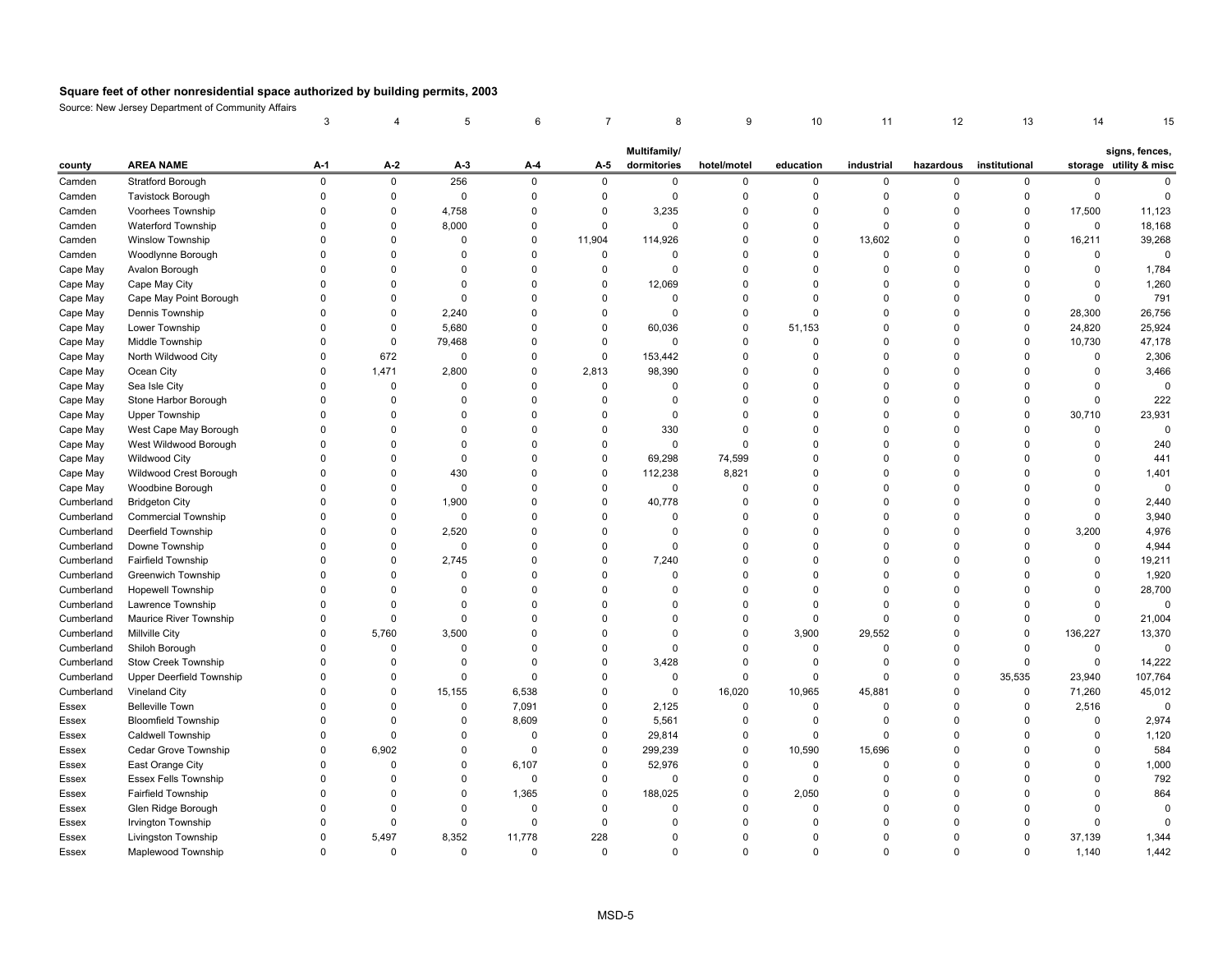|            |                           | 3              |             | 5           | 6           | 7           | 8            | 9           | 10          | 11          | 12          | 13            | 14          |                        |
|------------|---------------------------|----------------|-------------|-------------|-------------|-------------|--------------|-------------|-------------|-------------|-------------|---------------|-------------|------------------------|
|            |                           |                |             |             |             |             | Multifamily/ |             |             |             |             |               |             | signs, fences,         |
| county     | <b>AREA NAME</b>          | $A-1$          | $A-2$       | A-3         | $A-4$       | A-5         | dormitories  | hotel/motel | education   | industrial  | hazardous   | institutional |             | storage utility & misc |
| Essex      | Millburn Township         | 1,012          | $\mathsf 0$ | $\mathsf 0$ | 0           | $\mathbf 0$ | 1,083        | $\mathbf 0$ | $\mathbf 0$ | $\mathbf 0$ | $\mathbf 0$ | 0             | 0           | $\pmb{0}$              |
| Essex      | Montclair Township        | $\mathbf 0$    | $\mathsf 0$ | 93          | 15,229      | $\mathbf 0$ | 1,150        | $\pmb{0}$   | 417         | $\pmb{0}$   | $\mathbf 0$ | $\mathbf 0$   | 0           | 11,248                 |
| Essex      | Newark City               | $\mathbf 0$    | $\mathbf 0$ | 3,657       | 24,864      | 37,430      | 1,051,829    | 115,105     | 1,022       | 25,597      | $\Omega$    | 0             | 60,143      | 3,539                  |
| Essex      | North Caldwell Borough    | $\Omega$       | $\mathbf 0$ | 0           | 0           | $\mathsf 0$ | 4,296        | $\pmb{0}$   | 20,618      | $\mathbf 0$ | $\Omega$    | $\mathbf 0$   | 6,634       | 374                    |
| Essex      | Nutley Township           | $\Omega$       | $\Omega$    | $\Omega$    | $\Omega$    | $\mathbf 0$ | $\Omega$     | $\mathbf 0$ | 0           | $\Omega$    | $\Omega$    | $\Omega$      | $\mathbf 0$ | 704                    |
| Essex      | City of Orange Township   | $\mathbf 0$    | $\mathbf 0$ | $\Omega$    | 0           | $\mathsf 0$ | 75,624       | $\mathbf 0$ | $\mathbf 0$ | 20,660      | $\Omega$    | $\Omega$      | 5,507       | 16,293                 |
| Essex      | Roseland Borough          | $\Omega$       | $\Omega$    | $\Omega$    | $\Omega$    | $\mathsf 0$ | $\Omega$     | $\Omega$    | $\Omega$    | $\mathbf 0$ | $\Omega$    | $\Omega$      | 0           | 408                    |
| Essex      | South Orange Village      | $\Omega$       | $\Omega$    | $\Omega$    | $\Omega$    | $\mathbf 0$ | $\Omega$     | $\Omega$    | $\Omega$    | $\Omega$    | $\Omega$    | $\Omega$      | 0           | 1,360                  |
| Essex      | Verona Township           | 480            | $\Omega$    | $\Omega$    | $\Omega$    | $\mathbf 0$ | $\Omega$     | $\Omega$    | $\Omega$    | $\Omega$    | $\Omega$    | $\Omega$      | 0           | 3,040                  |
| Essex      | West Caldwell Township    | $\Omega$       | $\Omega$    | $\Omega$    | $\Omega$    | $\mathbf 0$ | $\Omega$     | $\mathbf 0$ | $\Omega$    | $\Omega$    | $\Omega$    | $\Omega$      | $\mathbf 0$ | 280                    |
| Essex      | West Orange Township      | $\overline{0}$ | $\mathbf 0$ | 12,295      | $\Omega$    | $\mathsf 0$ | $\Omega$     | $\pmb{0}$   | 167,581     | 0           | $\Omega$    | 42,282        | 0           | 3,720                  |
| Gloucester | Clayton Borough           | $\mathbf 0$    | $\mathsf 0$ | $\mathsf 0$ | $\Omega$    | $\mathsf 0$ | 89,139       | $\pmb{0}$   | 9,836       | $\Omega$    | $\Omega$    | $\mathsf 0$   | 3,144       | 1,968                  |
| Gloucester | <b>Deptford Township</b>  | $\Omega$       | $\Omega$    | 4,361       | $\Omega$    | 2,150       | 295,993      | $\mathbf 0$ | 30,000      | $\Omega$    | $\Omega$    | 879           | 123,560     | 41,198                 |
| Gloucester | East Greenwich Township   | $\Omega$       | $\mathbf 0$ | $\Omega$    | $\Omega$    | $\mathbf 0$ | $\Omega$     | $\mathbf 0$ | 0           | $\Omega$    | $\mathbf 0$ | 0             | 25,070      | 9,428                  |
| Gloucester | Elk Township              | $\Omega$       | $\Omega$    | $\Omega$    | $\Omega$    | $\mathbf 0$ | $\Omega$     | $\mathbf 0$ | $\mathbf 0$ | $\Omega$    | $\Omega$    | $\mathbf 0$   | $\mathbf 0$ | 12,864                 |
| Gloucester | Franklin Township         | $\Omega$       | $\Omega$    | $\Omega$    | $\Omega$    | $\mathbf 0$ | $\Omega$     | $\mathbf 0$ | $\Omega$    | $\Omega$    | $\Omega$    | 0             | 15,292      | 101,981                |
| Gloucester | Glassboro Borough         | $\Omega$       | $\Omega$    | 20,376      | $\Omega$    | $\mathsf 0$ | 1,328        | $\mathbf 0$ | 20,100      | $\Omega$    | $\Omega$    | $\Omega$      | 6,750       | 1,512                  |
| Gloucester | <b>Greenwich Township</b> | $\Omega$       | $\Omega$    | $\Omega$    | $\Omega$    | $\mathbf 0$ | $\Omega$     | $\mathbf 0$ | $\Omega$    | 15,512      | $\Omega$    | $\Omega$      | 0           | 4,982                  |
| Gloucester | Harrison Township         | 21,564         | $\mathbf 0$ | $\mathbf 0$ | 0           | $\mathsf 0$ | $\Omega$     | 53,076      | 144,260     | $\mathbf 0$ | $\Omega$    | $\mathbf 0$   | 0           | 11,386                 |
| Gloucester | Logan Township            | $\Omega$       | $\mathbf 0$ | 3,432       | $\mathbf 0$ | $\mathsf 0$ | $\Omega$     | $\pmb{0}$   | 0           | 22,880      | $\Omega$    | $\mathbf 0$   | 62,470      | $\mathbf 0$            |
| Gloucester | Mantua Township           | $\Omega$       | $\mathbf 0$ | $\mathbf 0$ | 200         | $\mathbf 0$ | $\Omega$     | $\mathbf 0$ | $\mathbf 0$ | $\mathbf 0$ | $\Omega$    | $\Omega$      | 8,120       | 9,437                  |
| Gloucester | Monroe Township           | $\mathbf 0$    | 7,398       | 5,323       | $\mathbf 0$ | $\mathbf 0$ | $\Omega$     | $\mathbf 0$ | 28,278      | 2,600       | $\Omega$    | $\mathbf 0$   | 57,900      | 47,533                 |
| Gloucester | National Park Borough     | $\Omega$       | $\pmb{0}$   | $\mathbf 0$ | $\Omega$    | $\mathbf 0$ | $\Omega$     | $\pmb{0}$   | $\mathbf 0$ | $\mathbf 0$ | $\Omega$    | $\Omega$      | 0           | $\mathbf 0$            |
| Gloucester | Newfield Borough          | 0              | $\Omega$    | $\Omega$    | $\Omega$    | $\mathbf 0$ | $\Omega$     | $\mathbf 0$ | $\Omega$    | 0           | $\Omega$    | $\Omega$      | 0           | $\Omega$               |
| Gloucester | Paulsboro Borough         | $\Omega$       | $\Omega$    | $\Omega$    | 0           | $\mathbf 0$ | $\Omega$     | $\Omega$    | $\Omega$    | $\Omega$    | $\Omega$    | $\Omega$      | 0           | 15,985                 |
| Gloucester | Pitman Borough            | $\Omega$       | $\Omega$    | $\Omega$    | 1.450       | $\mathbf 0$ | $\Omega$     | $\Omega$    | $\Omega$    | 0           | $\Omega$    | $\Omega$      | $\mathbf 0$ | $\Omega$               |
| Gloucester | South Harrison Township   | $\Omega$       | $\Omega$    | $\Omega$    | 0           | $\Omega$    | $\Omega$     | $\mathbf 0$ | $\mathbf 0$ | $\Omega$    | $\Omega$    | $\mathbf 0$   | 25,712      | $\pmb{0}$              |
| Gloucester | Swedesborough Borough     | $\Omega$       | $\Omega$    | $\mathbf 0$ | $\Omega$    | $\mathbf 0$ | $\Omega$     | $\mathbf 0$ | 13,200      | $\Omega$    | $\Omega$    | $\Omega$      | $\mathsf 0$ | $\Omega$               |
| Gloucester | Washington Township       | $\mathbf 0$    | $\Omega$    | 19,259      | $\Omega$    | $\mathbf 0$ | $\Omega$     | $\mathbf 0$ | $\Omega$    | $\Omega$    | $\Omega$    | $\mathbf 0$   | 7,294       | 9,318                  |
| Gloucester | Wenonah Borough           | $\Omega$       | $\mathbf 0$ | $\mathbf 0$ | $\Omega$    | $\mathsf 0$ | $\Omega$     | $\mathbf 0$ | $\Omega$    | $\mathbf 0$ | $\Omega$    | $\Omega$      | 0           | 1,294                  |
| Gloucester | West Deptford Township    | $\Omega$       | $\Omega$    | $\Omega$    | $\Omega$    | $\mathsf 0$ | 68,438       | $\mathbf 0$ | $\mathbf 0$ | $\Omega$    | 1,200       | $\Omega$      | 0           | 624                    |
| Gloucester | Westville Borough         | $\Omega$       | $\mathbf 0$ | $\Omega$    | $\Omega$    | $\mathbf 0$ | $\Omega$     | $\mathbf 0$ | $\Omega$    | $\mathbf 0$ | $\mathbf 0$ | $\mathbf 0$   | 0           | 1,688                  |
| Gloucester | <b>Woodbury City</b>      | $\Omega$       | $\Omega$    | $\Omega$    | $\Omega$    | $\mathbf 0$ | $\Omega$     | $\mathbf 0$ | 0           | $\Omega$    | $\Omega$    | $\mathbf 0$   | 111,048     | 5,016                  |
| Gloucester | Woodbury Heights Borough  | $\Omega$       | $\Omega$    | $\mathbf 0$ | $\Omega$    | $\mathbf 0$ | $\Omega$     | $\mathbf 0$ | 0           | $\Omega$    | $\Omega$    | $\Omega$      | 0           | 1,664                  |
| Gloucester | Woolwich Township         | $\Omega$       | $\mathbf 0$ | 7,639       | 0           | $\mathbf 0$ | $\Omega$     | $\mathbf 0$ | 5,544       | 4,000       | $\mathbf 0$ | $\Omega$      | 0           | 51,057                 |
| Hudson     | <b>Bayonne City</b>       | $\Omega$       | 60          | $\mathbf 0$ | 31,000      | $\mathsf 0$ | 135,847      | $\Omega$    | $\mathbf 0$ | $\Omega$    | $\Omega$    | 10,680        | 0           | $\mathbf 0$            |
| Hudson     | East Newark Borough       | $\Omega$       | $\mathbf 0$ | $\Omega$    | $\Omega$    | $\mathbf 0$ | $\Omega$     | $\Omega$    | $\Omega$    | $\Omega$    | $\Omega$    | $\Omega$      | 0           | $\Omega$               |
| Hudson     | Guttenberg Town           | $\Omega$       | $\Omega$    | $\Omega$    | $\Omega$    | $\mathsf 0$ | $\Omega$     | $\mathbf 0$ | $\Omega$    | $\Omega$    | $\Omega$    | $\mathbf 0$   | $\mathbf 0$ | $\Omega$               |
| Hudson     | Harrison Town             | $\Omega$       | $\Omega$    | 630         | $\Omega$    | $\mathbf 0$ | $\Omega$     | 104,509     | $\Omega$    | $\Omega$    | $\Omega$    | $\Omega$      | 23,040      | $\overline{0}$         |
| Hudson     | Hoboken City              | $\mathbf 0$    | $\mathbf 0$ | 99,202      | 0           | $\mathsf 0$ | 574,511      | $\mathbf 0$ | 0           | 0           | $\Omega$    | $\mathbf 0$   | 0           | $\mathbf 0$            |
| Hudson     | Jersey City               | $\Omega$       | $\mathbf 0$ | 9,471       | 10,630      | $\mathbf 0$ | 732,380      | $\mathbf 0$ | 0           | 28,991      | $\Omega$    | $\mathbf 0$   | 246,433     | 192                    |
| Hudson     | Kearny Town               | $\Omega$       | $\Omega$    | $\mathsf 0$ | 0           | $\mathsf 0$ | 5,555        | 0           | $\Omega$    | $\Omega$    | $\Omega$    | $\mathbf 0$   | 302,393     | 3,545                  |
| Hudson     | North Bergen Township     | $\mathbf 0$    | $\mathbf 0$ | 0           | 0           | $\mathbf 0$ | 16,125       | 320         | $\Omega$    | 0           | $\Omega$    | $\mathbf 0$   | 17,400      | $\mathbf 0$            |
| Hudson     | Secaucus Town             | $\Omega$       | 0           | 8,705       | $\mathbf 0$ | $\mathsf 0$ | $\Omega$     | $\Omega$    | $\Omega$    | $\Omega$    | $\Omega$    | $\Omega$      | 56,310      | 209                    |
| Hudson     | <b>Union City</b>         | $\Omega$       | $\Omega$    | 13,500      | 1,800       | $\mathbf 0$ | 235,448      | $\Omega$    | $\Omega$    | 0           | $\Omega$    | $\Omega$      | $\mathbf 0$ | 561                    |
| Hudson     | Weehawken Township        | $\Omega$       | $\Omega$    | $\Omega$    | $\Omega$    | $\mathbf 0$ | 15,675       | $\Omega$    | $\Omega$    | $\Omega$    | $\Omega$    | $\Omega$      | 0           | $\pmb{0}$              |
| Hudson     | West New York Town        | $\Omega$       | $\Omega$    | $\Omega$    | $\Omega$    | $\mathbf 0$ | 129,939      | $\Omega$    | $\Omega$    | 3.510       | $\Omega$    | $\Omega$      | $\Omega$    | $\Omega$               |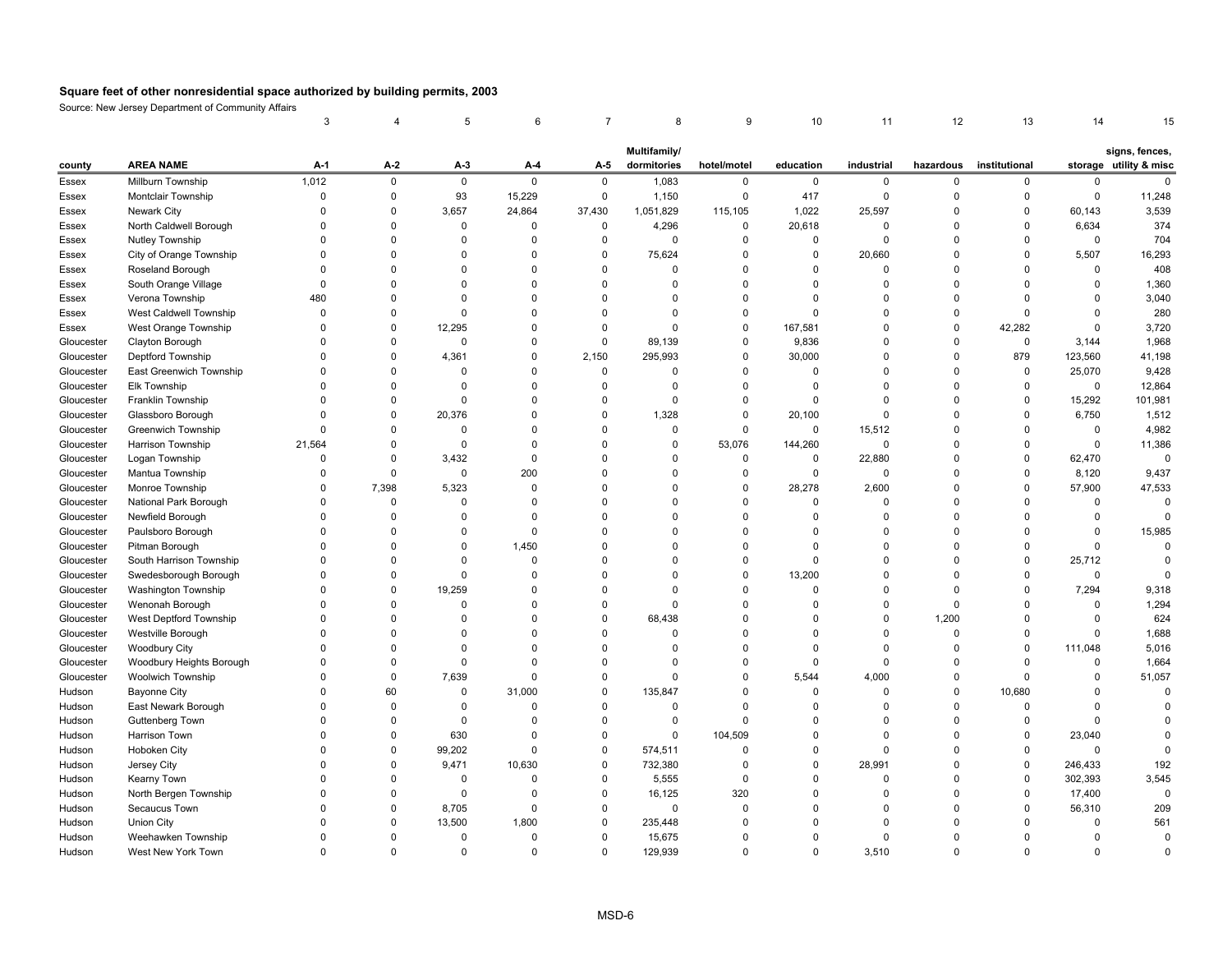|           |                              | 3           |             | 5            | 6           |             | 8            | 9           | 10          | 11          | 12          | 13            | 14          |                        |
|-----------|------------------------------|-------------|-------------|--------------|-------------|-------------|--------------|-------------|-------------|-------------|-------------|---------------|-------------|------------------------|
|           |                              |             |             |              |             |             | Multifamily/ |             |             |             |             |               |             | signs, fences,         |
| county    | <b>AREA NAME</b>             | $A-1$       | $A-2$       | $A-3$        | A-4         | A-5         | dormitories  | hotel/motel | education   | industrial  | hazardous   | institutional |             | storage utility & misc |
| Hunterdon | Alexandria Township          | $\mathsf 0$ | $\mathsf 0$ | $\mathsf{O}$ | 0           | $\mathbf 0$ | $\mathbf 0$  | $\mathbf 0$ | $\mathbf 0$ | $\mathbf 0$ | $\mathbf 0$ | 0             | 0           | 21,788                 |
| Hunterdon | Bethlehem Township           | $\mathsf 0$ | $\mathbf 0$ | $\mathbf 0$  | $\mathbf 0$ | $\mathbf 0$ | $\mathbf 0$  | $\Omega$    | 0           | 0           | $\mathbf 0$ | $\mathbf 0$   | 1,920       | 972                    |
| Hunterdon | <b>Bloomsbury Borough</b>    | $\Omega$    | $\Omega$    | $\Omega$     | $\Omega$    | $\mathbf 0$ | $\mathbf 0$  | $\Omega$    | $\Omega$    | $\Omega$    | $\mathbf 0$ | $\Omega$      | $\Omega$    | $\mathbf 0$            |
| Hunterdon | Califon Borough              | $\mathbf 0$ | $\mathbf 0$ | $\Omega$     | $\mathbf 0$ | $\mathbf 0$ | $\Omega$     | $\mathbf 0$ | $\mathbf 0$ | $\mathbf 0$ | $\mathbf 0$ | $\Omega$      | 0           | 532                    |
| Hunterdon | Clinton Town                 | $\Omega$    | $\Omega$    | $\Omega$     | $\Omega$    | $\mathbf 0$ | $\Omega$     | $\mathbf 0$ | 0           | $\Omega$    | $\mathbf 0$ | $\Omega$      | $\mathsf 0$ | 1,433                  |
| Hunterdon | <b>Clinton Township</b>      | $\Omega$    | $\Omega$    | 1            | $\Omega$    | $\Omega$    | $\Omega$     | $\Omega$    | 5,200       | 11,310      | $\mathbf 0$ | $\Omega$      | 9,005       | 12,183                 |
| Hunterdon | Delaware Township            | $\Omega$    | $\Omega$    | $\Omega$     | $\Omega$    | $\mathbf 0$ | $\mathbf 0$  | $\mathbf 0$ | 0           | $\mathbf 0$ | $\mathbf 0$ | $\Omega$      | 0           | 40,480                 |
| Hunterdon | East Amwell Township         | $\Omega$    | $\Omega$    | $\Omega$     | $\Omega$    | $\Omega$    | $\Omega$     | $\mathbf 0$ | $\mathbf 0$ | $\mathbf 0$ | $\mathbf 0$ | $\Omega$      | 4,506       | 87,681                 |
| Hunterdon | Flemington Borough           | $\Omega$    | $\Omega$    | $\Omega$     | $\Omega$    | $\Omega$    | $\Omega$     | $\Omega$    | $\Omega$    | $\Omega$    | $\mathbf 0$ | $\Omega$      | 6,100       | $\mathbf 0$            |
| Hunterdon | Franklin Township            | $\Omega$    | $\Omega$    | $\Omega$     | $\Omega$    | $\mathbf 0$ | $\Omega$     | $\Omega$    | $\Omega$    | $\Omega$    | $\Omega$    | $\Omega$      | 4,700       | 15,082                 |
| Hunterdon | Frenchtown Borough           | $\Omega$    | $\Omega$    | $\Omega$     | $\Omega$    | $\mathbf 0$ | $\Omega$     | $\Omega$    | $\Omega$    | $\Omega$    | $\mathbf 0$ | $\Omega$      | $\mathbf 0$ | 528                    |
| Hunterdon | Glen Gardner Borough         | $\Omega$    | $\Omega$    | $\Omega$     | $\Omega$    | $\mathbf 0$ | $\Omega$     | $\Omega$    | $\Omega$    | $\Omega$    | $\mathbf 0$ | $\Omega$      | 2,400       | 144                    |
| Hunterdon | Hampton Borough              | $\mathbf 0$ | $\Omega$    | $\Omega$     | $\Omega$    | $\mathbf 0$ | $\Omega$     | $\Omega$    | $\Omega$    | 0           | $\mathbf 0$ | $\Omega$      | 0           | $\mathbf 0$            |
| Hunterdon | High Bridge Borough          | $\Omega$    | $\Omega$    | $\Omega$     | $\Omega$    | $\mathbf 0$ | $\Omega$     | $\Omega$    | $\Omega$    | $\Omega$    | $\mathbf 0$ | $\Omega$      | 1,450       | 1,274                  |
| Hunterdon | <b>Holland Township</b>      | $\Omega$    | $\Omega$    | $\Omega$     | $\Omega$    | $\mathbf 0$ | $\Omega$     | $\mathbf 0$ | $\mathbf 0$ | $\Omega$    | $\mathbf 0$ | $\Omega$      | 3,182       | 4,278                  |
| Hunterdon | Kingwood Township            | $\Omega$    | $\Omega$    | $\Omega$     | $\Omega$    | $\mathbf 0$ | $\Omega$     | $\mathbf 0$ | 12,800      | 0           | $\mathbf 0$ | $\Omega$      | 0           | 42,509                 |
| Hunterdon | Lambertville City            | $\Omega$    | $\Omega$    | $\Omega$     | $\Omega$    | $\Omega$    | $\mathbf 0$  | 3,405       | $\Omega$    | $\Omega$    | $\mathbf 0$ | $\Omega$      | $\Omega$    | $\pmb{0}$              |
| Hunterdon | Lebanon Borough              | $\Omega$    | $\Omega$    | $\Omega$     | $\Omega$    | $\mathbf 0$ | 63,418       | $\Omega$    | $\Omega$    | $\Omega$    | $\mathbf 0$ | $\Omega$      | $\Omega$    | 336                    |
| Hunterdon | Lebanon Township             | $\Omega$    | $\Omega$    | $\Omega$     | 0           | $\mathbf 0$ | 0            | $\Omega$    | $\Omega$    | $\Omega$    | $\mathbf 0$ | $\Omega$      | 13,353      | 35,663                 |
| Hunterdon | Milford Borough              | $\Omega$    | $\Omega$    | $\mathbf 0$  | $\Omega$    | $\mathbf 0$ | $\mathbf 0$  | $\Omega$    | $\Omega$    | $\Omega$    | $\mathbf 0$ | $\Omega$      | $\mathbf 0$ | $\mathbf 0$            |
| Hunterdon | Raritan Township             | $\Omega$    | $\Omega$    | 971          | $\Omega$    | $\mathbf 0$ | 48           | $\Omega$    | $\Omega$    | 22,392      | $\mathbf 0$ | 21,417        | 22          | 38,653                 |
| Hunterdon | Readington Township          | $\Omega$    | $\Omega$    | $\mathbf 0$  | $\Omega$    | $\mathbf 0$ | $\mathbf 0$  | $\Omega$    | 3           | 0           | $\mathbf 0$ | 0             | 11,879      | 31,685                 |
| Hunterdon | Stockton Borough             | $\Omega$    | $\Omega$    | $\Omega$     | $\Omega$    | $\mathbf 0$ | $\mathbf 0$  | $\Omega$    | $\mathbf 0$ | $\Omega$    | $\mathbf 0$ | $\mathbf 0$   | $\mathsf 0$ | $\pmb{0}$              |
| Hunterdon | Tewksbury Township           | $\Omega$    | $\Omega$    | $\Omega$     | $\Omega$    | $\mathbf 0$ | 185,808      | $\Omega$    | 68,010      | $\Omega$    | $\mathbf 0$ | $\Omega$      | 0           | 31,153                 |
| Hunterdon | Union Township               | $\Omega$    | $\Omega$    | $\Omega$     | $\mathbf 0$ | $\mathbf 0$ | $\mathbf 0$  | $\pmb{0}$   | $\mathbf 0$ | 0           | $\mathbf 0$ | $\Omega$      | 5,248       | 3,850                  |
| Hunterdon | West Amwell Township         | $\Omega$    | $\Omega$    | $\mathbf 0$  | $\Omega$    | $\mathbf 0$ | 48,538       | 37,149      | $\mathbf 0$ | $\mathbf 0$ | $\mathbf 0$ | $\Omega$      | 0           | 35,801                 |
| Mercer    | East Windsor Township        | $\Omega$    | $\Omega$    | 14,720       | $\Omega$    | $\pmb{0}$   | $\mathbf 0$  | $\pmb{0}$   | 39,973      | $\Omega$    | $\mathbf 0$ | 15,393        | 960         | 5,168                  |
| Mercer    | <b>Ewing Township</b>        | $\Omega$    | $\mathbf 0$ | $\mathbf 0$  | $\mathbf 0$ | $\pmb{0}$   | 255,903      | $\mathbf 0$ | $\mathbf 0$ | $\mathbf 0$ | $\mathbf 0$ | 0             | 70,516      | 8,707                  |
| Mercer    | Hamilton Township            | $\Omega$    | 100         | 49,611       | 486         | $\mathbf 0$ | $\mathbf 0$  | $\mathbf 0$ | 45,046      | 84,962      | $\mathbf 0$ | 33,000        | $\mathsf 0$ | 16,168                 |
| Mercer    | Hightstown Borough           | $\Omega$    | $\mathbf 0$ | $\Omega$     | $\Omega$    | $\mathbf 0$ | 480          | $\Omega$    | 0           | $\mathbf 0$ | $\mathbf 0$ | $\Omega$      | 1,344       | 2,401                  |
| Mercer    | Hopewell Borough             | $\Omega$    | $\mathbf 0$ | $\mathbf 0$  | $\Omega$    | $\mathbf 0$ | $\Omega$     | $\mathbf 0$ | $\mathbf 0$ | $\Omega$    | $\mathbf 0$ | $\mathbf 0$   | 1,920       | 3,428                  |
| Mercer    | <b>Hopewell Township</b>     | $\mathbf 0$ | $\Omega$    | 4,130        | $\Omega$    | $\mathbf 0$ | 254,546      | $\Omega$    | $\mathbf 0$ | $\Omega$    | $\mathbf 0$ | $\mathbf 0$   | 22,350      | 20,489                 |
| Mercer    | Lawrence Township            | 2,415       | $\mathbf 0$ | 6,806        | $\mathbf 0$ | $\mathbf 0$ | 382,180      | $\pmb{0}$   | 36,080      | 0           | $\mathbf 0$ | 10,001        | 40,927      | 15,476                 |
| Mercer    | Pennington Borough           | $\mathsf 0$ | $\Omega$    | $\mathbf 0$  | 685         | $\pmb{0}$   | $\mathbf 0$  | $\pmb{0}$   | 28,300      | $\mathbf 0$ | $\mathbf 0$ | $\mathbf 0$   | 0           | $\Omega$               |
| Mercer    | Princeton Borough            | $\Omega$    | $\Omega$    | $\Omega$     | $\Omega$    | $\mathbf 0$ | $\mathbf 0$  | 2,736       | 0           | $\Omega$    | $\mathbf 0$ | 0             | $\mathbf 0$ | $\mathbf 0$            |
| Mercer    | Princeton Township           | $\mathbf 0$ | $\Omega$    | $\mathbf 0$  | $\mathbf 0$ | $\mathbf 0$ | 220,814      | $\mathbf 0$ | 253,658     | 2,820       | $\mathbf 0$ | $\Omega$      | 0           | 3,882                  |
| Mercer    | <b>Trenton City</b>          | $\Omega$    | $\Omega$    | $\mathbf 0$  | 30,000      | $\mathbf 0$ | $\mathbf 0$  | $\mathbf 0$ | 11,000      | $\Omega$    | $\mathbf 0$ | $\mathbf 0$   | $\Omega$    | $\mathbf 0$            |
| Mercer    | Washington Township          | $\Omega$    | $\Omega$    | $\Omega$     | $\Omega$    | $\mathbf 0$ | 0            | $\pmb{0}$   | 225,317     | $\Omega$    | $\mathbf 0$ | 0             | 670,506     | 6,600                  |
| Mercer    | West Windsor Township        | $\Omega$    | $\mathbf 0$ | 29,208       | 0           | $\mathbf 0$ | 126,659      | 84,096      | 0           | 0           | $\mathbf 0$ | $\mathbf 0$   | 0           | 6,136                  |
| Middlesex | Carteret Borough             | $\Omega$    | $\Omega$    | $\mathbf 0$  | $\Omega$    | $\mathbf 0$ | 0            | $\mathbf 0$ | $\Omega$    | $\mathbf 0$ | $\mathbf 0$ | $\mathbf 0$   | 30,090      | $\mathbf 0$            |
| Middlesex | Cranbury Township            | $\Omega$    | $\Omega$    | 6,589        | $\Omega$    | $\mathbf 0$ | $\mathbf 0$  | 54,810      | $\Omega$    | 272         | $\mathbf 0$ | $\mathbf 0$   | 680,824     | 20,379                 |
| Middlesex | Dunellen Borough             | $\mathbf 0$ | $\mathbf 0$ | $\mathbf 0$  | $\Omega$    | $\mathbf 0$ | $\mathbf 0$  | $\mathbf 0$ | $\mathbf 0$ | $\mathbf 0$ | $\mathbf 0$ | $\Omega$      | $\mathsf 0$ | 9,062                  |
| Middlesex | East Brunswick Township      | 28,386      | $\Omega$    | 16,240       | $\Omega$    | $\mathbf 0$ | 1,519,683    | 234,524     | $\mathbf 0$ | 528         | $\mathbf 0$ | $\Omega$      | $\mathsf 0$ | 2,566                  |
| Middlesex | <b>Edison Township</b>       | $\mathbf 0$ | $\Omega$    | 0            | $\Omega$    | $\mathbf 0$ | $\mathbf 0$  | $\mathbf 0$ | 50,663      | $\Omega$    | $\mathbf 0$ | 99,801        | 6,712       | 7,781                  |
| Middlesex | Helmetta Borough             | $\Omega$    | $\Omega$    | $\Omega$     | 0           | $\mathbf 0$ | $\mathbf 0$  | $\mathbf 0$ | 0           | $\mathbf 0$ | $\mathbf 0$ | $\Omega$      | 0           | 551                    |
| Middlesex | <b>Highland Park Borough</b> | $\Omega$    | $\Omega$    | $\Omega$     | $\Omega$    | $\Omega$    | $\Omega$     | $\mathbf 0$ | $\Omega$    | $\Omega$    | $\mathbf 0$ | $\Omega$      | $\mathbf 0$ | $\mathbf 0$            |
| Middlesex | Jamesburg Borough            | $\Omega$    | $\Omega$    | $\Omega$     | $\Omega$    | $\Omega$    | $\Omega$     | $\Omega$    | $\Omega$    | $\Omega$    | $\Omega$    | 3,733         | $\Omega$    | $\Omega$               |
|           |                              |             |             |              |             |             |              |             |             |             |             |               |             |                        |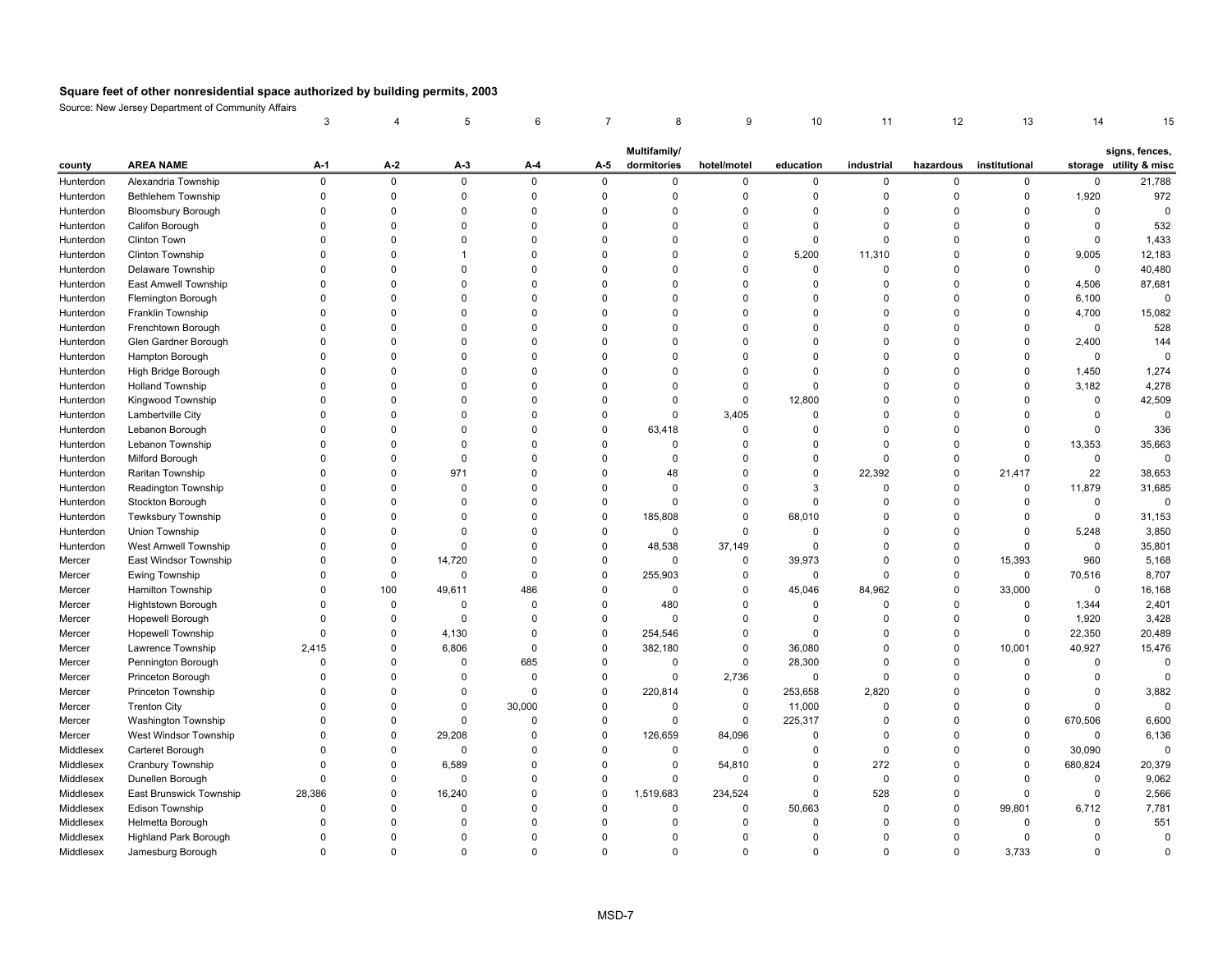|           |                                         | 3           |             | 5           | 6           |                | 8                           | 9            | 10             | 11          | 12          | 13            | 14           |                                          |
|-----------|-----------------------------------------|-------------|-------------|-------------|-------------|----------------|-----------------------------|--------------|----------------|-------------|-------------|---------------|--------------|------------------------------------------|
|           |                                         |             |             |             |             |                |                             |              |                |             |             |               |              |                                          |
| county    | <b>AREA NAME</b>                        | A-1         | A-2         | A-3         | A-4         | A-5            | Multifamily/<br>dormitories | hotel/motel  | education      | industrial  | hazardous   | institutional |              | signs, fences,<br>storage utility & misc |
| Middlesex | Old Bridge Township                     | $\mathsf 0$ | $\mathsf 0$ | $\mathsf 0$ | 682         | $\mathbf 0$    | 90,411                      | $\mathsf 0$  | 154,229        | $\mathbf 0$ | $\mathbf 0$ | 0             | 2,400        | 20,896                                   |
| Middlesex | Metuchen Borough                        | $\Omega$    | $\mathsf 0$ | 0           | $\mathbf 0$ | $\pmb{0}$      | 31,239                      | $\mathsf 0$  | $\mathsf 0$    | $\mathbf 0$ | $\Omega$    | $\mathbf 0$   | $\mathsf{O}$ | 2,688                                    |
| Middlesex | Middlesex Borough                       | $\mathbf 0$ | $\mathbf 0$ | 0           | $\mathbf 0$ | $\mathbf 0$    | $\mathbf 0$                 | 0            | $\mathbf 0$    | $\mathbf 0$ | $\mathbf 0$ | 0             | 17,050       | 1,136                                    |
| Middlesex | Milltown Borough                        | $\Omega$    | $\mathbf 0$ | 0           | $\mathbf 0$ | $\pmb{0}$      | $\mathbf 0$                 | $\mathsf 0$  | $\mathbf 0$    | $\mathbf 0$ | $\mathbf 0$ | 0             | $\mathbf 0$  | $\mathbf 0$                              |
| Middlesex | Monroe Township                         | $\mathbf 0$ | $\mathbf 0$ | 20,557      | $\Omega$    | $\mathbf 0$    | 0                           | 0            | 17,358         | $\Omega$    | $\Omega$    | $\mathbf 0$   | 236,054      | 27,053                                   |
| Middlesex | New Brunswick City                      | $\Omega$    | $\mathbf 0$ | 9,121       | 6,400       | $\pmb{0}$      | 4,767                       | 9,033        | $\overline{0}$ | $\Omega$    | $\mathbf 0$ | 52,800        | 23,464       | $\mathbf 0$                              |
| Middlesex | North Brunswick Township                | $\Omega$    | $\mathsf 0$ | 5,459       | 15,000      | $\pmb{0}$      | $\mathsf 0$                 | 0            | 7,260          | $\Omega$    | $\Omega$    | 8,400         | 10,490       | 13,217                                   |
| Middlesex |                                         | $\Omega$    | $\Omega$    | 0           | 0           | $\mathbf 0$    | 37,800                      | 0            | 0              | $\Omega$    | $\Omega$    | 0             | $\mathbf 0$  | $\mathbf 0$                              |
| Middlesex | Perth Amboy City<br>Piscataway Township | $\Omega$    | $\pmb{0}$   | 5,663       | $\mathbf 0$ | $\pmb{0}$      | 181,940                     | $\mathsf 0$  | 46,581         | $\Omega$    | $\Omega$    | $\mathsf 0$   | 294,235      | 739                                      |
|           |                                         | $\Omega$    | $\mathbf 0$ | $\Omega$    | $\Omega$    | $\pmb{0}$      |                             | $\mathbf 0$  | $\mathbf 0$    | $\mathbf 0$ | $\Omega$    | $\mathbf 0$   |              | 469                                      |
| Middlesex | Plainsboro Township                     | $\Omega$    | $\pmb{0}$   | $\mathbf 0$ | $\Omega$    | $\pmb{0}$      | 112,426<br>$\mathbf 0$      | $\mathsf 0$  |                |             | $\mathbf 0$ | $\mathsf 0$   | 5,040        |                                          |
| Middlesex | Sayreville Borough                      | $\Omega$    |             | $\Omega$    | $\Omega$    |                | $\Omega$                    |              | $\mathbf 0$    | 8,000       | $\Omega$    | $\mathbf 0$   | 219,240      | 366                                      |
| Middlesex | South Amboy City                        |             | $\pmb{0}$   |             |             | $\pmb{0}$      |                             | $\mathsf 0$  | $\mathbf 0$    | $\mathbf 0$ |             |               | $\mathbf 0$  | 1,464                                    |
| Middlesex | South Brunswick Township                | 1,200       | 198         | $\Omega$    | $\Omega$    | $\mathbf 0$    | $\Omega$                    | $\mathbf 0$  | $\Omega$       | $\Omega$    | $\Omega$    | $\mathbf 0$   | $\mathbf 0$  | 4,960                                    |
| Middlesex | South Plainfield Borough                | $\mathbf 0$ | $\mathbf 0$ | 0           | 2,330       | $\mathbf 0$    | 30,216                      | 0            | $\overline{0}$ | $\Omega$    | $\Omega$    | 0             | 47,192       | $\mathbf 0$                              |
| Middlesex | South River Borough                     | $\Omega$    | $\mathbf 0$ | 3,098       | $\Omega$    | $\mathbf 0$    | $\Omega$                    | $\mathsf 0$  | $\mathbf 0$    | $\Omega$    | $\Omega$    | $\mathbf 0$   | 0            | 1,657                                    |
| Middlesex | Spotswood Borough                       | $\Omega$    | $\mathbf 0$ | $\Omega$    | $\Omega$    | $\mathbf 0$    | $\Omega$                    | 0            | 62,583         | $\Omega$    | $\Omega$    | $\Omega$      | $\mathsf 0$  | 1,072                                    |
| Middlesex | Woodbridge Township                     | $\Omega$    | $\Omega$    | $\Omega$    | $\Omega$    | $\pmb{0}$      | 193,408                     | $\Omega$     | 3,770          | $\Omega$    | $\Omega$    | $\Omega$      | 13,124       | 9,449                                    |
| Monmouth  | Allenhurst Borough                      | $\Omega$    | $\Omega$    | $\Omega$    | $\Omega$    | $\mathbf 0$    | $\Omega$                    | $\mathbf 0$  | $\Omega$       | $\Omega$    | $\Omega$    | $\Omega$      | $\Omega$     | $\Omega$                                 |
| Monmouth  | Allentown Borough                       | $\Omega$    | $\mathbf 0$ | $\mathbf 0$ | $\mathbf 0$ | $\pmb{0}$      | $\mathbf 0$                 | 0            | $\mathbf 0$    | $\mathbf 0$ | $\Omega$    | $\Omega$      | 0            | 654                                      |
| Monmouth  | Asbury Park City                        | $\Omega$    | $\mathbf 0$ | $\Omega$    | 770         | $\pmb{0}$      | 7,245                       | $\mathsf 0$  | $\overline{0}$ | $\mathbf 0$ | $\Omega$    | $\Omega$      | 0            | $\mathbf 0$                              |
| Monmouth  | Atlantic Highlands Borough              | $\Omega$    | $\Omega$    | $\Omega$    | $\Omega$    | $\mathbf 0$    | $\Omega$                    | $\mathbf 0$  | $\Omega$       | $\Omega$    | $\Omega$    | $\Omega$      | $\Omega$     | $\mathbf 0$                              |
| Monmouth  | Avon-by-the-Sea Borough                 | $\Omega$    | $\mathbf 0$ | $\mathbf 0$ | $\mathbf 0$ | $\mathbf 0$    | $\mathbf 0$                 | 0            | $\overline{0}$ | $\mathbf 0$ | $\mathbf 0$ | $\Omega$      | 0            | 1,200                                    |
| Monmouth  | Belmar Borough                          | $\Omega$    | $\mathbf 0$ | $\Omega$    | $\mathbf 0$ | $\pmb{0}$      | $\mathbf 0$                 | 0            | $\overline{0}$ | $\Omega$    | $\Omega$    | $\Omega$      | $\Omega$     | 1,508                                    |
| Monmouth  | Bradley Beach Borough                   | $\Omega$    | $\pmb{0}$   | $\Omega$    | $\Omega$    | $\pmb{0}$      | 52,015                      | 0            | $\Omega$       | $\Omega$    | $\Omega$    | $\Omega$      | 0            | $\pmb{0}$                                |
| Monmouth  | <b>Brielle Borough</b>                  | $\Omega$    | $\Omega$    | $\Omega$    | 0           | $\pmb{0}$      | $\Omega$                    | 0            | $\mathbf 0$    | $\Omega$    | $\Omega$    | $\Omega$      | 960          | 2,078                                    |
| Monmouth  | <b>Colts Neck Township</b>              | $\Omega$    | $\Omega$    | $\Omega$    | $\Omega$    | $\mathbf 0$    | $\Omega$                    | $\mathbf 0$  | $\Omega$       | $\Omega$    | $\Omega$    | 0             | 20,797       | 20,119                                   |
| Monmouth  | Deal Borough                            | $\Omega$    | $\mathbf 0$ | $\mathbf 0$ | $\mathbf 0$ | $\overline{0}$ | $\Omega$                    | $\mathbf 0$  | $\overline{0}$ | $\mathbf 0$ | $\Omega$    | $\Omega$      | 0            | $\mathbf 0$                              |
| Monmouth  | Eatontown Borough                       | $\Omega$    | $\pmb{0}$   | 798         | $\Omega$    | $\Omega$       | $\Omega$                    | 89,616       | $\mathbf 0$    | 44,000      | $\Omega$    | $\Omega$      | $\Omega$     | 480                                      |
| Monmouth  | Englishtown Borough                     | $\Omega$    | $\mathbf 0$ | $\Omega$    | $\Omega$    | $\Omega$       | $\Omega$                    | $\mathbf 0$  | $\mathbf 0$    | 35,000      | $\Omega$    | $\Omega$      | $\Omega$     | 150                                      |
| Monmouth  | Fair Haven Borough                      | 830         | $\pmb{0}$   | $\Omega$    | $\Omega$    | $\pmb{0}$      | $\Omega$                    | $\mathsf 0$  | $\mathsf 0$    | $\mathsf 0$ | $\Omega$    | $\Omega$      | $\Omega$     | 6,822                                    |
| Monmouth  | Farmingdale Borough                     | $\Omega$    | $\Omega$    | $\Omega$    | $\mathbf 0$ | $\mathbf 0$    | $\Omega$                    | $\mathsf 0$  | $\Omega$       | $\Omega$    | $\Omega$    | $\Omega$      | $\Omega$     | $\mathbf 0$                              |
| Monmouth  | Freehold Borough                        | $\mathbf 0$ | $\mathbf 0$ | $\Omega$    | $\Omega$    | $\mathbf 0$    | $\Omega$                    | 0            | 16,000         | $\mathbf 0$ | $\mathbf 0$ | 0             | 0            | 1,911                                    |
| Monmouth  | Freehold Township                       | $\mathbf 0$ | $\mathbf 0$ | $\Omega$    | $\Omega$    | $\mathbf 0$    | $\Omega$                    | 0            | 451,654        | $\mathbf 0$ | $\Omega$    | 4,850         | 600          | 46,133                                   |
| Monmouth  | <b>Highlands Borough</b>                | $\Omega$    | $\Omega$    | $\Omega$    | $\Omega$    | $\mathbf 0$    | $\Omega$                    | $\mathbf 0$  | 26,600         | $\Omega$    | $\Omega$    | $\mathbf 0$   | 0            | $\mathbf 0$                              |
| Monmouth  | <b>Holmdel Township</b>                 | 0           | $\mathbf 0$ | 0           | $\Omega$    | $\mathbf 0$    | $\Omega$                    | 0            | 87,873         | $\Omega$    | $\Omega$    | 800           | 0            | 9,964                                    |
| Monmouth  | Howell Township                         | $\Omega$    | $\mathbf 0$ | 29,995      | 9,881       | $\mathbf 0$    | $\Omega$                    | $\mathbf 0$  | 1,600          | $\Omega$    | $\Omega$    | $\mathbf 0$   | 83,632       | 80,321                                   |
| Monmouth  | Interlaken Borough                      | $\Omega$    | $\mathbf 0$ | $\Omega$    | $\Omega$    | $\mathbf 0$    | $\Omega$                    | $\mathbf 0$  | $\Omega$       | $\Omega$    | $\Omega$    | $\Omega$      | $\Omega$     | $\Omega$                                 |
| Monmouth  | Keansburg Borough                       | $\Omega$    | $\Omega$    | $\Omega$    | $\Omega$    | $\Omega$       | $\Omega$                    | $\mathbf 0$  | $\mathbf 0$    | $\Omega$    | $\Omega$    | 15,800        | $\Omega$     | $\mathbf 0$                              |
| Monmouth  | Keyport Borough                         | $\Omega$    | $\mathbf 0$ | $\Omega$    | $\Omega$    | $\Omega$       | $\Omega$                    | $\mathbf 0$  | $\Omega$       | $\Omega$    | $\Omega$    | $\mathbf 0$   | $\Omega$     | 216                                      |
| Monmouth  | Little Silver Borough                   | $\Omega$    | $\mathbf 0$ | $\Omega$    | 0           | $\overline{0}$ | $\mathbf 0$                 | $\mathsf 0$  | 34,358         | $\mathbf 0$ | $\Omega$    | 0             | 18,250       | 5,121                                    |
| Monmouth  | Loch Arbour Village                     | $\Omega$    | $\mathbf 0$ | $\mathbf 0$ | $\mathbf 0$ | $\mathbf 0$    | $\Omega$                    | 0            | $\overline{0}$ | $\mathbf 0$ | $\mathbf 0$ | 0             | 0            | 1,500                                    |
| Monmouth  | Long Branch City                        | $\Omega$    | $\pmb{0}$   | 9,500       | $\Omega$    | $\pmb{0}$      | 700,697                     | $\mathsf 0$  | 0              | $\mathbf 0$ | $\Omega$    | 0             | $\mathsf{O}$ | $\mathbf 0$                              |
| Monmouth  | Manalapan Township                      | 0           | $\pmb{0}$   | 4,033       | 6,633       | $\pmb{0}$      | 9,182                       | 4,717        | 4,500          | 364         | $\mathbf 0$ | 0             | 25,216       | 22,264                                   |
| Monmouth  | Manasquan Borough                       | $\Omega$    | $\pmb{0}$   | 10,417      | $\mathbf 0$ | $\mathbf 0$    | $\mathbf 0$                 | 0            | $\overline{0}$ | $\mathbf 0$ | $\Omega$    | $\Omega$      | $\mathsf 0$  | 1,016                                    |
| Monmouth  | Marlboro Township                       | $\Omega$    | 5,409       | 15,965      | 26,727      | $\Omega$       | $\Omega$                    | 0            | 1,888          | $\Omega$    | $\Omega$    | $\Omega$      | 13,000       | $\mathbf 0$                              |
| Monmouth  | Matawan Borough                         | $\Omega$    | $\mathbf 0$ | $\Omega$    | $\mathbf 0$ | $\Omega$       | $\Omega$                    | $\mathbf 0$  | $\Omega$       | $\Omega$    | $\Omega$    | $\Omega$      | 0            | 1,484                                    |
| Monmouth  | Aberdeen Township                       | $\Omega$    | $\Omega$    | $\Omega$    | $\Omega$    | $\Omega$       | $\Omega$                    | $\mathbf{0}$ | $\Omega$       | $\Omega$    | $\Omega$    | $\Omega$      | 720          | 27,077                                   |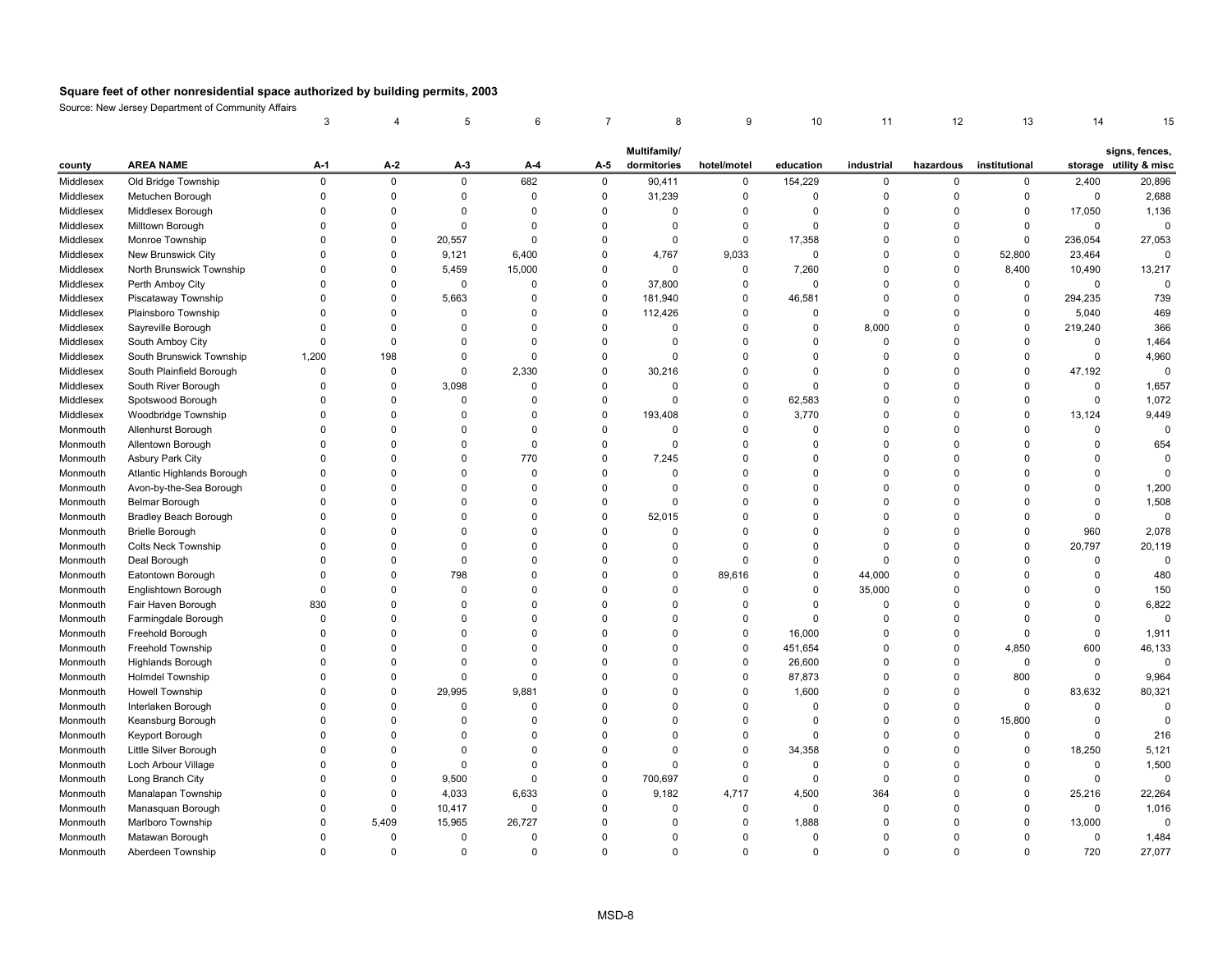|          |                                | 3           |             | 5           | 6           | 7           | 8            | 9           | 10          | 11             | 12          | 13            | 14           |                        |
|----------|--------------------------------|-------------|-------------|-------------|-------------|-------------|--------------|-------------|-------------|----------------|-------------|---------------|--------------|------------------------|
|          |                                |             |             |             |             |             | Multifamily/ |             |             |                |             |               |              | signs, fences,         |
| county   | <b>AREA NAME</b>               | A-1         | $A-2$       | $A-3$       | A-4         | A-5         | dormitories  | hotel/motel | education   | industrial     | hazardous   | institutional |              | storage utility & misc |
| Monmouth | Middletown Township            | $\mathsf 0$ | $\mathsf 0$ | $\mathsf 0$ | 0           | $\mathsf 0$ | 199,766      | $\mathbf 0$ | 1,730       | $\mathsf{O}$   | $\mathbf 0$ | 0             | 0            | 0                      |
| Monmouth | Millstone Township             | $\mathbf 0$ | $\mathbf 0$ | 12,000      | $\mathbf 0$ | $\mathbf 0$ | $\mathbf 0$  | $\pmb{0}$   | 7,200       | $\mathbf 0$    | $\mathbf 0$ | $\mathbf 0$   | $\Omega$     | 77,253                 |
| Monmouth | Monmouth Beach Borough         | $\mathbf 0$ | $\mathbf 0$ | 0           | $\mathbf 0$ | $\mathbf 0$ | $\mathbf 0$  | $\mathbf 0$ | $\mathbf 0$ | 0              | $\mathbf 0$ | $\Omega$      | 0            | 928                    |
| Monmouth | Neptune Township               | $\Omega$    | $\Omega$    | $\mathbf 0$ | $\mathbf 0$ | $\mathbf 0$ | 152,707      | $\pmb{0}$   | $\mathbf 0$ | $\mathbf 0$    | $\mathbf 0$ | 30,694        | $\mathsf 0$  | 432                    |
| Monmouth | Neptune City Borough           | $\Omega$    | $\Omega$    | 0           | $\Omega$    | $\mathbf 0$ | 3,906        | $\mathbf 0$ | 0           | 0              | $\mathbf 0$ | $\Omega$      | 0            | 1,168                  |
| Monmouth | <b>Tinton Falls Borough</b>    | $\mathbf 0$ | $\mathbf 0$ | $\mathbf 0$ | $\Omega$    | $\mathbf 0$ | 239,585      | $\mathbf 0$ | 17,661      | 0              | $\mathbf 0$ | 0             | 21,657       | 1,767                  |
| Monmouth | Ocean Township                 | $\Omega$    | $\mathbf 0$ | 2,387       | $\Omega$    | $\mathbf 0$ | $\mathbf 0$  | $\mathbf 0$ | 85,930      | $\mathbf 0$    | $\mathbf 0$ | $\Omega$      | 0            | 7,315                  |
| Monmouth | Oceanport Borough              | $\Omega$    | $\Omega$    | $\mathbf 0$ | $\Omega$    | $\mathbf 0$ | $\Omega$     | $\mathbf 0$ | 0           | $\Omega$       | $\mathbf 0$ | $\Omega$      | 0            | $\mathbf 0$            |
| Monmouth | <b>Hazlet Township</b>         | $\mathbf 0$ | $\Omega$    | $\mathbf 0$ | $\Omega$    | $\mathbf 0$ | 0            | $\pmb{0}$   | $\mathbf 0$ | $\Omega$       | $\mathbf 0$ | $\Omega$      | 6,728        | 576                    |
| Monmouth | Red Bank Borough               | 42,894      | $\Omega$    | 1,100       | 119         | $\mathbf 0$ | $\Omega$     | $\mathbf 0$ | 137,501     | $\Omega$       | $\mathbf 0$ | $\Omega$      | $\mathbf 0$  | 1,504                  |
| Monmouth | Roosevelt Borough              | $\mathbf 0$ | $\mathbf 0$ | $\mathbf 0$ | $\mathbf 0$ | $\mathbf 0$ | $\mathbf 0$  | $\pmb{0}$   | 0           | 0              | $\mathbf 0$ | $\Omega$      | 0            | 240                    |
| Monmouth | Rumson Borough                 | $\Omega$    | $\Omega$    | $\Omega$    | $\Omega$    | $\mathbf 0$ | $\Omega$     | $\pmb{0}$   | 7,125       | $\Omega$       | $\mathbf 0$ | $\Omega$      | $\Omega$     | 10,315                 |
| Monmouth | Sea Bright Borough             | $\Omega$    | $\Omega$    | $\Omega$    | $\Omega$    | $\mathbf 0$ | 980          | $\mathbf 0$ | $\mathbf 0$ | $\mathbf 0$    | $\mathbf 0$ | $\Omega$      | $\Omega$     | $\Omega$               |
| Monmouth | Sea Girt Borough               | $\Omega$    | $\Omega$    | $\Omega$    | $\Omega$    | $\mathbf 0$ | $\mathbf 0$  | $\mathbf 0$ | 512         | $\Omega$       | $\mathbf 0$ | $\Omega$      | $\mathbf 0$  | 218                    |
| Monmouth | Shrewsbury Borough             | $\Omega$    | $\Omega$    | $\Omega$    | $\Omega$    | $\mathbf 0$ | $\Omega$     | $\mathbf 0$ | $\mathbf 0$ | $\Omega$       | $\mathbf 0$ | $\Omega$      | $\Omega$     | 650                    |
| Monmouth | Shrewsbury Township            | $\Omega$    | $\Omega$    | $\Omega$    | $\Omega$    | $\mathbf 0$ | $\Omega$     | $\Omega$    | $\Omega$    | $\Omega$       | $\Omega$    | $\Omega$      | $\Omega$     | $\mathbf 0$            |
| Monmouth | South Belmar Borough           | $\Omega$    | $\Omega$    | $\Omega$    | 0           | $\mathbf 0$ | $\Omega$     | $\Omega$    | $\Omega$    | $\Omega$       | $\mathbf 0$ | $\Omega$      | $\Omega$     | 1,024                  |
| Monmouth | Spring Lake Borough            | $\Omega$    | $\Omega$    | $\mathbf 0$ | $\Omega$    | $\mathbf 0$ | $\Omega$     | $\mathbf 0$ | $\Omega$    | $\Omega$       | $\mathbf 0$ | $\Omega$      | $\mathbf{0}$ | $\mathbf 0$            |
| Monmouth | Spring Lake Heights Boro       | $\mathbf 0$ | $\Omega$    | 1,120       | $\Omega$    | $\mathbf 0$ | $\Omega$     | $\pmb{0}$   | $\mathbf 0$ | 0              | $\mathbf 0$ | $\Omega$      | $\mathsf 0$  | 112                    |
| Monmouth | Union Beach Borough            | $\Omega$    | $\Omega$    | $\mathbf 0$ | $\Omega$    | $\mathbf 0$ | $\Omega$     | $\mathbf 0$ | $\mathbf 0$ | $\Omega$       | $\mathbf 0$ | $\Omega$      | $\mathbf 0$  | $\mathbf 0$            |
| Monmouth | <b>Upper Freehold Township</b> | $\Omega$    | $\Omega$    | $\Omega$    | $\Omega$    | $\mathbf 0$ | $\Omega$     | $\mathbf 0$ | $\mathbf 0$ | 40,175         | $\mathbf 0$ | $\mathbf 0$   | 96,992       | 13,924                 |
| Monmouth | Wall Township                  | $\Omega$    | $\mathbf 0$ | $\mathbf 0$ | 0           | $\mathbf 0$ | $\mathbf 0$  | $\mathbf 0$ | 0           | 23,000         | $\mathbf 0$ | 48,546        | 61,249       | 31,832                 |
| Monmouth | West Long Branch Borough       | $\Omega$    | $\Omega$    | 4,401       | $\Omega$    | $\mathbf 0$ | $\Omega$     | $\mathbf 0$ | $\mathbf 0$ | $\overline{0}$ | $\mathbf 0$ | $\Omega$      | 0            | $\mathbf 0$            |
| Morris   | <b>Boonton Town</b>            | $\Omega$    | $\Omega$    | $\Omega$    | $\Omega$    | $\mathbf 0$ | $\Omega$     | $\Omega$    | $\Omega$    | $\Omega$       | $\mathbf 0$ | $\Omega$      | 0            | 3,213                  |
| Morris   | <b>Boonton Township</b>        | $\Omega$    | $\Omega$    | $\Omega$    | $\Omega$    | $\mathbf 0$ | $\Omega$     | $\mathbf 0$ | $\Omega$    | 0              | $\mathbf 0$ | $\Omega$      | 0            | 12,367                 |
| Morris   | <b>Butler Borough</b>          | $\Omega$    | $\Omega$    | $\Omega$    | $\Omega$    | $\mathbf 0$ | $\Omega$     | $\Omega$    | $\Omega$    | $\Omega$       | $\mathbf 0$ | 225           | $\mathbf 0$  | 676                    |
| Morris   | Chatham Borough                | $\mathbf 0$ | $\mathbf 0$ | $\Omega$    | $\Omega$    | $\mathbf 0$ | 22,908       | $\mathbf 0$ | $\Omega$    | $\Omega$       | $\mathbf 0$ | $\Omega$      | $\mathsf 0$  | $\mathbf 0$            |
| Morris   | Chatham Township               | $\Omega$    | 8,781       | $\Omega$    | $\Omega$    | $\mathbf 0$ | 44,920       | $\Omega$    | $\mathbf 0$ | $\Omega$       | $\mathbf 0$ | $\Omega$      | 1,598        | 4,592                  |
| Morris   | Chester Borough                | $\mathbf 0$ | $\Omega$    | $\Omega$    | $\Omega$    | $\mathbf 0$ | $\Omega$     | $\mathbf 0$ | $\mathbf 0$ | $\Omega$       | $\mathbf 0$ | $\Omega$      | $\mathbf 0$  | $\mathbf 0$            |
| Morris   | <b>Chester Township</b>        | $\mathbf 0$ | $\mathbf 0$ | $\mathsf 0$ | $\Omega$    | $\pmb{0}$   | $\mathbf 0$  | $\pmb{0}$   | 22,040      | 0              | $\mathbf 0$ | $\Omega$      | 3,230        | 12,720                 |
| Morris   | Denville Township              | $\Omega$    | $\Omega$    | 2,947       | $\Omega$    | $\mathbf 0$ | 87,161       | $\mathbf 0$ | $\mathbf 0$ | $\Omega$       | $\mathbf 0$ | $\mathbf 0$   | $\mathbf 0$  | 3,566                  |
| Morris   | Dover Town                     | $\mathbf 0$ | $\mathbf 0$ | $\mathbf 0$ | $\Omega$    | $\mathbf 0$ | 0            | $\mathbf 0$ | $\mathbf 0$ | 0              | $\mathbf 0$ | 0             | 2,190        | 360                    |
| Morris   | East Hanover Township          | $\Omega$    | $\Omega$    | $\mathbf 0$ | $\Omega$    | $\mathbf 0$ | $\Omega$     | $\mathbf 0$ | $\mathbf 0$ | $\mathbf 0$    | $\mathbf 0$ | $\mathbf 0$   | 98,472       | 383                    |
| Morris   | Florham Park Borough           | $\Omega$    | $\Omega$    | 0           | $\Omega$    | $\mathbf 0$ | $\Omega$     | $\mathbf 0$ | 67,903      | 0              | $\mathbf 0$ | $\mathbf 0$   | $\mathbf 0$  | 587                    |
| Morris   | Hanover Township               | $\mathbf 0$ | 0           | 2,790       | $\Omega$    | $\mathbf 0$ | $\Omega$     | $\mathbf 0$ | 0           | 0              | $\mathbf 0$ | 10,465        | 41,977       | $\mathbf 0$            |
| Morris   | Harding Township               | 1,490       | $\Omega$    | $\mathbf 0$ | 8,750       | $\mathbf 0$ | 4,589        | $\mathbf 0$ | $\mathbf 0$ | $\Omega$       | $\mathbf 0$ | $\mathbf 0$   | $\mathbf 0$  | 4,303                  |
| Morris   | Jefferson Township             | 0           | $\Omega$    | 8,105       | $\Omega$    | $\mathbf 0$ | 43,343       | 8,981       | 98,711      | $\Omega$       | $\mathbf 0$ | $\mathbf 0$   | 19,270       | 6,609                  |
| Morris   | Kinnelon Borough               | $\Omega$    | $\Omega$    | $\mathbf 0$ | $\Omega$    | $\mathbf 0$ | $\mathbf 0$  | $\pmb{0}$   | 52,562      | $\Omega$       | $\mathbf 0$ | $\Omega$      | $\mathbf 0$  | 2,340                  |
| Morris   | Lincoln Park Borough           | $\Omega$    | $\Omega$    | $\Omega$    | $\Omega$    | 7,500       | $\mathbf 0$  | $\mathbf 0$ | $\mathbf 0$ | $\Omega$       | $\mathbf 0$ | $\Omega$      | 1,440        | 1,600                  |
| Morris   | Madison Borough                | $\mathbf 0$ | $\mathbf 0$ | 4,018       | $\Omega$    | $\mathbf 0$ | 2,281        | $\pmb{0}$   | 11,068      | 0              | $\mathbf 0$ | 54,164        | 0            | 8,384                  |
| Morris   | Mendham Borough                | $\mathbf 0$ | $\mathbf 0$ | $\mathbf 0$ | 9,500       | $\mathbf 0$ | $\mathbf 0$  | $\mathbf 0$ | $\mathbf 0$ | 0              | $\mathbf 0$ | $\Omega$      | 0            | 4,285                  |
| Morris   | Mendham Township               | $\Omega$    | $\Omega$    | 0           | $\Omega$    | 0           | $\Omega$     | $\pmb{0}$   | 0           | $\Omega$       | $\mathbf 0$ | 0             | $\mathsf 0$  | $\mathbf 0$            |
| Morris   | Mine Hill Township             | $\Omega$    | $\Omega$    | $\Omega$    | $\Omega$    | $\mathbf 0$ | 0            | $\mathbf 0$ | 0           | 0              | $\mathbf 0$ | $\Omega$      | 9,000        | $\Omega$               |
| Morris   | Montville Township             | $\Omega$    | $\Omega$    | $\Omega$    | $\Omega$    | $\mathbf 0$ | $\Omega$     | $\mathbf 0$ | $\Omega$    | $\Omega$       | $\mathbf 0$ | $\Omega$      | 0            | 2,122                  |
| Morris   | Morris Township                | $\Omega$    | $\Omega$    | $\Omega$    | $\Omega$    | $\mathbf 0$ | 14,490       | $\mathbf 0$ | 6,048       | $\mathbf 0$    | $\mathbf 0$ | 61,562        | 0            | 1,196                  |
| Morris   | Morris Plains Borough          | $\Omega$    | $\Omega$    | $\Omega$    | $\Omega$    | $\mathbf 0$ | 3,242        | $\Omega$    | $\mathbf 0$ | $\Omega$       | $\Omega$    | $\Omega$      | $\mathsf 0$  | $\mathbf 0$            |
| Morris   | Morristown Town                | $\Omega$    | $\Omega$    | $\Omega$    | $\Omega$    | $\Omega$    | 178,095      | $\Omega$    | $\Omega$    | $\Omega$       | $\Omega$    | 59.373        | 317          | $\Omega$               |
|          |                                |             |             |             |             |             |              |             |             |                |             |               |              |                        |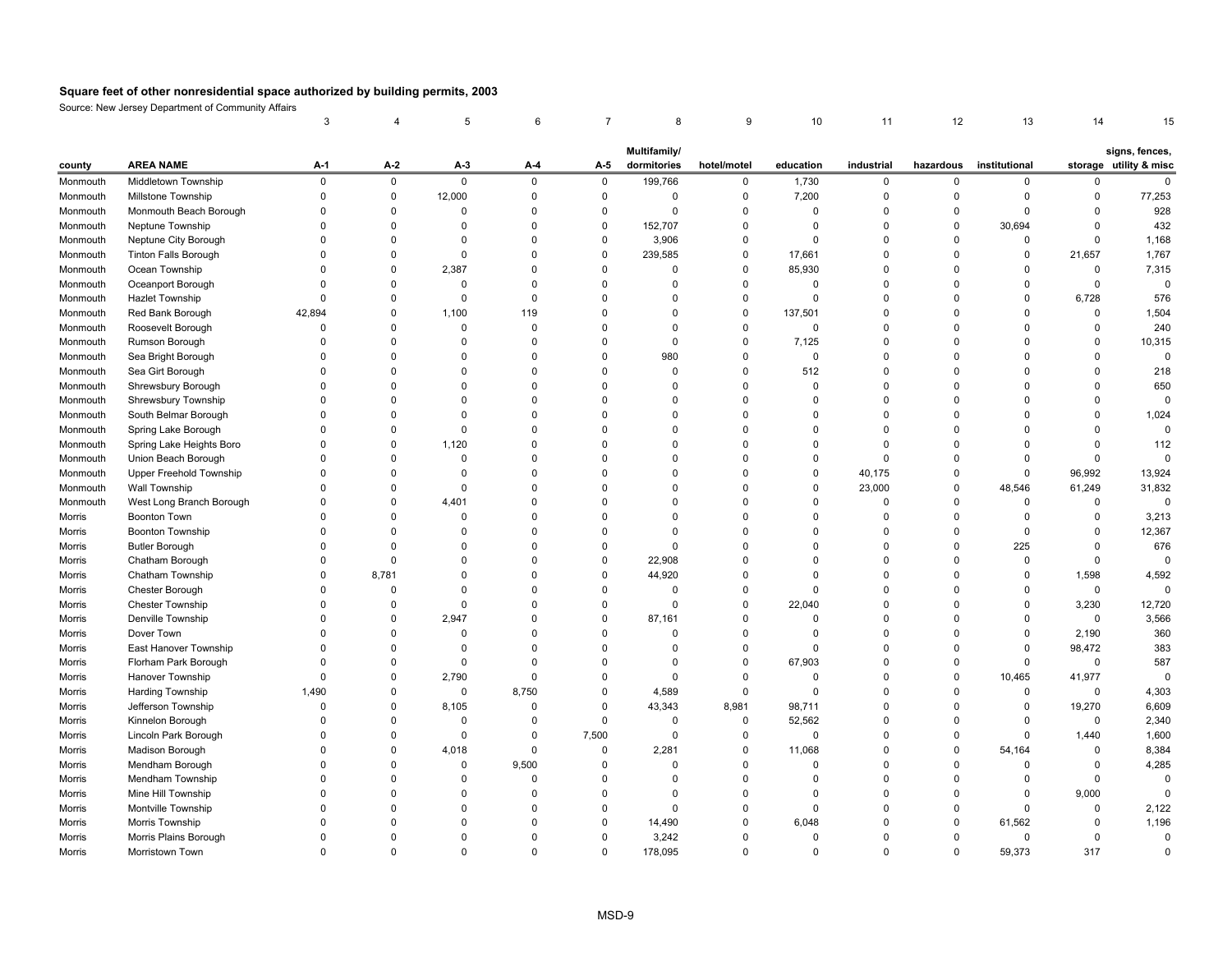|        |                            | 3           | 4           | 5           | 6           |                | 8            | 9            | 10          | 11          | 12          | 13            | 14             |                        |
|--------|----------------------------|-------------|-------------|-------------|-------------|----------------|--------------|--------------|-------------|-------------|-------------|---------------|----------------|------------------------|
|        |                            |             |             |             |             |                | Multifamily/ |              |             |             |             |               |                | signs, fences,         |
| county | <b>AREA NAME</b>           | $A-1$       | $A-2$       | $A-3$       | A-4         | A-5            | dormitories  | hotel/motel  | education   | industrial  | hazardous   | institutional |                | storage utility & misc |
| Morris | Mountain Lakes Borough     | $\mathsf 0$ | $\pmb{0}$   | $\mathsf 0$ | $\mathsf 0$ | $\mathbf 0$    | $\mathbf 0$  | 0            | $\mathbf 0$ | $\mathbf 0$ | $\mathbf 0$ | 0             | 0              | $\mathbf 0$            |
| Morris | Mount Arlington Borough    | $\mathbf 0$ | 1,380       | 4,170       | $\mathbf 0$ | $\pmb{0}$      | $\Omega$     | $\mathsf 0$  | $\mathsf 0$ | $\mathsf 0$ | $\mathbf 0$ | $\Omega$      | 0              | 5,230                  |
| Morris | Mount Olive Township       | $\Omega$    | $\mathbf 0$ | 10,059      | $\Omega$    | $\Omega$       | $\Omega$     | $\mathbf 0$  | $\mathbf 0$ | 6,845       | $\Omega$    | $\Omega$      | 75,051         | 2,086                  |
| Morris | Netcong Borough            | $\mathbf 0$ | $\pmb{0}$   | 2,994       | $\mathbf 0$ | $\mathbf 0$    | $\Omega$     | 0            | $\mathbf 0$ | $\mathbf 0$ | $\Omega$    | $\mathbf 0$   | 0              | $\mathbf 0$            |
| Morris | Parsippany-Troy Hills Twp  | $\mathbf 0$ | $\pmb{0}$   | 13,411      | $\Omega$    | $\pmb{0}$      | $\Omega$     | $\mathbf{1}$ | $\mathbf 0$ | $\Omega$    | $\Omega$    | $\Omega$      | $\overline{1}$ | 9,045                  |
| Morris | Long Hill Township         | $\Omega$    | 6,006       | 16,115      | $\Omega$    | $\mathbf 0$    | $\Omega$     | $\mathbf 0$  | $\Omega$    | $\Omega$    | $\Omega$    | $\Omega$      | 0              | 1,904                  |
| Morris | Pequannock Township        | $\Omega$    | $\pmb{0}$   | 24,113      | 3,312       | $\pmb{0}$      | 262,423      | 0            | $\mathbf 0$ | $\Omega$    | $\Omega$    | 82,900        | 3,440          | 1,540                  |
| Morris | Randolph Township          | $\Omega$    | $\mathbf 0$ | 92,856      | $\pmb{0}$   | $\mathbf 0$    | $\mathbf 0$  | 0            | 10,000      | $\Omega$    | $\Omega$    | $\mathbf 0$   | 135,865        | 1,290                  |
| Morris | Riverdale Borough          | $\Omega$    | $\mathbf 0$ | 0           | $\Omega$    | $\mathbf 0$    | $\Omega$     | $\mathbf 0$  | $\Omega$    | $\Omega$    | $\Omega$    | $\mathbf 0$   | 0              | $\pmb{0}$              |
| Morris | Rockaway Borough           | $\Omega$    | $\mathbf 0$ | 774         | $\mathbf 0$ | $\pmb{0}$      | $\Omega$     | $\mathbf 0$  | $\mathbf 0$ | $\Omega$    | $\Omega$    | $\mathbf 0$   | 0              | $\mathbf 0$            |
| Morris | Rockaway Township          | $\Omega$    | $\mathbf 0$ | 7,500       | $\Omega$    | $\pmb{0}$      | 70,000       | 2,000        | $\mathbf 0$ | $\Omega$    | $\Omega$    | 54,550        | 0              | 13,571                 |
| Morris | Roxbury Township           | $\Omega$    | $\mathbf 0$ | 7,572       | $\Omega$    | $\mathbf 0$    | $\mathbf 0$  | $\mathbf 0$  | 114,309     | $\Omega$    | $\Omega$    | $\mathbf 0$   | 0              | 13,257                 |
| Morris | Victory Gardens Borough    | $\Omega$    | $\mathbf 0$ | $\mathbf 0$ | $\mathbf 0$ | $\pmb{0}$      | $\Omega$     | 0            | $\mathbf 0$ | 0           | $\Omega$    | $\mathbf 0$   | 0              | $\mathbf 0$            |
| Morris | Washington Township        | $\Omega$    | $\Omega$    | $\Omega$    | $\mathbf 0$ | $\mathbf 0$    | $\Omega$     | $\mathbf 0$  | $\mathbf 0$ | $\Omega$    | $\Omega$    | $\mathbf 0$   | 12,960         | 6,473                  |
| Morris | Wharton Borough            | $\Omega$    | $\Omega$    | $\Omega$    | $\Omega$    | $\mathbf 0$    | $\Omega$     | $\mathbf 0$  | $\mathbf 0$ | $\Omega$    | $\Omega$    | $\Omega$      | 0              | $\Omega$               |
| Ocean  | Barnegat Light Borough     | $\Omega$    | $\Omega$    | $\Omega$    | $\Omega$    | $\mathbf 0$    | $\Omega$     | $\mathbf 0$  | $\Omega$    | $\Omega$    | $\Omega$    | $\Omega$      | 0              | $\Omega$               |
| Ocean  | Bay Head Borough           | $\Omega$    | $\Omega$    | $\Omega$    | $\Omega$    | $\mathbf 0$    | $\Omega$     | $\mathbf 0$  | $\Omega$    | $\Omega$    | $\Omega$    | $\Omega$      | $\Omega$       | $\Omega$               |
| Ocean  | Beach Haven Borough        | $\Omega$    | $\Omega$    | $\Omega$    | $\Omega$    | $\mathbf 0$    | $\Omega$     | $\mathbf 0$  | $\Omega$    | $\Omega$    | $\Omega$    | $\Omega$      | $\Omega$       | $\Omega$               |
| Ocean  | Beachwood Borough          | $\Omega$    | $\Omega$    | $\Omega$    | $\Omega$    | $\mathbf 0$    | $\Omega$     | $\mathbf 0$  | 194,382     | $\Omega$    | $\Omega$    | $\Omega$      | $\mathbf 0$    | $\Omega$               |
| Ocean  | <b>Berkeley Township</b>   | $\Omega$    | $\Omega$    | $\Omega$    | $\Omega$    | $\mathbf 0$    | 7,387        | $\mathbf 0$  | 102,830     | $\Omega$    | $\Omega$    | $\mathbf 0$   | 30,000         | 11,648                 |
| Ocean  | <b>Brick Township</b>      | $\Omega$    | $\Omega$    | 10,494      | $\Omega$    | $\mathbf 0$    | 17,710       | $\mathbf 0$  | $\mathbf 0$ | 1,744       | $\Omega$    | $\mathbf 0$   | 106,079        | 20,078                 |
| Ocean  | Dover Township             | $\Omega$    | $\pmb{0}$   | 134,317     | 13,046      | $\mathbf 0$    | $\mathbf 0$  | 2,310        | 43,303      | 86,272      | $\Omega$    | 52,900        | 367,590        | 11,436                 |
| Ocean  | Eagleswood Township        | $\Omega$    | $\mathbf 0$ | $\mathbf 0$ | $\Omega$    | $\Omega$       | $\Omega$     | $\mathsf 0$  | $\mathbf 0$ | $\mathbf 0$ | $\Omega$    | $\mathbf 0$   | $\mathbf 0$    | 1,820                  |
| Ocean  | Harvey Cedars Borough      | $\Omega$    | $\mathbf 0$ | $\Omega$    | $\Omega$    | $\mathbf 0$    | $\Omega$     | 0            | $\mathbf 0$ | $\Omega$    | $\Omega$    | $\Omega$      | 0              | $\mathbf 0$            |
| Ocean  | Island Heights Borough     | $\Omega$    | $\pmb{0}$   | $\mathbf 0$ | $\mathbf 0$ | $\pmb{0}$      | $\mathbf 0$  | 0            | 6,690       | 0           | $\Omega$    | $\mathbf 0$   | 0              | 994                    |
| Ocean  | Jackson Township           | $\Omega$    | $\pmb{0}$   | 20,590      | $\mathbf 0$ | 6,200          | 85,211       | 0            | 20,997      | $\Omega$    | $\Omega$    | 0             | 24,044         | 69,844                 |
| Ocean  | Lacey Township             | $\Omega$    | 0           | 0           | $\Omega$    | $\pmb{0}$      | 0            | 0            | 11,580      | $\Omega$    | $\Omega$    | $\Omega$      | 2,401          | 18,957                 |
| Ocean  | Lakehurst Borough          | $\Omega$    | $\pmb{0}$   | $\mathbf 0$ | $\mathbf 0$ | $\mathbf 0$    | $\mathbf 0$  | 0            | $\mathbf 0$ | $\Omega$    | $\Omega$    | 0             | $\mathbf 0$    | $\mathbf 0$            |
| Ocean  | Lakewood Township          | $\Omega$    | $\pmb{0}$   | 19,025      | 72,837      | $\pmb{0}$      | 340,774      | $\mathsf 0$  | 63,974      | 16,690      | $\Omega$    | $\Omega$      | 319,209        | 28,650                 |
| Ocean  | Lavallette Borough         | $\Omega$    | 3,157       | 115         | $\Omega$    | $\pmb{0}$      | 100          | 0            | $\mathbf 0$ | $\Omega$    | $\Omega$    | $\Omega$      | 0              | $\Omega$               |
| Ocean  | Little Egg Harbor Township | $\Omega$    | $\pmb{0}$   | $\mathbf 0$ | $\mathbf 0$ | $\pmb{0}$      | $\Omega$     | $\mathsf 0$  | 5,710       | $\Omega$    | $\Omega$    | $\mathbf 0$   | 0              | 8,227                  |
| Ocean  | Long Beach Township        | $\Omega$    | $\pmb{0}$   | $\mathbf 0$ | $\Omega$    | $\mathbf 0$    | $\Omega$     | $\mathbf 0$  | $\mathbf 0$ | $\Omega$    | $\Omega$    | $\mathbf 0$   | $\mathbf 0$    | 360                    |
| Ocean  | Manchester Township        | $\Omega$    | $\pmb{0}$   | 7,871       | $\mathbf 0$ | $\mathbf 0$    | $\Omega$     | $\mathsf 0$  | $\mathbf 0$ | 0           | $\Omega$    | 80            | 0              | 5,283                  |
| Ocean  | Mantoloking Borough        | $\Omega$    | $\mathbf 0$ | $\mathbf 0$ | $\Omega$    | $\pmb{0}$      | $\Omega$     | $\mathbf 0$  | $\Omega$    | $\mathbf 0$ | $\Omega$    | $\mathbf 0$   | 0              | 1,003                  |
| Ocean  | Ocean Township             | $\Omega$    | $\Omega$    | $\Omega$    | $\mathbf 0$ | $\mathbf 0$    | $\Omega$     | $\mathbf 0$  | $\Omega$    | $\Omega$    | $\Omega$    | $\mathbf 0$   | 7,793          | 4,086                  |
| Ocean  | Ocean Gate Borough         | $\Omega$    | $\mathbf 0$ | $\mathbf 0$ | $\mathbf 0$ | $\mathbf 0$    | $\Omega$     | 0            | $\Omega$    | $\Omega$    | $\mathbf 0$ | 0             | 0              | $\overline{0}$         |
| Ocean  | Pine Beach Borough         | $\Omega$    | $\Omega$    | 0           | $\Omega$    | $\mathbf 0$    | $\Omega$     | 0            | $\Omega$    | $\Omega$    | $\Omega$    | $\mathbf 0$   | 0              | $\mathbf 0$            |
| Ocean  | Plumsted Township          | $\Omega$    | $\Omega$    | 524         | $\Omega$    | $\mathbf 0$    | $\Omega$     | $\mathbf 0$  | $\Omega$    | $\Omega$    | $\Omega$    | $\Omega$      | 14,094         | 25,484                 |
| Ocean  | Point Pleasant Borough     | $\Omega$    | $\mathbf 0$ | 245         | $\Omega$    | $\mathbf 0$    | $\mathbf 0$  | $\mathbf 0$  | $\Omega$    | 278         | $\mathbf 0$ | $\Omega$      | 0              | 1,742                  |
| Ocean  | Point Pleasant Beach Boro  | $\Omega$    | $\mathbf 0$ | $\mathbf 0$ | $\Omega$    | $\pmb{0}$      | 1,809        | 12,796       | $\Omega$    | $\Omega$    | $\Omega$    | $\Omega$      | 0              | 1,296                  |
| Ocean  | Seaside Heights Borough    | $\Omega$    | $\Omega$    | 1,088       | $\Omega$    | $\mathbf 0$    | 50           | $\mathbf 0$  | $\Omega$    | $\Omega$    | $\Omega$    | $\Omega$      | 5,600          | 1,040                  |
| Ocean  | Seaside Park Borough       | $\Omega$    | $\mathbf 0$ | $\mathbf 0$ | $\mathbf 0$ | $\mathbf 0$    | $\mathbf 0$  | 0            | $\Omega$    | 0           | $\Omega$    | 0             | 0              | $\mathbf 0$            |
| Ocean  | Ship Bottom Borough        | $\Omega$    | $\mathbf 0$ | $\mathbf 0$ | $\Omega$    | $\overline{0}$ | $\Omega$     | $\mathsf 0$  | $\Omega$    | 0           | $\Omega$    | $\Omega$      | 0              | 828                    |
| Ocean  | South Toms River Borough   | $\Omega$    | $\Omega$    | $\Omega$    | $\Omega$    | $\mathbf 0$    | $\Omega$     | $\mathbf 0$  | $\Omega$    | $\Omega$    | $\Omega$    | $\mathbf 0$   | 2,400          | $\mathbf 0$            |
| Ocean  | Stafford Township          | $\Omega$    | $\mathbf 0$ | 6,803       | $\mathbf 0$ | $\mathbf 0$    | 69,394       | 0            | $\mathbf 0$ | 0           | $\Omega$    | 1,742         | 12,845         | 31,964                 |
| Ocean  | Surf City Borough          | $\Omega$    | $\mathbf 0$ | 0           | $\Omega$    | $\mathbf 0$    | $\Omega$     | $\mathbf 0$  | $\Omega$    | $\Omega$    | $\Omega$    | $\mathsf 0$   | 0              | $\mathbf 0$            |
| Ocean  | <b>Tuckerton Borough</b>   | $\Omega$    | $\Omega$    | 416         | $\Omega$    | $\Omega$       | $\Omega$     | $\Omega$     | $\Omega$    | $\Omega$    | $\Omega$    | $\Omega$      | $\Omega$       | 1,521                  |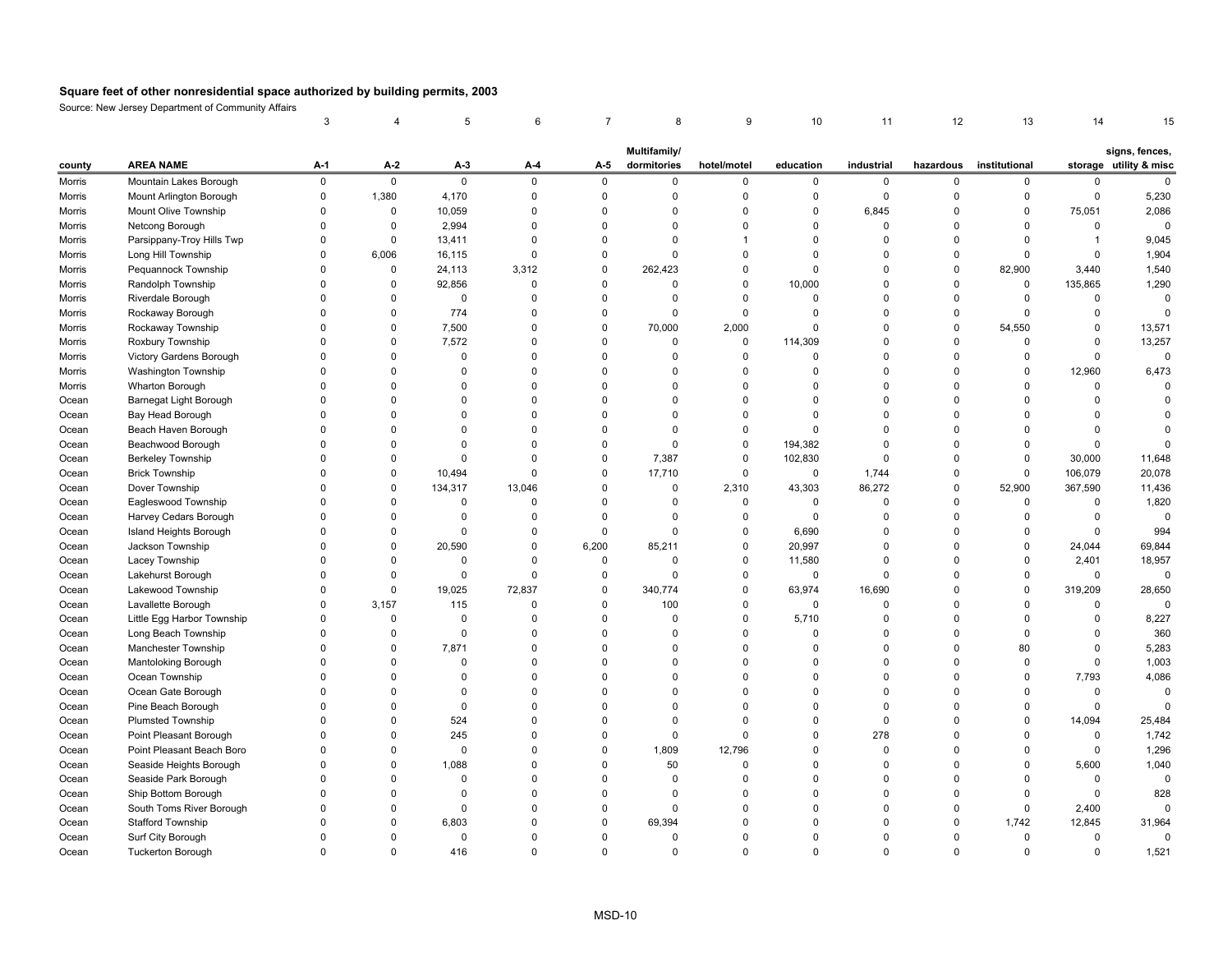|          |                             | 3           |             | 5           | 6              |                | 8            | 9           | 10             | 11          | 12          | 13            | 14          |                        |
|----------|-----------------------------|-------------|-------------|-------------|----------------|----------------|--------------|-------------|----------------|-------------|-------------|---------------|-------------|------------------------|
|          |                             |             |             |             |                |                | Multifamily/ |             |                |             |             |               |             | signs, fences,         |
| county   | <b>AREA NAME</b>            | $A-1$       | $A-2$       | $A-3$       | $A-4$          | A-5            | dormitories  | hotel/motel | education      | industrial  | hazardous   | institutional |             | storage utility & misc |
| Ocean    | <b>Barnegat Township</b>    | $\mathsf 0$ | $\mathsf 0$ | $\mathsf 0$ | $\mathsf 0$    | $\mathbf 0$    | 134,980      | 0           | 7,800          | $\mathbf 0$ | $\mathbf 0$ | 0             | 0           | 12,683                 |
| Passaic  | <b>Bloomingdale Borough</b> | $\mathbf 0$ | $\mathsf 0$ | 0           | 0              | $\pmb{0}$      | $\mathsf 0$  | $\mathsf 0$ | $\mathsf 0$    | $\mathsf 0$ | $\Omega$    | $\mathbf 0$   | 0           | 896                    |
| Passaic  | <b>Clifton City</b>         | $\Omega$    | $\mathbf 0$ | 16,121      | $\Omega$       | $\mathbf 0$    | 184,160      | 0           | 90,000         | $\Omega$    | $\Omega$    | $\Omega$      | 4,106       | 2,300                  |
| Passaic  | Haledon Borough             | $\Omega$    | $\mathbf 0$ | 0           | $\mathbf 0$    | $\pmb{0}$      | 14,485       | 0           | $\overline{0}$ | $\mathbf 0$ | $\mathbf 0$ | $\mathbf 0$   | 0           | 480                    |
| Passaic  | Hawthorne Borough           | $\mathbf 0$ | $\mathbf 0$ | $\mathbf 0$ | $\Omega$       | $\pmb{0}$      | 3,564        | $\mathsf 0$ | $\mathbf 0$    | $\Omega$    | $\Omega$    | $\Omega$      | 0           | 4,930                  |
| Passaic  | Little Falls Township       | $\Omega$    | $\mathbf 0$ | $\Omega$    | $\Omega$       | $\mathbf 0$    | 0            | 0           | $\Omega$       | $\Omega$    | $\Omega$    | $\Omega$      | $\Omega$    | 3,134                  |
| Passaic  | North Haledon Borough       | $\Omega$    | $\mathbf 0$ | 7,838       | $\mathbf 0$    | $\mathbf 0$    | $\mathbf 0$  | 0           | $\mathbf 0$    | $\mathbf 0$ | $\Omega$    | $\Omega$      | 0           | 3,048                  |
| Passaic  | Passaic City                | $\Omega$    | $\mathsf 0$ | 11,929      | $\mathbf 0$    | $\pmb{0}$      | 1,602        | 0           | 27,755         | 7,334       | $\Omega$    | 0             | 36,620      | 1,157                  |
| Passaic  | Paterson City               | $\Omega$    | $\mathbf 0$ | 0           | 1,305          | $\pmb{0}$      | 290          | $\mathbf 0$ | $\mathbf 0$    | 15,600      | $\Omega$    | 11,280        | 0           | 2,902                  |
| Passaic  | Pompton Lakes Borough       | $\Omega$    | $\pmb{0}$   | $\Omega$    | $\mathbf 0$    | $\pmb{0}$      | 134,440      | 0           | $\mathbf 0$    | $\mathbf 0$ | $\Omega$    | $\mathbf 0$   | 0           | $\mathbf 0$            |
| Passaic  | Prospect Park Borough       | $\Omega$    | $\Omega$    | $\Omega$    | $\mathbf 0$    | $\pmb{0}$      | $\mathbf 0$  | $\mathbf 0$ | $\mathbf 0$    | $\mathsf 0$ | $\Omega$    | $\mathbf 0$   | 0           | $\mathbf 0$            |
| Passaic  | Ringwood Borough            | $\Omega$    | $\mathbf 0$ | $\mathbf 0$ | $\mathbf 0$    | $\mathbf 0$    | 20,766       | 12,692      | $\mathbf 0$    | $\mathbf 0$ | $\Omega$    | $\mathbf 0$   | $\Omega$    | 1,380                  |
| Passaic  | Totowa Borough              | $\Omega$    | $\mathsf 0$ | 7,874       | 378            | $\pmb{0}$      | $\mathbf 0$  | 0           | $\mathbf 0$    | 30,000      | $\Omega$    | 0             | 79,631      | $\mathbf 0$            |
| Passaic  | Wanaque Borough             | $\Omega$    | $\mathbf 0$ | $\mathbf 0$ | $\Omega$       | $\pmb{0}$      | 19,914       | $\mathbf 0$ | $\mathbf 0$    | $\mathbf 0$ | $\Omega$    | $\mathbf 0$   | 0           | 6,844                  |
| Passaic  | Wayne Township              | $\Omega$    | $\mathbf 0$ | $\mathbf 0$ | $\mathbf 0$    | $\mathbf 0$    | $\mathbf 0$  | $\mathbf 0$ | $\mathbf 0$    | $\mathbf 0$ | $\Omega$    | $\mathbf 0$   | 0           | $\mathbf 0$            |
| Passaic  | West Milford Township       | $\Omega$    | $\mathbf 0$ | 826         | $\mathbf 0$    | $\mathbf 0$    | 72,500       | 0           | 8,211          | $\Omega$    | $\Omega$    | $\Omega$      | $\Omega$    | 40,393                 |
| Passaic  | West Paterson Borough       | $\Omega$    | $\Omega$    | $\Omega$    | $\Omega$       | $\mathbf 0$    | $\Omega$     | $\mathbf 0$ | $\mathbf 0$    | $\Omega$    | $\Omega$    | $\Omega$      | 384         | $\Omega$               |
| Salem    | Alloway Township            | $\Omega$    | $\Omega$    | $\Omega$    | $\Omega$       | $\Omega$       | $\Omega$     | $\mathbf 0$ | $\Omega$       | $\Omega$    | $\Omega$    | $\Omega$      | $\mathbf 0$ | 65,244                 |
| Salem    | Elmer Borough               | $\Omega$    | $\Omega$    | $\Omega$    | $\Omega$       | $\mathbf 0$    | $\Omega$     | $\mathbf 0$ | $\Omega$       | $\Omega$    | $\Omega$    | $\Omega$      | 2,000       | $\overline{1}$         |
| Salem    | Elsinboro Township          | $\Omega$    | $\Omega$    | $\Omega$    | $\Omega$       | $\Omega$       | $\Omega$     | $\mathbf 0$ | $\Omega$       | $\Omega$    | $\Omega$    | $\Omega$      | $\mathbf 0$ | 1,570                  |
| Salem    | Lower Alloways Creek Twp    | $\Omega$    | $\Omega$    | $\Omega$    | $\Omega$       | $\Omega$       | $\Omega$     | $\mathbf 0$ | $\Omega$       | $\Omega$    | $\Omega$    | $\Omega$      | 576         | 8,918                  |
| Salem    | Mannington Township         | $\Omega$    | $\mathbf 0$ | $\Omega$    | $\Omega$       | $\overline{0}$ | $\Omega$     | $\mathsf 0$ | $\overline{0}$ | $\mathbf 0$ | $\Omega$    | $\Omega$      | 0           | 11,608                 |
| Salem    | <b>Oldmans Township</b>     | $\Omega$    | $\Omega$    | $\Omega$    | $\Omega$       | $\Omega$       | $\Omega$     | 4,020       | $\Omega$       | $\Omega$    | $\Omega$    | $\mathbf 0$   | 2,496       | 10,114                 |
| Salem    | Penns Grove Borough         | $\Omega$    | $\mathbf 0$ | $\Omega$    | $\Omega$       | $\mathbf 0$    | $\Omega$     | 0           | $\Omega$       | $\Omega$    | $\Omega$    | 0             | 0           | $\mathbf 0$            |
| Salem    | Pennsville Township         | $\Omega$    | $\mathbf 0$ | $\Omega$    | $\mathbf 0$    | $\Omega$       | $\Omega$     | 0           | $\overline{0}$ | $\Omega$    | 13,798      | $\mathbf 0$   | 0           | 19,448                 |
| Salem    | Pilesgrove Township         | $\Omega$    | $\pmb{0}$   | $\Omega$    | $\Omega$       | $\mathbf 0$    | $\Omega$     | 0           | $\Omega$       | $\Omega$    | $\Omega$    | $\mathbf 0$   | 1,200       | 21,929                 |
| Salem    | Pittsgrove Township         | $\Omega$    | $\Omega$    | $\Omega$    | $\Omega$       | $\mathbf 0$    | $\Omega$     | 0           | $\Omega$       | $\Omega$    | $\Omega$    | 0             | 30,000      | 27,977                 |
| Salem    | Quinton Township            | $\mathbf 0$ | $\mathbf 0$ | $\Omega$    | $\mathbf 0$    | $\pmb{0}$      | $\Omega$     | 0           | $\overline{0}$ | $\Omega$    | $\Omega$    | $\mathbf 0$   | $\mathbf 0$ | 14,977                 |
| Salem    | Salem City                  | $\Omega$    | $\pmb{0}$   | $\mathbf 0$ | 661            | $\pmb{0}$      | $\Omega$     | $\mathbf 0$ | $\Omega$       | $\Omega$    | $\Omega$    | $\mathbf 0$   | $\mathbf 0$ | 480                    |
| Salem    | Carneys Point Township      | $\Omega$    | $\mathsf 0$ | 8,323       | $\Omega$       | $\pmb{0}$      | 89,904       | 0           | $\Omega$       | $\Omega$    | $\Omega$    | 0             | 231,300     | 24,532                 |
| Salem    | Upper Pittsgrove Township   | $\Omega$    | $\pmb{0}$   | 384         | $\mathbf 0$    | $\pmb{0}$      | 4,230        | 0           | $\Omega$       | $\Omega$    | $\Omega$    | $\Omega$      | 2,072       | 4,120                  |
| Salem    | Woodstown Borough           | $\Omega$    | 7,708       | $\Omega$    | $\mathbf 0$    | $\mathbf 0$    | $\mathbf 0$  | $\mathbf 0$ | $\Omega$       | $\mathbf 0$ | $\Omega$    | $\Omega$      | $\mathbf 0$ | 1,344                  |
| Somerset | <b>Bedminster Township</b>  | $\mathbf 0$ | $\mathbf 0$ | 0           | $\mathbf 0$    | $\pmb{0}$      | $\mathbf 0$  | 0           | $\mathbf 0$    | 900         | $\mathbf 0$ | $\mathsf 0$   | 29,187      | 42,115                 |
| Somerset | Bernards Township           | $\Omega$    | $\pmb{0}$   | $\mathbf 0$ | 120            | $\pmb{0}$      | 35,552       | $\mathsf 0$ | $\mathbf 0$    | $\mathsf 0$ | $\Omega$    | 5,371         | 9,463       | 15,366                 |
| Somerset | Bernardsville Borough       | $\Omega$    | $\mathbf 0$ | $\mathbf 0$ | $\Omega$       | $\mathbf 0$    | 0            | $\mathbf 0$ | $\mathbf 0$    | $\mathbf 0$ | $\Omega$    | $\mathbf 0$   | $\mathbf 0$ | 4,690                  |
| Somerset | Bound Brook Borough         | $\mathbf 0$ | $\mathbf 0$ | 0           | $\overline{0}$ | $\mathbf 0$    | $\Omega$     | 0           | $\mathbf 0$    | $\mathbf 0$ | $\Omega$    | 0             | 0           | $\mathbf 0$            |
| Somerset | <b>Branchburg Township</b>  | 1,080       | $\mathbf 0$ | 0           | $\Omega$       | $\mathbf 0$    | $\Omega$     | $\mathbf 0$ | $\mathbf 0$    | 25,000      | $\Omega$    | $\mathbf 0$   | 3,488       | 9,474                  |
| Somerset | <b>Bridgewater Township</b> | 0           | 0           | 6,536       | 21,458         | 0              | 0            | $\mathbf 0$ | 2,746          | $\mathbf 0$ | 0           | 0             | 0           | 17,423                 |
| Somerset | Far Hills Borough           | $\Omega$    | $\mathbf 0$ | 0           | $\overline{0}$ | $\mathbf 0$    | $\mathbf 0$  | 21,260      | $\mathbf 0$    | $\mathbf 0$ | $\Omega$    | $\mathbf 0$   | $\Omega$    | $\mathbf 0$            |
| Somerset | Franklin Township           | $\mathbf 0$ | 59,350      | 67,695      | 4,784          | $\pmb{0}$      | 53,782       | 0           | 206,002        | 28,024      | $\Omega$    | 22,000        | 207,500     | 18,246                 |
| Somerset | Green Brook Township        | $\Omega$    | $\mathbf 0$ | 1,512       | $\Omega$       | $\Omega$       | $\Omega$     | $\mathbf 0$ | $\mathbf 0$    | $\mathbf 0$ | $\Omega$    | $\Omega$      | $\Omega$    | 200                    |
| Somerset | Hillsborough Township       | $\Omega$    | $\mathbf 0$ | 23,592      | $\mathbf 0$    | $\mathbf 0$    | $\mathbf 0$  | 0           | $\mathbf 0$    | $\mathbf 0$ | $\Omega$    | 0             | 3,600       | 7,672                  |
| Somerset | Manville Borough            | $\Omega$    | $\pmb{0}$   | $\mathbf 0$ | $\Omega$       | $\pmb{0}$      | $\Omega$     | $\mathsf 0$ | $\mathbf 0$    | $\mathbf 0$ | $\Omega$    | $\Omega$      | 0           | 4,405                  |
| Somerset | Millstone Borough           | $\Omega$    | $\mathbf 0$ | $\Omega$    | $\Omega$       | $\pmb{0}$      | $\Omega$     | $\mathbf 0$ | $\Omega$       | $\Omega$    | $\Omega$    | $\Omega$      | 0           | $\mathbf 0$            |
| Somerset | Montgomery Township         | $\Omega$    | 7,384       | 0           | 0              | $\mathbf 0$    | 531,400      | 0           | 740            | $\mathbf 0$ | $\mathbf 0$ | 0             | 25,698      | 38,113                 |
| Somerset | North Plainfield Borough    | $\Omega$    | $\mathbf 0$ | $\Omega$    | $\Omega$       | $\mathbf 0$    | 12,500       | 0           | $\overline{0}$ | $\Omega$    | $\Omega$    | $\mathbf 0$   | 0           | $\mathbf 0$            |
| Somerset | Peapack-Gladstone Boro      | $\Omega$    | $\Omega$    | $\Omega$    | $\Omega$       | $\Omega$       | $\Omega$     | $\Omega$    | $\Omega$       | $\Omega$    | $\Omega$    | $\Omega$      | $\Omega$    | $\Omega$               |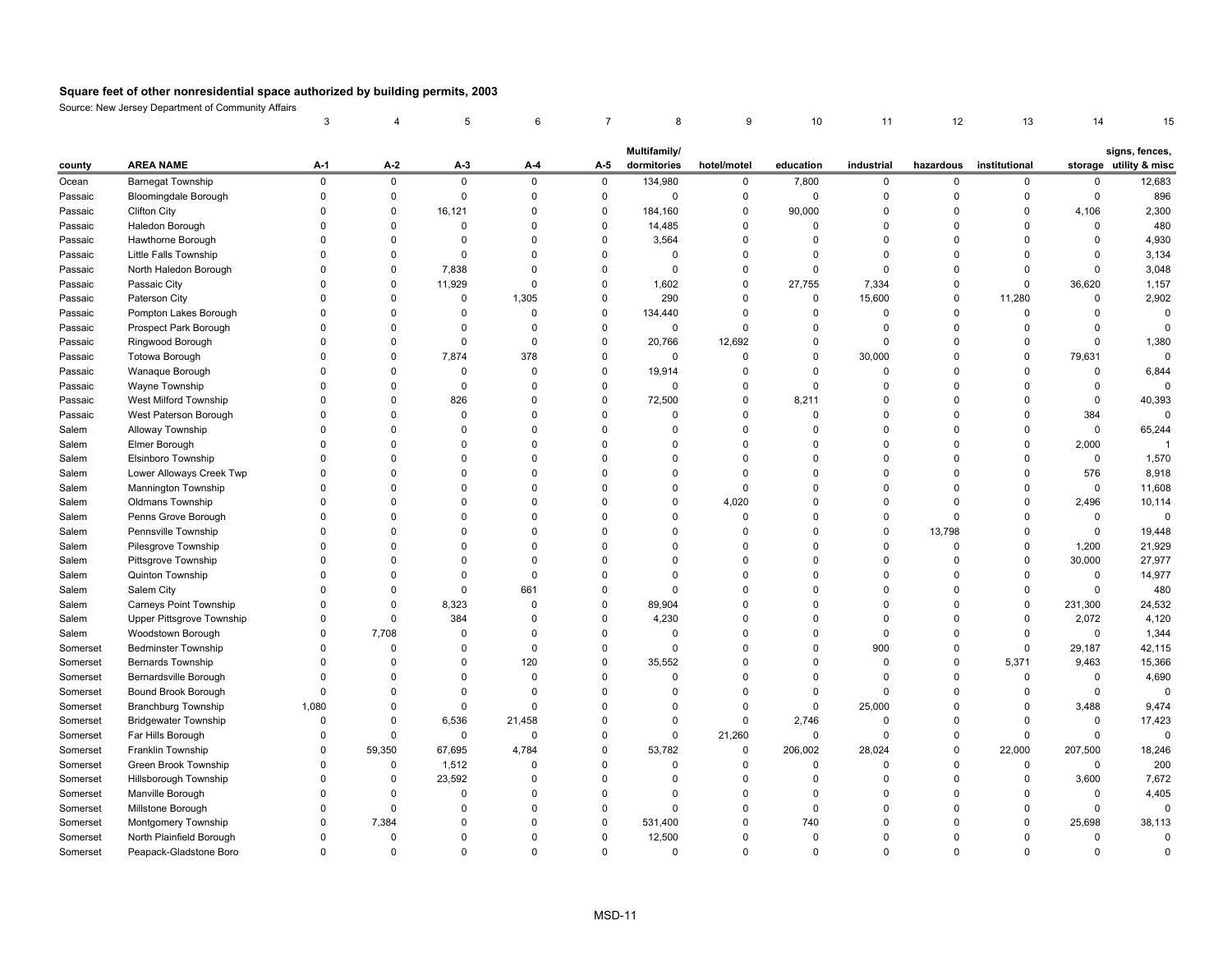|               |                                  | 3           |             | 5           | 6           |             | 8                       | 9           | 10          | 11          | 12          | 13            | 14           | 15                     |
|---------------|----------------------------------|-------------|-------------|-------------|-------------|-------------|-------------------------|-------------|-------------|-------------|-------------|---------------|--------------|------------------------|
|               |                                  |             |             |             |             |             | Multifamily/            |             |             |             |             |               |              | signs, fences,         |
| county        | <b>AREA NAME</b>                 | A-1         | A-2         | A-3         | A-4         | A-5         | dormitories             | hotel/motel | education   | industrial  | hazardous   | institutional |              | storage utility & misc |
| Somerset      | Raritan Borough                  | $\mathsf 0$ | $\pmb{0}$   | $\mathsf 0$ | $\pmb{0}$   | $\mathsf 0$ | 1,900                   | 0           | $\mathbf 0$ | $\mathsf 0$ | $\mathbf 0$ | $\mathbf 0$   | 0            | $\mathbf 0$            |
| Somerset      | Rocky Hill Borough               | $\mathbf 0$ | $\pmb{0}$   | $\Omega$    | $\Omega$    | $\mathbf 0$ | $\Omega$                | $\mathbf 0$ | $\mathbf 0$ | $\mathbf 0$ | $\mathsf 0$ | $\mathbf 0$   | 0            | 600                    |
| Somerset      | Somerville Borough               | $\Omega$    | $\mathbf 0$ | 0           | $\mathbf 0$ | $\Omega$    | 0                       | 0           | $\mathbf 0$ | $\mathbf 0$ | $\mathbf 0$ | 85,094        | 0            | 144,548                |
| Somerset      | South Bound Brook Boro           | $\Omega$    | $\pmb{0}$   | 0           | $\mathbf 0$ | $\Omega$    | $\Omega$                | 0           | $\mathbf 0$ | $\mathbf 0$ | $\pmb{0}$   | 0             | 0            | 1,208                  |
| Somerset      | Warren Township                  | $\Omega$    | $\mathbf 0$ | 29,232      | $\Omega$    | $\mathbf 0$ | $\Omega$                | 0           | 20,561      | 7,097       | 0           | 0             | 14,392       | 11,446                 |
| Somerset      | Watchung Borough                 | $\Omega$    | $\mathbf 0$ | $\Omega$    | 0           | $\Omega$    | 49,918                  | 0           | 40,000      | $\mathbf 0$ | $\mathbf 0$ | 0             | 98,313       | 6,029                  |
| Sussex        | Andover Borough                  | $\Omega$    | $\Omega$    | $\Omega$    | $\Omega$    | $\Omega$    | $\Omega$                | $\mathbf 0$ | $\mathbf 0$ | $\mathbf 0$ | $\Omega$    | $\mathbf 0$   | $\mathbf 0$  | 2,400                  |
| Sussex        | Andover Township                 | $\Omega$    | $\Omega$    | $\Omega$    | $\Omega$    | $\Omega$    | $\Omega$                | 0           | $\mathbf 0$ | $\Omega$    | $\Omega$    | $\Omega$      | 0            | 6,274                  |
| Sussex        | <b>Branchville Borough</b>       | $\Omega$    | $\Omega$    | $\Omega$    | $\Omega$    | $\Omega$    | $\Omega$                | $\mathbf 0$ | $\mathbf 0$ | $\Omega$    | $\Omega$    | $\Omega$      | $\mathbf 0$  | $\mathbf 0$            |
| <b>Sussex</b> | <b>Byram Township</b>            | $\Omega$    | $\Omega$    | $\Omega$    | $\Omega$    | $\Omega$    | $\Omega$                | $\mathbf 0$ | 640         | $\Omega$    | $\Omega$    | $\mathbf 0$   | 68,400       | 1,760                  |
| Sussex        | Frankford Township               | $\Omega$    | $\mathbf 0$ | $\Omega$    | $\mathbf 0$ | $\Omega$    | $\pmb{0}$               | 0           | $\mathbf 0$ | $\mathbf 0$ | $\mathbf 0$ | 0             | 2,880        | 1,800                  |
| Sussex        | Franklin Borough                 | $\Omega$    | $\Omega$    | $\Omega$    | $\Omega$    | $\mathbf 0$ | 3,942                   | $\mathbf 0$ | $\mathbf 0$ | $\mathbf 0$ | $\Omega$    | $\mathbf 0$   | $\mathsf 0$  | $\mathbf 0$            |
| Sussex        | Fredon Township                  | $\Omega$    | $\mathbf 0$ | 1,910       | $\Omega$    | $\Omega$    | $\Omega$                | 0           | $\mathbf 0$ | 157         | $\Omega$    | $\mathbf 0$   | 12,210       | 7,639                  |
| Sussex        | Green Township                   | $\Omega$    | $\mathbf 0$ | 0           | $\Omega$    | $\Omega$    | $\Omega$                | 0           | 20,096      | $\mathbf 0$ | 0           | 0             | 2,736        | 13,528                 |
| Sussex        | Hamburg Borough                  | $\Omega$    | $\mathbf 0$ | $\Omega$    | $\Omega$    | $\Omega$    | $\Omega$                | $\Omega$    | $\mathbf 0$ | $\mathbf 0$ | $\Omega$    | $\mathbf 0$   | $\mathbf 0$  | 1,541                  |
| Sussex        | Hampton Township                 | $\Omega$    | $\mathbf 0$ | 28,270      | $\Omega$    | $\Omega$    | $\Omega$                | $\Omega$    | $\mathbf 0$ | $\Omega$    | $\Omega$    | 0             | 10,000       | 8,052                  |
| Sussex        | Hardyston Township               | $\Omega$    | $\mathbf 0$ | 158,022     | $\Omega$    | $\Omega$    | 29,050                  | $\Omega$    | $\mathbf 0$ | $\Omega$    | $\Omega$    | $\mathbf 0$   | 88,541       | 21,693                 |
| Sussex        | <b>Hopatcong Borough</b>         | $\Omega$    | $\mathbf 0$ | 0           | $\Omega$    | $\Omega$    | $\Omega$                | $\Omega$    | $\mathbf 0$ | $\Omega$    | $\Omega$    | $\mathbf 0$   | $\mathbf 0$  | 20,465                 |
| Sussex        | Lafayette Township               | $\Omega$    | $\pmb{0}$   | 5,605       | $\mathbf 0$ | $\Omega$    | $\Omega$                | 0           | $\mathbf 0$ | $\mathbf 0$ | $\Omega$    | 0             | 3,830        | 24,848                 |
| Sussex        | Montague Township                | $\Omega$    | $\pmb{0}$   | 0           | $\Omega$    | $\Omega$    | $\Omega$                | $\mathbf 0$ | $\mathbf 0$ | $\mathbf 0$ | $\Omega$    | $\mathbf 0$   | 3,600        | 4,232                  |
| Sussex        | Newton Town                      | $\Omega$    | $\Omega$    | $\Omega$    | $\Omega$    | $\Omega$    | $\Omega$                | 0           | $\Omega$    | $\Omega$    | 14,405      | $\mathbf 0$   | $\mathbf 0$  | 41,811                 |
| Sussex        | Ogdensburg Borough               | $\Omega$    | $\mathbf 0$ | 0           | $\mathbf 0$ | $\Omega$    | $\mathbf 0$             | 0           | $\mathbf 0$ | $\mathbf 0$ | $\mathbf 0$ | 0             | 10,800       | $\overline{0}$         |
| Sussex        | Sandyston Township               | $\Omega$    | $\mathbf 0$ | 0           | $\Omega$    | $\Omega$    | $\Omega$                | 0           | $\mathbf 0$ | $\mathsf 0$ | $\mathbf 0$ | $\mathbf 0$   | $\mathsf 0$  | $\Omega$               |
| Sussex        | Sparta Township                  | $\Omega$    | $\pmb{0}$   | 3,885       | 3,477       | $\mathbf 0$ | 32,000                  | 0           | $\mathbf 0$ | 30,683      | 9,410       | 0             | 10,550       | 2,004                  |
| Sussex        | Stanhope Borough                 | $\Omega$    | $\mathbf 0$ | $\Omega$    | $\mathbf 0$ | $\Omega$    | $\Omega$                | $\mathbf 0$ | $\mathbf 0$ | $\mathbf 0$ | $\mathbf 0$ | $\mathbf 0$   | 30,000       | $\mathbf 0$            |
| Sussex        | <b>Stillwater Township</b>       | $\Omega$    | $\Omega$    | $\Omega$    | $\Omega$    | $\Omega$    | $\Omega$                | $\Omega$    | $\mathbf 0$ | 0           | $\Omega$    | 0             | 0            | 20,725                 |
| Sussex        | Sussex Borough                   | $\Omega$    | $\Omega$    | $\Omega$    | $\mathbf 0$ | $\Omega$    | $\mathbf 0$             | $\mathbf 0$ | $\mathbf 0$ | $\Omega$    | $\mathbf 0$ | $\Omega$      | $\mathsf 0$  | $\mathbf 0$            |
| Sussex        | Vernon Township                  | $\Omega$    | $\Omega$    | $\Omega$    | $\Omega$    | $\Omega$    | $\mathbf 0$             | 119,900     | 36,626      | $\Omega$    | $\Omega$    | $\Omega$      | 3,756        | 19,726                 |
| Sussex        | <b>Walpack Township</b>          | $\Omega$    | $\Omega$    | $\Omega$    | $\Omega$    | $\mathbf 0$ | $\Omega$                | 0           | $\mathbf 0$ | $\mathbf 0$ | $\Omega$    | $\mathbf 0$   | $\mathbf 0$  | $\mathbf 0$            |
| Sussex        | Wantage Township                 | $\Omega$    | $\Omega$    | $\Omega$    | $\Omega$    | $\mathsf 0$ | 12,534                  | 0           | $\mathbf 0$ | $\mathsf 0$ | $\Omega$    | 0             | 3,524        | 56,316                 |
| Union         | <b>Berkeley Heights Township</b> | $\Omega$    | $\Omega$    | $\Omega$    | $\Omega$    | $\mathbf 0$ | $\Omega$                | 0           | $\mathbf 0$ | 2,276       | $\Omega$    | $\mathbf 0$   | $\mathsf 0$  | 2,599                  |
| Union         | Clark Township                   | $\Omega$    | $\mathbf 0$ | 0           | $\Omega$    | $\mathbf 0$ | $\mathbf 0$             | 0           | $\mathbf 0$ | $\mathbf 0$ | 0           | 0             | 0            | $\mathbf 0$            |
| Union         | Cranford Township                | 9,101       | $\mathbf 0$ | 1,404       | $\mathbf 0$ | 325         | $\Omega$                | 0           | 5,700       | $\mathbf 0$ | 0           | $\mathbf 0$   | 448          | $\mathbf 0$            |
| Union         | Elizabeth City                   | 276         | $\Omega$    | $\mathsf 0$ | 8,483       | 5,680       | 95,445                  | $\Omega$    | $\mathbf 0$ | 0           | $\mathbf 0$ | $\mathbf 0$   | $\mathbf 0$  | 2,430                  |
| Union         | Fanwood Borough                  | $\Omega$    | $\mathbf 0$ | 2,423       | $\Omega$    | $\mathbf 0$ | $\Omega$                | 0           | $\mathbf 0$ | $\mathbf 0$ | $\mathbf 0$ | 44,800        | $\Omega$     | 1,024                  |
| Union         | Garwood Borough                  | $\Omega$    | $\Omega$    | $\Omega$    | $\Omega$    | $\Omega$    | $\Omega$                | $\Omega$    | 36,172      | $\Omega$    | $\Omega$    | 0             | $\Omega$     | $\mathbf 0$            |
| Union         | Hillside Township                | $\Omega$    | $\Omega$    | $\Omega$    | $\Omega$    | $\Omega$    | $\Omega$                | $\Omega$    | $\mathbf 0$ | $\mathbf 0$ | $\mathbf 0$ | 0             | 148,150      | 206                    |
| Union         | Kenilworth Borough               | $\Omega$    | $\Omega$    | 1,830       | $\Omega$    | $\mathbf 0$ | $\mathbf 0$             | $\Omega$    | $\mathbf 0$ | $\mathbf 0$ | $\Omega$    | 0             | $\mathsf 0$  | 4,361                  |
| Union         | <b>Linden City</b>               | $\Omega$    | $\mathbf 0$ | 11,070      | $\Omega$    | $\mathbf 0$ | 21,780                  | $\Omega$    | $\mathbf 0$ | 535         | $\Omega$    | $\mathbf 0$   | 104,325      | 2,633                  |
| Union         | Mountainside Borough             | $\Omega$    | $\mathbf 0$ | 12,067      | $\mathbf 0$ | $\Omega$    | $\mathbf 0$             | 0           | $\mathbf 0$ | $\mathbf 0$ | $\Omega$    | $\Omega$      | 0            | $\mathbf 0$            |
| Union         | New Providence Borough           | $\Omega$    | $\mathbf 0$ | 0           | $\mathbf 0$ | $\mathbf 0$ | $\mathbf 0$             | 0           | 9,792       | $\mathbf 0$ | $\mathbf 0$ | $\Omega$      | 0            | 1,440                  |
| Union         | <b>Plainfield City</b>           | $\Omega$    | $\Omega$    | $\Omega$    | $\Omega$    | $\mathbf 0$ | $\Omega$                | 0           | 1,223       | 0           | $\Omega$    | $\Omega$      | $\mathsf{O}$ | 400                    |
| Union         | Rahway City                      | $\Omega$    | $\mathbf 0$ | $\Omega$    | 0           | $\mathbf 0$ | 371,372                 | 0           | $\mathbf 0$ | $\mathbf 0$ | $\mathbf 0$ | $\Omega$      | 305          | 4,530                  |
| Union         | Roselle Borough                  | $\Omega$    | $\Omega$    | $\Omega$    | $\Omega$    | $\mathbf 0$ | $\mathbf 0$             | $\mathbf 0$ | $\mathbf 0$ | $\Omega$    | $\Omega$    | $\Omega$      | 0            | $\overline{0}$         |
| Union         | Roselle Park Borough             | $\Omega$    | $\Omega$    | $\Omega$    | $\Omega$    | $\Omega$    | $\Omega$                | 14,224      | 8,461       | $\Omega$    | $\Omega$    | $\Omega$      | $\Omega$     | $\Omega$               |
| Union         | Scotch Plains Township           | $\Omega$    | $\Omega$    | $\Omega$    | 13,956      | $\Omega$    | -1                      | $\mathbf 0$ | 1,400       | $\mathbf 0$ | $\Omega$    | $\Omega$      | $\Omega$     | $\mathbf 0$            |
| Union         | Springfield Township             | 6,802       | $\Omega$    | $\Omega$    | $\Omega$    | $\Omega$    | $\overline{\mathbf{A}}$ | $\Omega$    | $\mathbf 0$ | 6,325       | $\Omega$    | $\Omega$      | $\Omega$     | 270                    |
|               |                                  |             |             |             |             |             |                         |             |             |             |             |               |              |                        |